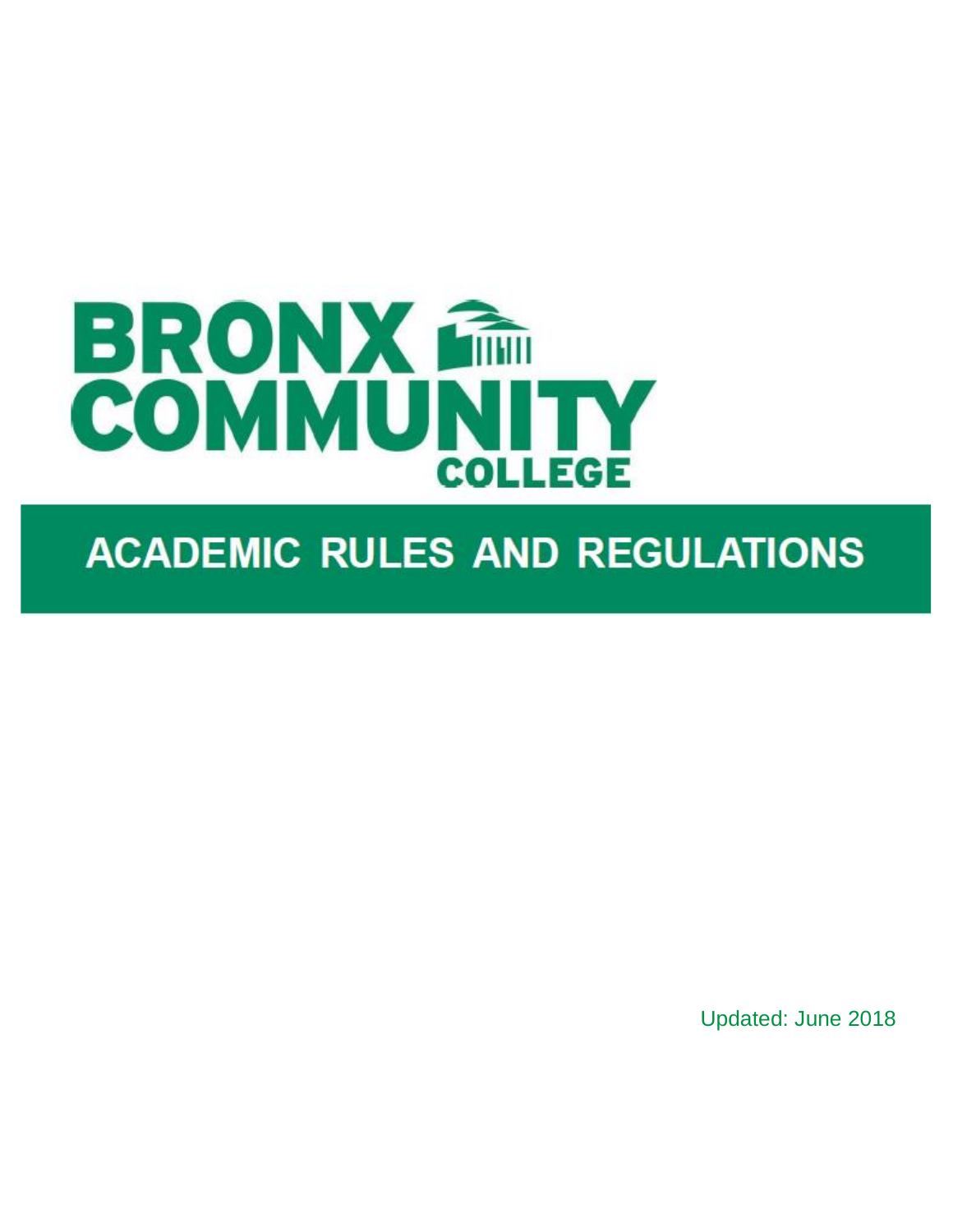# **Table of Contents**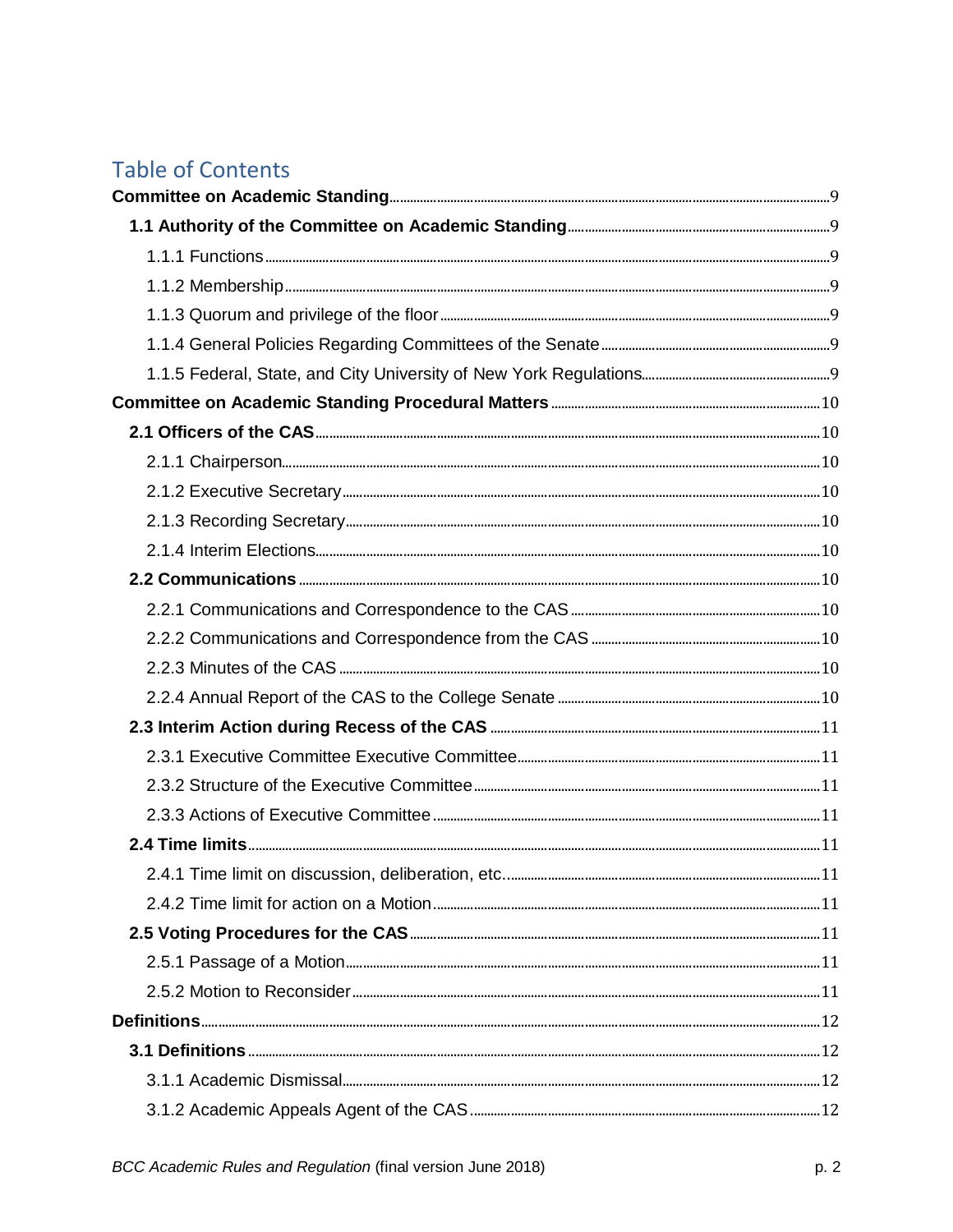| 4.2 Matriculation Requirements for admission or re-admission to certain curricula 14 |  |
|--------------------------------------------------------------------------------------|--|
| 4.2.1 Academic requirements for all students who want to apply for entry into the    |  |
|                                                                                      |  |
| 4.2.3 Admission and Reinstatement into Medical Laboratory Technician (MLT) courses16 |  |
|                                                                                      |  |
|                                                                                      |  |
|                                                                                      |  |
|                                                                                      |  |
|                                                                                      |  |
|                                                                                      |  |
|                                                                                      |  |
|                                                                                      |  |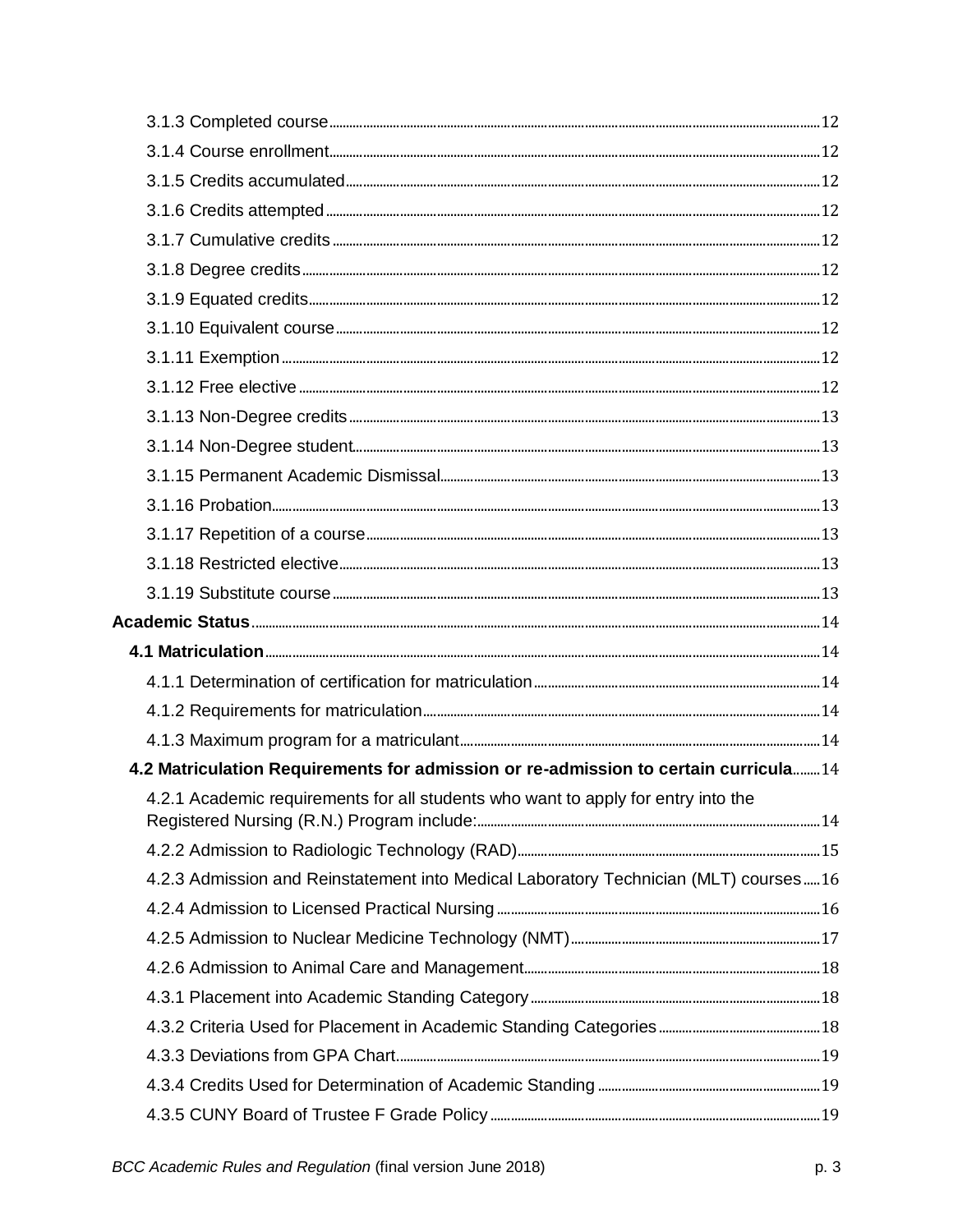| 4.5 Academic Dismissal 4.5.1 Separation from College due to Academic Dismissal20 |  |
|----------------------------------------------------------------------------------|--|
|                                                                                  |  |
|                                                                                  |  |
|                                                                                  |  |
|                                                                                  |  |
|                                                                                  |  |
|                                                                                  |  |
|                                                                                  |  |
|                                                                                  |  |
|                                                                                  |  |
|                                                                                  |  |
|                                                                                  |  |
|                                                                                  |  |
|                                                                                  |  |
|                                                                                  |  |
|                                                                                  |  |
|                                                                                  |  |
|                                                                                  |  |
|                                                                                  |  |
|                                                                                  |  |
|                                                                                  |  |
|                                                                                  |  |
|                                                                                  |  |
|                                                                                  |  |
|                                                                                  |  |
|                                                                                  |  |
|                                                                                  |  |
|                                                                                  |  |
|                                                                                  |  |
|                                                                                  |  |
|                                                                                  |  |
|                                                                                  |  |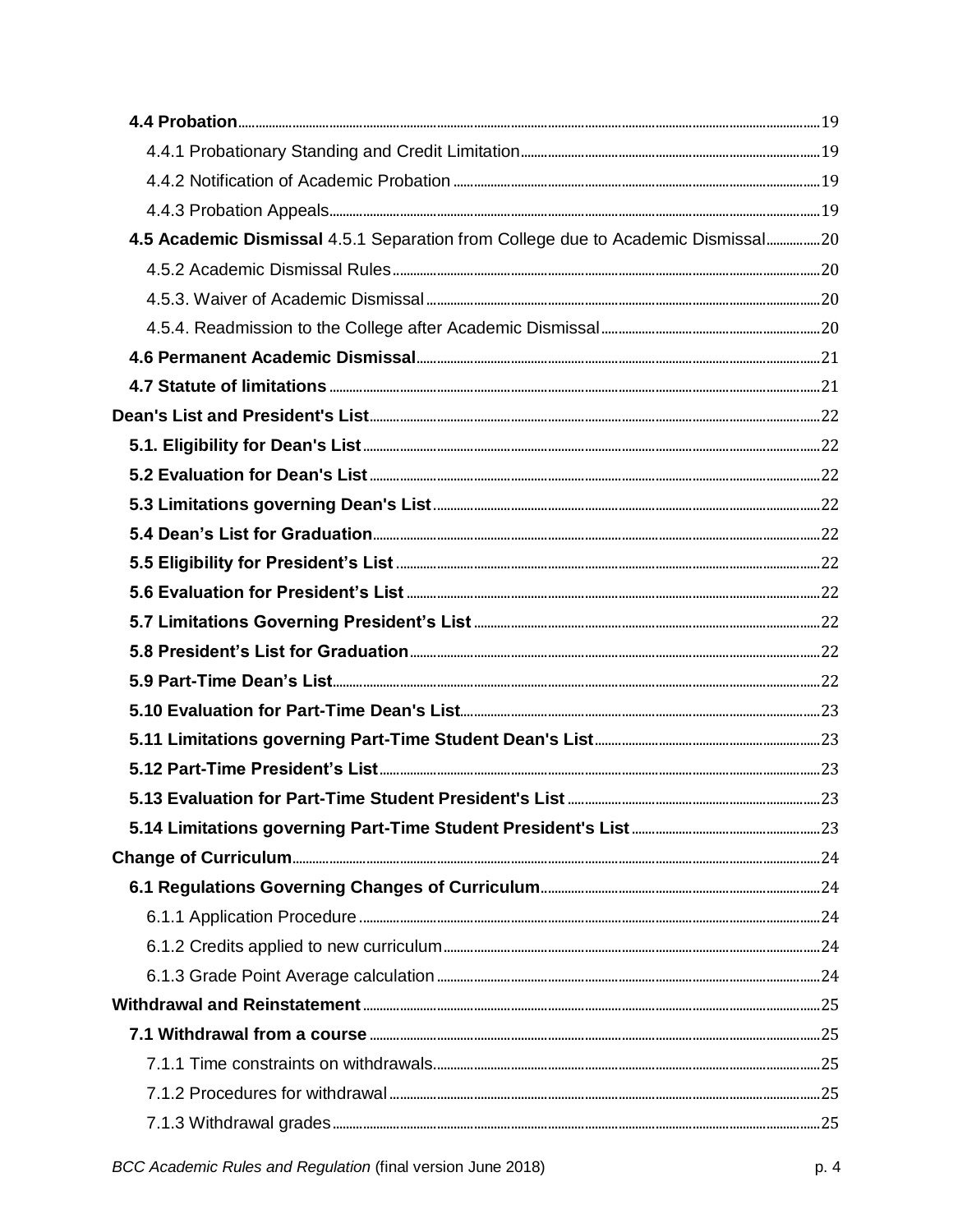| 8.2.3 Medical Laboratory Technician (MLT) - minimum acceptable grade in MLT courses 29 |  |
|----------------------------------------------------------------------------------------|--|
|                                                                                        |  |
| 8.2.5 Nuclear Medicine Technology (NMT) – minimum acceptable grade (please see the     |  |
|                                                                                        |  |
|                                                                                        |  |
|                                                                                        |  |
|                                                                                        |  |
|                                                                                        |  |
|                                                                                        |  |
|                                                                                        |  |
|                                                                                        |  |
|                                                                                        |  |
|                                                                                        |  |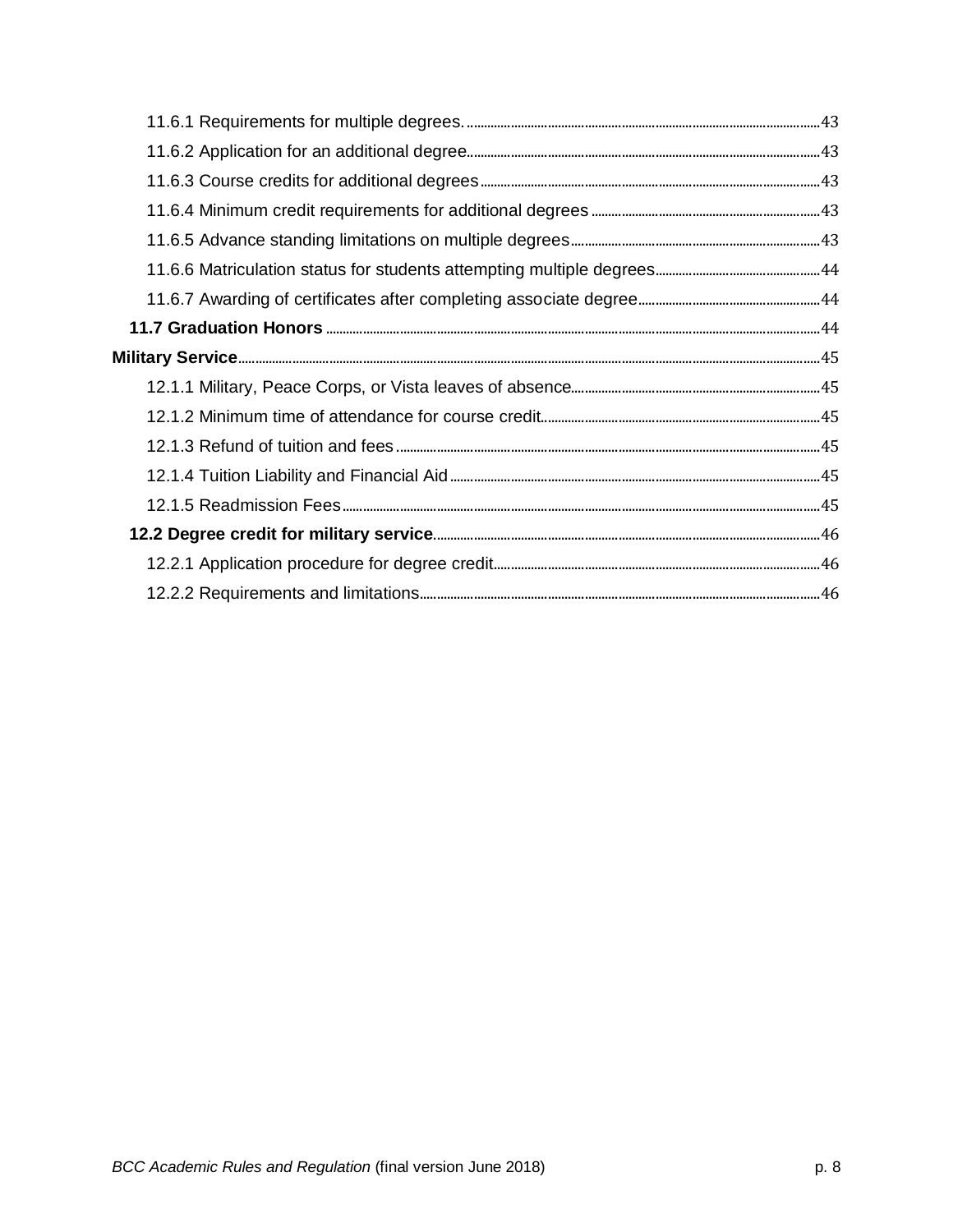# <span id="page-8-0"></span>**Committee on Academic Standing**

# <span id="page-8-1"></span>**1.1 Authority of the Committee on Academic Standing**

a. Excerpted from the Bronx Community College Governance Plan, specifically Section 1.F. (Committees of the Senate - General Policy) and Section 1.G.3. (Committee on Academic Standing.)

### <span id="page-8-2"></span>1.1.1 Functions

- a. Formulate policy regarding maintenance of matriculation, grading structure, satisfaction of requirements for degrees, diplomas and certificates, attendance, and advance standing.
- b. Adjudicate and take final action on student appeals.

#### <span id="page-8-3"></span>1.1.2 Membership

- a. The Vice President or a representative from the Office of the Vice President of Academic Affairs.
- b. One faculty member elected by and from each department.
- c. The Registrar who shall act as Executive Secretary of the Committee.
- d. Five Students: two elected by and from the Student Government Association; three who are not members of the Student Government Association to be elected by the Student Government Association from the student body.
- <span id="page-8-4"></span>1.1.3 Quorum and privilege of the floor
	- a. The same rules of quorum and privilege of the floor apply to the committee of the Senate as apply to the Senate.
- <span id="page-8-5"></span>1.1.4 General Policies Regarding Committees of the Senate
	- a. Recommendations and actions by all committees are subject to ratification by the Senate. Such committee recommendations or actions must be presented to the Senate one meeting prior to the one at which action may be taken.
- <span id="page-8-6"></span>1.1.5 Federal, State, and City University of New York Regulations
	- a. Federal, state and CUNY regulations take precedence over policies set by the Committee on Academic Standing. When federal, state or CUNY regulations change, the Committee on Academic Standing's policies and procedures will be adjusted to accurately reflect these new regulations.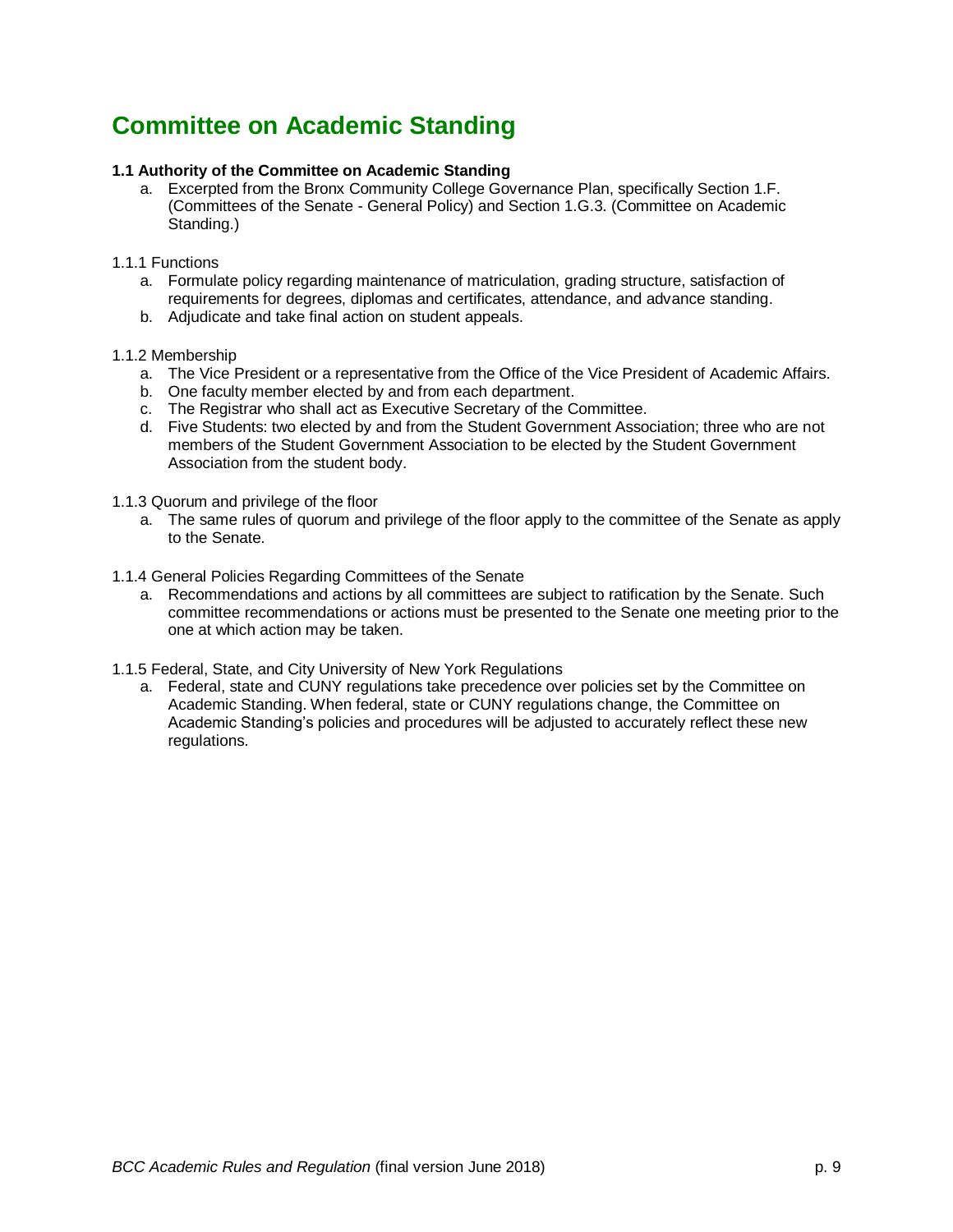# <span id="page-9-0"></span>**Committee on Academic Standing Procedural Matters**

# <span id="page-9-1"></span>**2.1 Officers of the CAS**

# <span id="page-9-2"></span>2.1.1 Chairperson

a. Election of a chairperson for the Committee on Academic Standing shall be conducted each year at the committee's first regularly scheduled meeting of the Fall semester. The chairperson shall be elected by a majority of the total membership of the Committee (including vacant seats). The chairperson shall preside at all regular meetings of the CAS and in his/her absence the Executive Secretary or his/her designee shall assume the responsibility of the chair. Those duties and responsibilities customarily associated with chairpersons in accordance with accepted parliamentary procedure shall be vested in the chairperson of the CAS.

### <span id="page-9-3"></span>2.1.2 Executive Secretary

a. The Registrar shall ex-officio be Executive Secretary of the Committee on Academic Standing (CAS).

# <span id="page-9-4"></span>2.1.3 Recording Secretary

a. Election of a recording secretary for the Committee on Academic Standing shall be conducted each year at the committee's first regularly scheduled meeting of the Fall semester. The recording secretary shall be elected by a majority of the total membership of the Committee (including vacant seats). It shall be the responsibility of the recording secretary to record the minutes of the CAS and to arrange for their distribution to the College community.

# <span id="page-9-5"></span>2.1.4 Interim Elections

a. Should any elected officer of the CAS be unable or unwilling to fulfill the requirements of his or her office, then the Committee should conduct an interim election at its next regularly scheduled meeting to replace that officer. The procedure found in paragraph 2.1.1 or 2.1.2 of this codification should be followed.

# <span id="page-9-6"></span>**2.2 Communications**

- <span id="page-9-7"></span>2.2.1 Communications and Correspondence to the CAS
	- a. All communications and correspondence to the Committee on Academic Standing (CAS) should be addressed to the Registrar as Executive Secretary of the CAS.
- <span id="page-9-8"></span>2.2.2 Communications and Correspondence from the CAS
	- a. All students are sent official notification of their Academic Standing at the end of each semester. In addition, they can see their Academic Standing status online.

# <span id="page-9-9"></span>2.2.3 Minutes of the CAS

a. Minutes of the proceedings of CAS meetings shall be recorded and made available to the administration, faculty, students and staff via the Library webpage. The minutes of the Committee shall contain a record of the actions of the CAS. The number of votes for, against, and abstaining in any action, shall also be recorded in the minutes. The CAS also shall keep a record of the names of the members who voted for, against and abstaining in any action, except when the committee is in "executive session."

### <span id="page-9-10"></span>2.2.4 Annual Report of the CAS to the College Senate

a. An annual report to the College Senate shall be prepared by the chairperson of the CAS and submitted to the Senate in time for its first meeting of the Fall semester. The report shall list the number of regular, special and graduation meetings held the previous academic year, as well as a summary of those topics discussed or acted upon by the committee.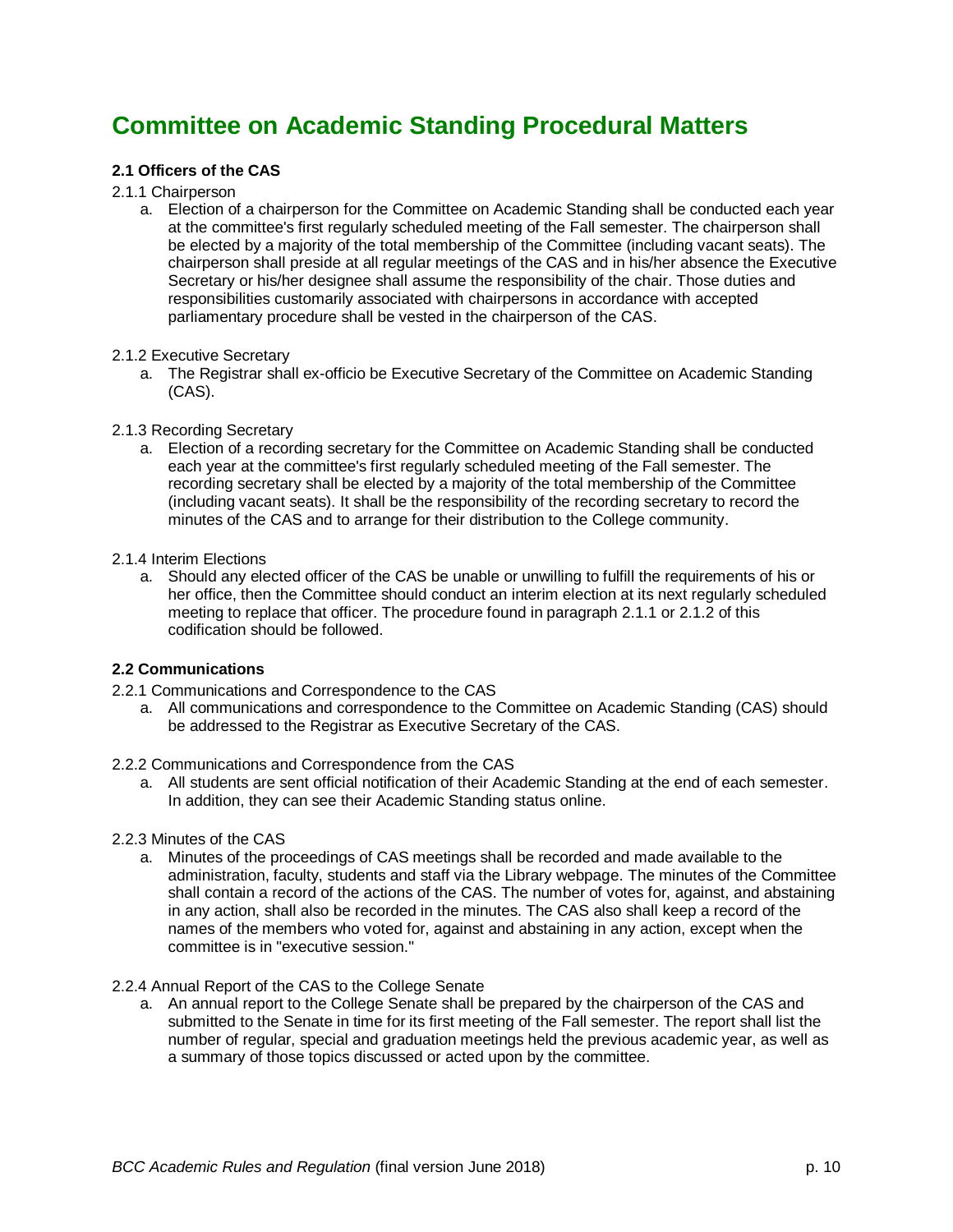# <span id="page-10-0"></span>**2.3 Interim Action during Recess of the CAS**

- <span id="page-10-1"></span>2.3.1 Executive Committee Executive Committee
	- a. The CAS shall appoint an Executive Committee and said Committee shall be authorized to take all necessary action in the name of the full Committee during periods of recess. Periods of recess are periods between the last regularly scheduled CAS meeting of the Fall semester and the first scheduled meeting of the Spring semester as well as the interval extending from the Spring commencement to the first scheduled meeting of the Fall semester.

# <span id="page-10-2"></span>2.3.2 Structure of the Executive Committee

- a. The Executive Committee shall be composed of no less than five members appointed by the Chairperson of the CAS according to the following criteria: Representation in the Executive Committee shall include: the Registrar or designee; the CAS representative of the Office of the Vice President of Academic Affairs or designee; the Appeals Agent or designee; and at least two faculty members of the CAS.
- b. The Chairperson or designee and/or the Executive Secretary or designee shall convene and shall coordinate the activities of the Executive Committee in accordance with the needs of the College and its students. Decisions shall be by majority vote of voting members.

# <span id="page-10-3"></span>2.3.3 Actions of Executive Committee

a. All actions taken by the Executive Committee shall be final and shall be reported to the CAS at its next meeting.

# <span id="page-10-4"></span>**2.4 Time limits**

- <span id="page-10-5"></span>2.4.1 Time limit on discussion, deliberation, etc.
	- a. There will be on every item on the agenda, a maximum of one half-hour for discussion, deliberation, and possible action. Debate on any agenda item may be extended beyond the one half-hour time limit by majority vote of the Committee.
	- b. When an item is not completed, it is to be carried to the next meeting in its appropriate place on the agenda.
	- c. Student appeals may be treated as separate agenda items.
- <span id="page-10-6"></span>2.4.2 Time limit for action on a Motion
	- a. No vote to approve a change of the Codification shall be taken at the meeting when the motion is introduced, but may be taken at any regularly scheduled meeting thereafter, provided that departments have had the opportunity to discuss the change prior to the vote being taken. This rule may be waived by a motion to suspend the rules. Such a motion, to pass, requires a twothirds majority vote of those members present and voting at the meeting during which the motion to suspend rules is made.

### <span id="page-10-7"></span>**2.5 Voting Procedures for the CAS**

- a. In general, parliamentary rules as covered in Robert's Rules of Order shall govern the Committee's actions. Where a procedure specified in this Codification is at odds with Robert's Rules the procedure specified in this Codification shall pertain.
- <span id="page-10-8"></span>2.5.1 Passage of a Motion
	- a. Passage of a motion by the CAS requires a majority vote of the total CAS membership (including vacant seats).
- <span id="page-10-9"></span>2.5.2 Motion to Reconsider
	- a. A motion to reconsider an action taken previously by the Committee must be made by a member of the Committee who voted on the winning side for the original motion. The second for a motion to reconsider shall have the same requirement.
	- b. Such a motion, to pass, requires a two-thirds majority vote of those members present and voting at the meeting during which the motion to reconsider is made.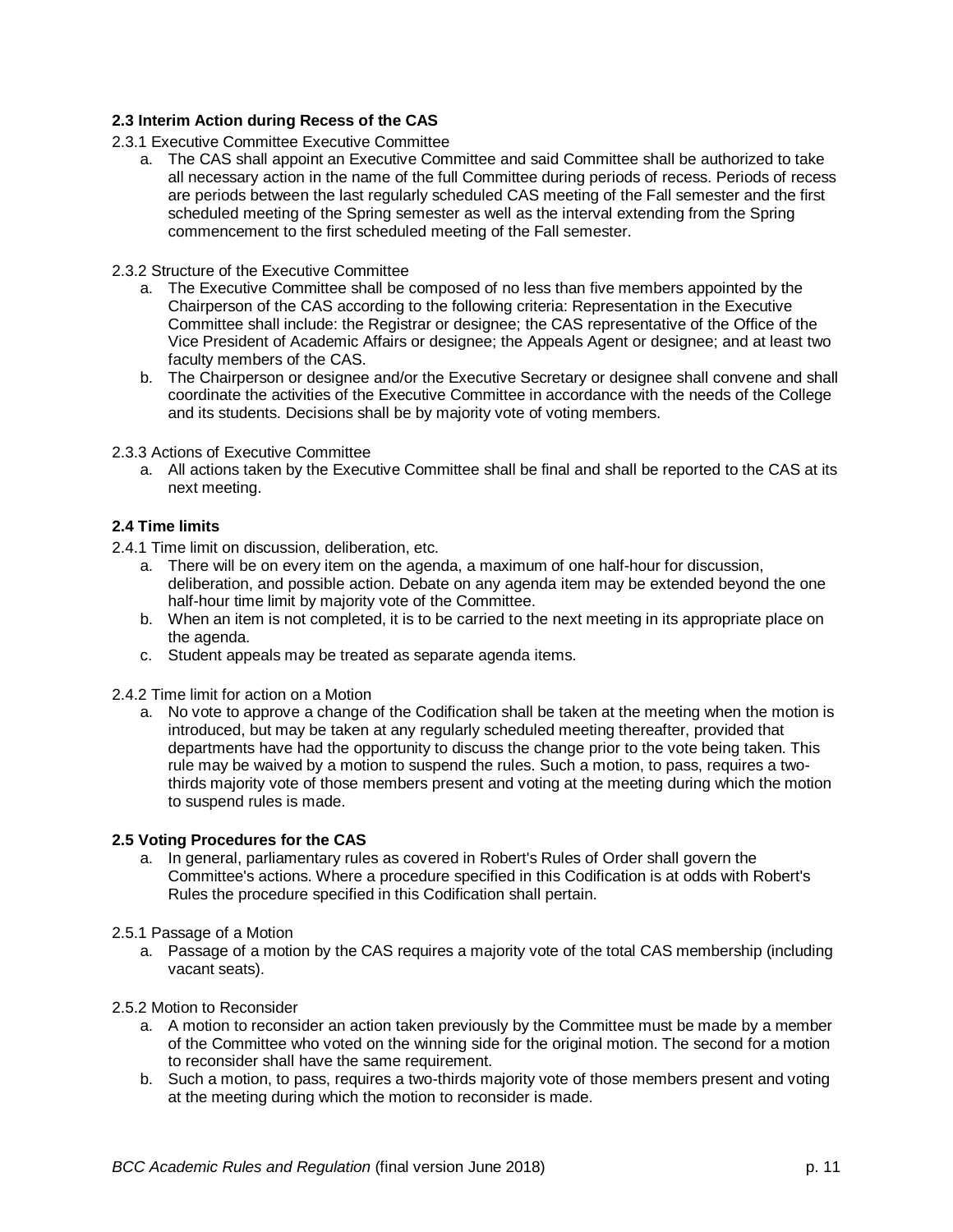# <span id="page-11-0"></span>**Definitions**

# <span id="page-11-1"></span>**3.1 Definitions**

- a. It will be understood that the following meanings apply when the terms listed below are used in the Codification.
- <span id="page-11-2"></span>3.1.1 Academic Dismissal
	- a. The status of a student who has failed to meet the minimum grade point average (GPA) of the College after serving at least one semester on probation.
- <span id="page-11-3"></span>3.1.2 Academic Appeals Agent of the CAS
	- a. The Academic Appeals Agent gathers academic appeals from students and brings them to CAS.
- <span id="page-11-4"></span>3.1.3 Completed course
	- a. Course in which the student was permitted to sit for and did actually take the final examination, or other final evaluative instrument administered by the instructor or an officially designated proctor. Successful completion of a course occurs when a permanent final academic grade of A+ through D- is assigned. Temporary grade of INC does not constitute successful completion.
- <span id="page-11-5"></span>3.1.4 Course enrollment
	- a. Sections in which a student is registered at the conclusion of the add/drop period of registration.
- <span id="page-11-6"></span>3.1.5 Credits accumulated
	- a. Credits are accumulated only when grades of A+, A, A-, B+, B, B-, C+, C, C-, D+, D, D-, and P are earned in degree credit courses only.
- <span id="page-11-7"></span>3.1.6 Credits attempted
	- a. The number of credits for which a student has registered and for which any grade, administrative or academic, has been assigned.
- <span id="page-11-8"></span>3.1.7 Cumulative credits
	- a. Cumulative credits are the number of credits a student has earned in college level courses.
- <span id="page-11-9"></span>3.1.8 Degree credits
	- a. The credits a student earns in college level courses which are used to fulfill the credit requirements for the degree.
- <span id="page-11-10"></span>3.1.9 Equated credits
	- a. The number of credits assigned to remediation courses. Such credits are not included in the total credits required for graduation, nor may they be used to substitute for a college level course. These courses carry credit weights for accounting purposes.
- <span id="page-11-11"></span>3.1.10 Equivalent course
	- a. Course which is substantially equal to the required course in terms of depth, difficulty, content, and contact hours.
- <span id="page-11-12"></span>3.1.11 Exemption
	- a. Exemption is an action permitting a student to forgo a required course by taking an equivalent or substitute course.
- <span id="page-11-13"></span>3.1.12 Free elective
	- a. Student may choose any course; course does not have to come from a designated list.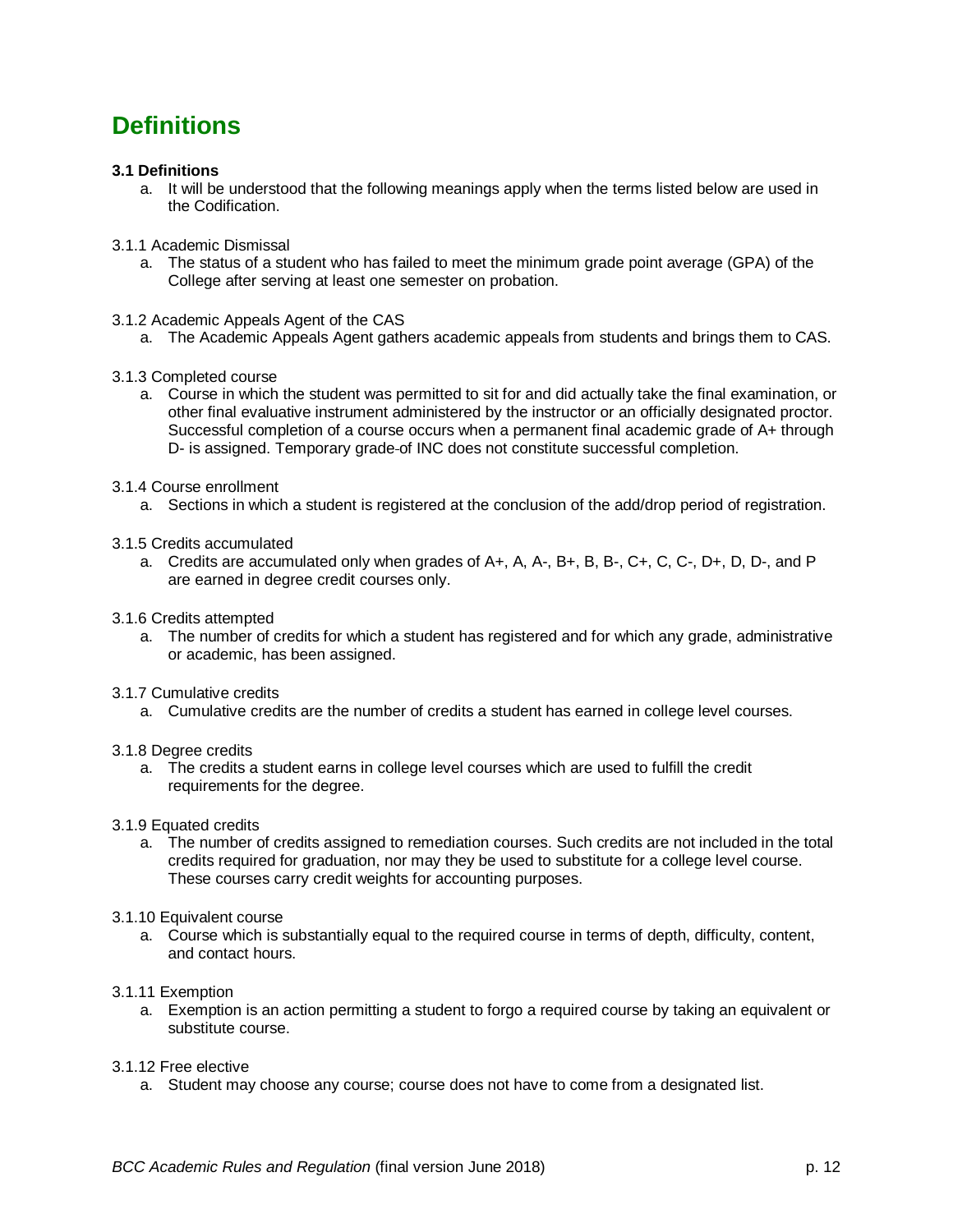#### <span id="page-12-0"></span>3.1.13 Non-Degree credits

- a. See equated credits.
- <span id="page-12-1"></span>3.1.14 Non-Degree student
	- a. A student who is taking courses not in the pursuit of a degree or has lost matriculated status due to a low GPA. Registration priority for this category of student is last. A non-degree student may file for matriculation status with the Registrar's Office, provided the student meets the determination for certification of degree status as defined in Sections 4.1 and 4.2 and/or meets GPA requirements for specific credit bands. A non-degree student is required to maintain the same academic standards as a matriculant student in regard to index classification.
- <span id="page-12-2"></span>3.1.15 Permanent Academic Dismissal
	- a. The status of a student who has failed to meet the minimum grade point average (GPA) regulations of the College after returning from academic dismissal.

#### <span id="page-12-3"></span>3.1.16 Probation

a. The temporary status of students who fail to meet the required standards as prescribed in the Classification Chart for minimum cumulative grade point average (GPA).

#### <span id="page-12-4"></span>3.1.17 Repetition of a course

a. Re-registration in a course for which a student has previously received a failing academic grade.

#### <span id="page-12-5"></span>3.1.18 Restricted elective

- a. Course which may be chosen from a designated list of courses.
- <span id="page-12-6"></span>3.1.19 Substitute course
	- a. Course which is taken with the permission of the Department Chair in which the required course was given in place of a required course within that student's curriculum. It is recognized that the substitute course may not fulfill the student's specific educational needs for the required course.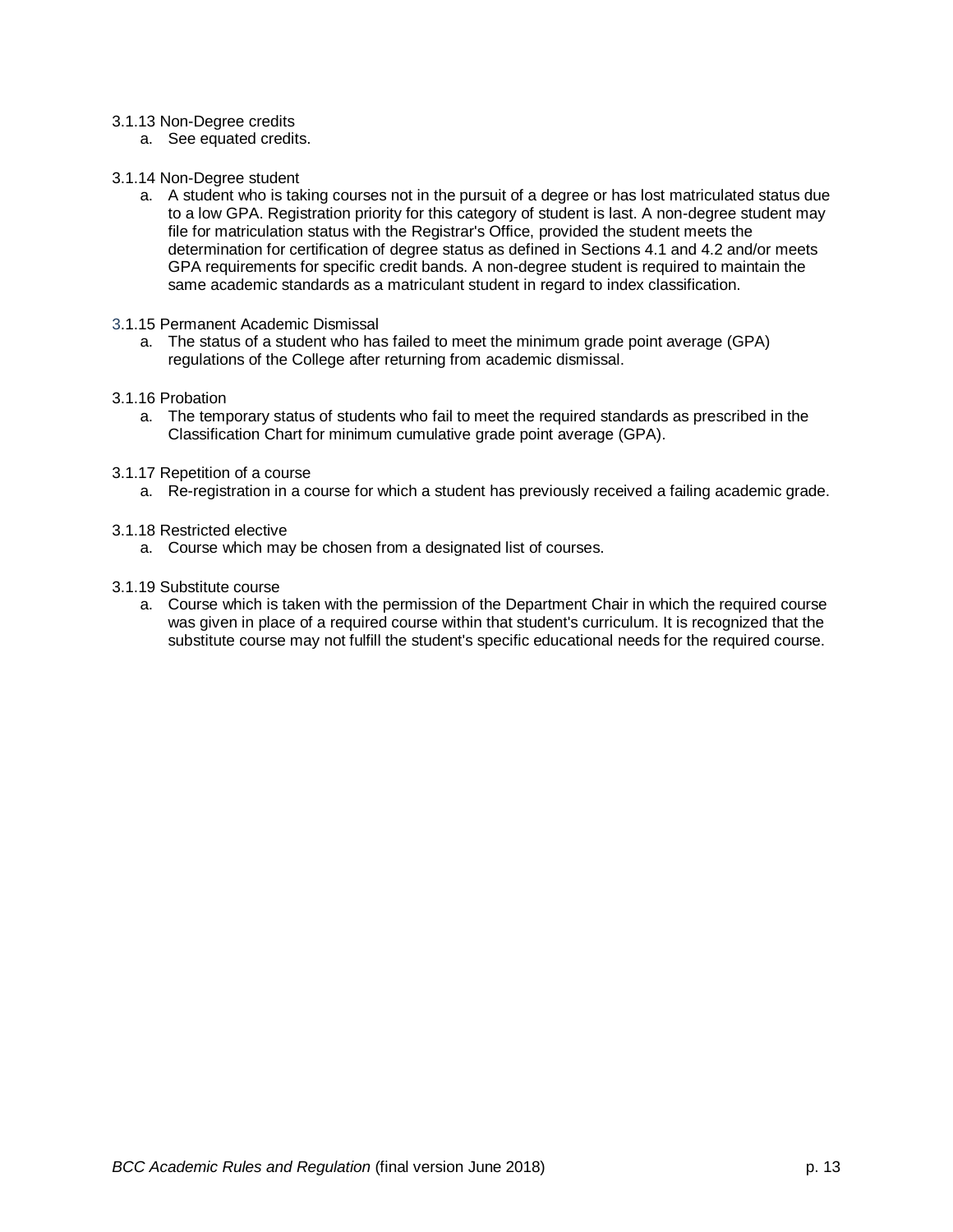# <span id="page-13-0"></span>**Academic Status**

# <span id="page-13-1"></span>**4.1 Matriculation**

- <span id="page-13-2"></span>4.1.1 Determination of certification for matriculation
	- a. In the case of new applicants for admission, student status is determined and certified by the Admission Office. In the case of students already in attendance, official determination and certification of matriculant or non-degree status, is made by the Registrar's Office. Upon admission to the College, students are designated as matriculants according to the admission standards set by the City University at the time of application. Students who have previously attended other colleges shall be subject to the same matriculation standards as matriculated BCC students for that semester.
- <span id="page-13-3"></span>4.1.2 Requirements for matriculation
	- a. Students classified as matriculants may retain that status if their academic index satisfied the requirements of the grade point average (GPA) classification chart. See 4.3.2.
- <span id="page-13-4"></span>4.1.3 Maximum program for a matriculant
	- a. In no case, shall students take more than twenty (20) academic and/or equated credits per semester, unless approved by the Vice President of Academic Affairs or designee. For New York State matriculated students, academic credits taken in excess of 18 per semester incur an additional tuition charge.

#### <span id="page-13-5"></span>**4.2 Matriculation Requirements for admission or re-admission to certain curricula**

<span id="page-13-6"></span>4.2.1 Academic requirements for all students who want to apply for entry into the Registered Nursing (R.N.) Program include:

- a. A passing score on both the CUNY Reading and Writing Skills Assessment Tests.
- b. To be eligible for PHM 10, the student must be exempt from MTH 5 or has a grade of "C" or better, or a grade of "P" in MTH 5.
- c. To be eligible for admission into nursing coursework (NUR designated courses) students must achieve a cumulative GPA of 2.70, with a minimum grade of "C" or better in the pre-clinical sequence (COMM 11, ENG 110 or 111, PSY 11) and a "C+" or better is required in BIO 23 and PHM 10. If a student has earned a passing grade of "C-", "D+", "D", "D-" or a failing grade of "F" or "WU" in COMM 11, ENG 110 or 111, or PSY 11, the student will not be eligible for admission into the registered nursing program (R.N.), even if she/he retakes the course. This also applies to students who transfer into BCC's Nursing program from other institutions. PHM 10 and BIO 23 must be passed with a "C+" or better. These courses can only be repeated once to achieve that grade. BCC students sitting out for a year or more will be held to the new standards.
	- i. NOTE: An attempt is defined as having registered in the course for at least 3 weeks, appeared on the roster and received any grade (academic or administrative).
- d. TEAS V Examination
	- i. To be considered for admission into the BCC R.N. Nursing Program, applicants must obtain an individual score within the "Proficient" range on the TEAS V Admissions
	- ii. Examination. The TEAS V examination may be repeated one time only provided the applicant participates in the Assessment Technologies Institute (ATI) testing remediation program before repeating the TEAS V examination. The initial testing must be completed at Bronx Community College. TEAS V Scores from another institution are not accepted.
- e. Additional Admission Information
	- i. Admission into the R.N. Program's nursing (NUR) courses is based on the approved priority list posted in the Nursing Department. Admissions are competitive and meeting the above requirement is not a guarantee of placement. Requirements for admission must be met by mid-November for admission into the following spring semester and mid-April for admission into the following fall semester. Candidates for admission must contact the Admissions Coordinator for the R.N. Program in the Nursing Department and declare intent to be admitted.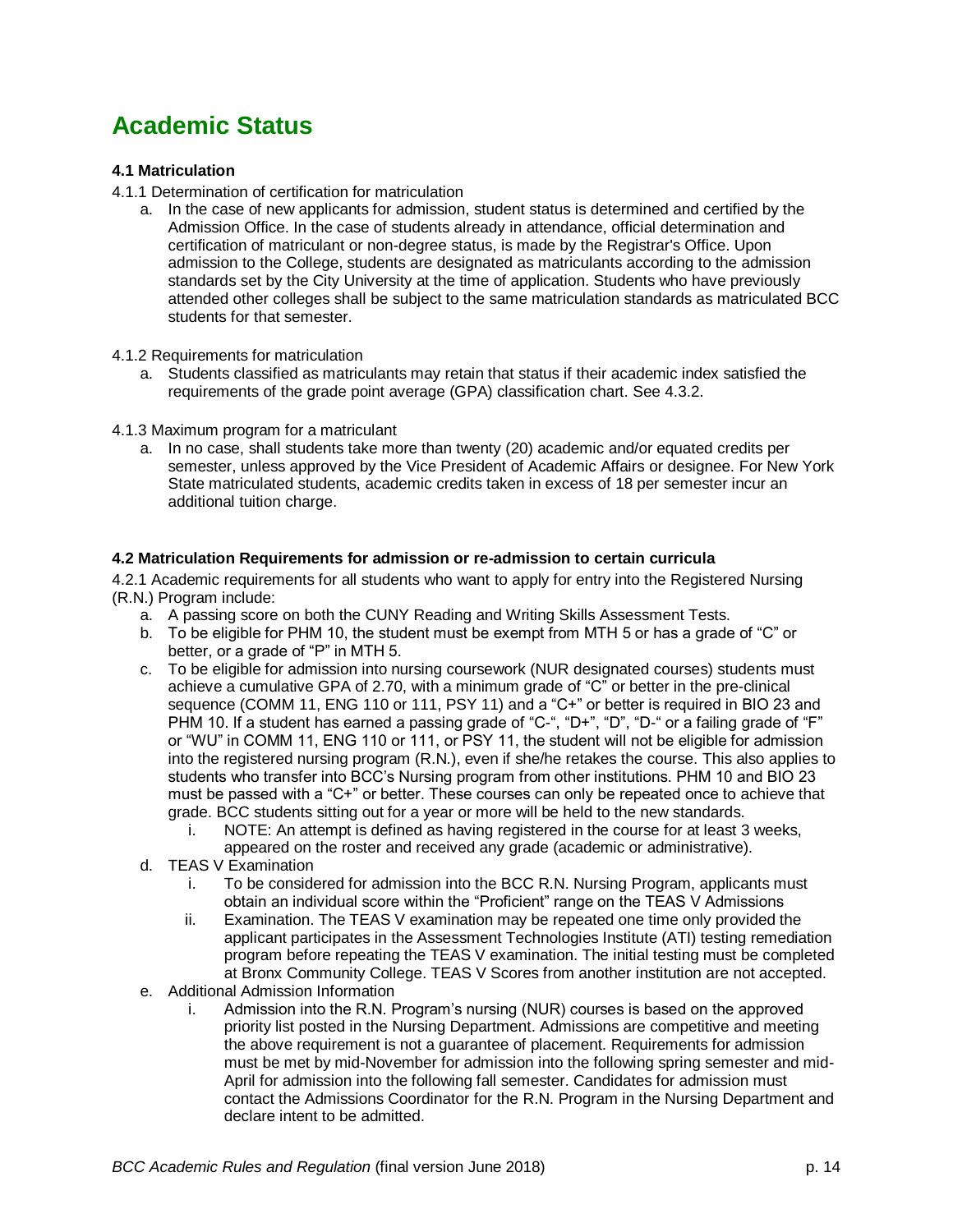- f. Returning Students
	- i. Students who have withdrawn from the program and wish to return to the clinical sequence must:
		- 1) be in good academic standing;
		- 2) be able to complete the clinical program within five years from the date of entry into the clinical sequence and meet current progression criteria; and
		- 3) have completed BIO 23, BIO 24, BIO 28 and PHM 10 within seven years of the date of re-admission into the clinical sequence.
		- 4) BCC students absent for one year or more will be held to the new standards.
	- ii. A returning student who cannot meet the time requirements as stated above must reapply to the program and be subject to the current admission criteria.
- g. Transfer Students
	- i. Transfer students from other institutions must be in good academic standing. Students who are on academic probation, have failed out of a nursing program, or have been dismissed (ethical, integrity or safety issues) from any nursing program at a previous school are not eligible for admission to the BCC Registered Nursing (R.N.) Program.
	- ii. The nursing program does not accept transfer credits for nursing or pharmacology courses taken at other colleges. In addition, Biology courses that are seven or more years old will not be accepted by the nursing program. Transfer grades are not posted on the BCC transcript and must be provided at the student's request to the College's Office of Admission and sent to the nursing program for entry into the nursing student's file.
	- iii. Any student transferring in credits from another accredited college cannot receive a combined total of more than 30 credits of advanced standing and/or examination.
- <span id="page-14-0"></span>4.2.2 Admission to Radiologic Technology (RAD)
	- a. To be eligible for admission to the Radiologic Technology course work (RAD and CLE designated courses) students must:
		- i. Achieve a minimum grade of C+ in BIO 23 and MTH 13 or MTH 30 by the conclusion of spring semester prior to entry. The Radiologic Technology Program only admits students in the fall.
		- ii. Complete all required remediation.
		- iii. It is recommended that ENG110/111, HIS 10/11, COMM 11, PSY11, BIO 24 and PEA be completed prior to entry to the Radiologic Technology course work (RAD and CLE designated courses).
		- iv. Pre-radiologic technology students are allowed two attempts to achieve a C+ in BIO 23 (Human Anatomy and Physiology) and MTH 13 (Trigonometry and College Algebra/MTH 30 (Pre-Calculus Mathematics). A grade of "W" will not count as an attempt in these two courses. A minimum grade of C+ is a requirement for admission into the Radiologic Technology Program. The Radiologic Technology Program's Committee on Admissions and Waivers has the right to allow the student an additional attempt when there is evidence of extenuating circumstances. Extenuating circumstances need to have legal and/or official documentation and must be presented to the Committee on Admissions and Waivers before a waiver will be granted.
	- b. Students eligible to enter the first radiologic technology course will be admitted as follows:
		- i. A student must be exempt, have passed the placement tests, or have completed writing and reading remediation.
		- ii. A minimum GPA of 2.8
		- iii. Students will be ranked according to their pre-clinical sequence index
			- 1) All students who have a 3.5 to a 4.0 pre-clinical GPA will be admitted to the program first with no ranking based on credits on campus.
			- 2) Students with a 3.01 to a 3.49 pre-clinical GPA will be ranked according to their pre-sequence average. If two students have the same average, a student who has completed more credits at BCC will be given preference.
			- 3) Students with a 2.8 to a 3.00 GPA will be ranked according to the number of credits on campus.
		- iv. Students transferring from another college must submit an official transcript. For Anatomy & Physiology I & II, students must transfer in a complete course, i.e., the equivalent of BIO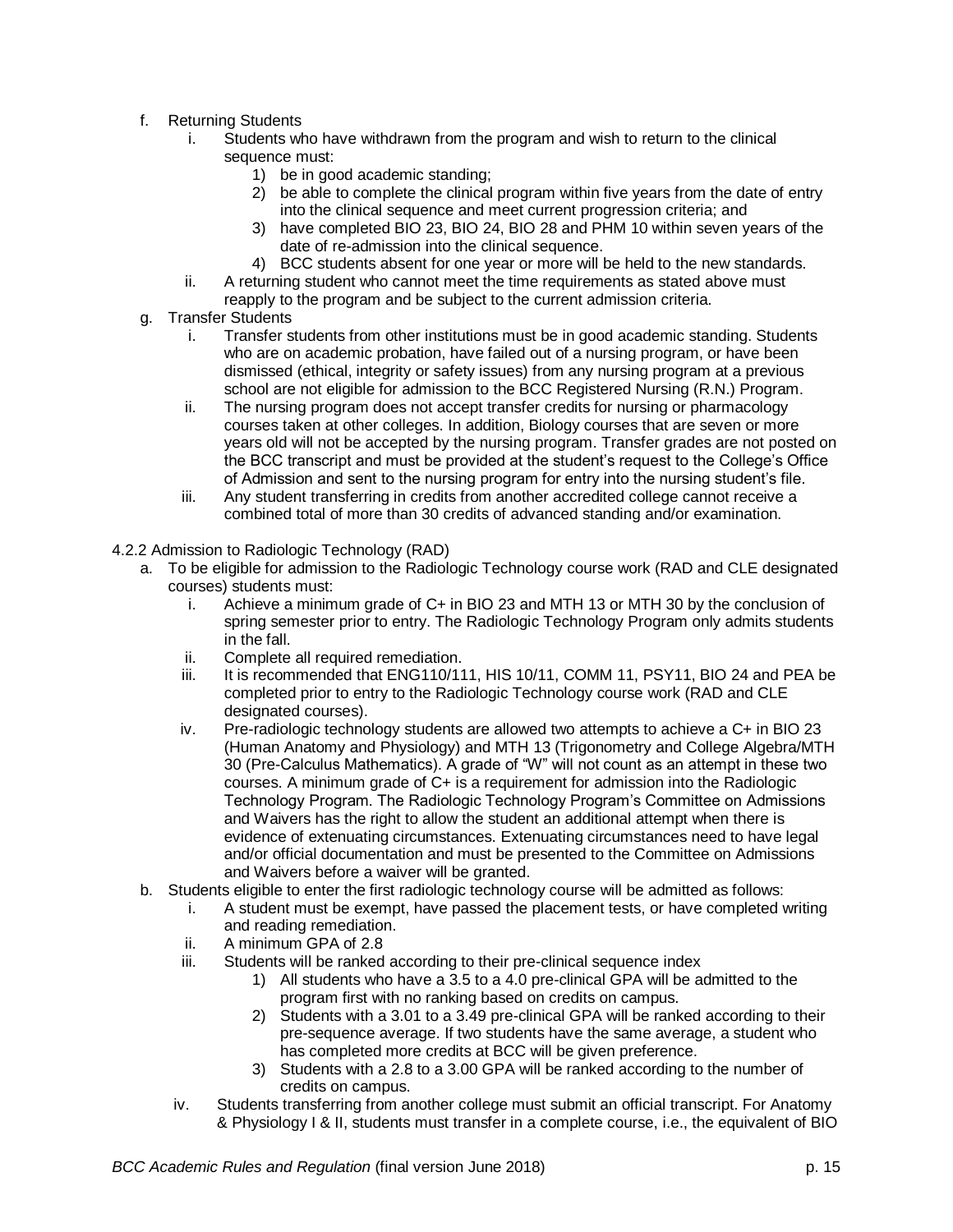23 and BIO 24, or repeat the whole course at BCC. Any exceptions to this must be approved by the Biology department.

- c. Reinstatement into RAD courses:
	- i. The Nursing and Allied Health Sciences Department will set up guidelines for the method of reinstating students into Radiologic Technology, based upon criteria approved by the CAS.
		- 1) Note: Students who received grades of less than C+ in more than one Radiologic Technology course or less than C+ in CLE 11 through CLE 51 and a B+ in CLE 61 will not be eligible for re-admission to this program
	- ii. Guidelines for re-admission shall be:
		- 1) Students with a W in a Radiologic Technology course during the previous semester, who were earning a C+ or better in the Radiologic Technology program but withdrew because of illness or personal reasons. The Committee on Admissions and Waivers will look at any documentation supplied by the student.
		- 2) Students returning after an absence of one or more semesters from the Radiologic Technology Program with a C+ or better in each Radiologic Technology course and C+ or better in CLE 11 through CLE 51 and a B+ in CLE 61.
		- 3) Students who did not achieve at least a C+ in any one Radiologic Technology course (or Nuclear Medicine Technology 84) will be placed on a waiting list. Students will be able to re-register according to the following priorities:
			- a) Availability of space
			- b) Written notification to the Committee on Admissions and Waivers at least 9 months in advance stating their intention to return to the program. Students will be readmitted based on when their letter is received.
- <span id="page-15-0"></span>4.2.3 Admission and Reinstatement into Medical Laboratory Technician (MLT) courses
	- a. All students wishing to enter the Medical Laboratory Technician curriculum must complete the following pre-MLT sequence with a minimum index of 2.0: BIO 11 or BIO 23, ENG 10/11, CHM 17, MTH 13 or MTH 30. The pre-requisite for both MTH 13 and 30 is MTH 6.
		- i. Students taking the pre-requisite courses are considered pre-MLT.
		- ii. To be considered/accepted into the MLT program, students must complete the prerequisite courses in addition to filling out the MLT application and sitting for an interview with the Program Director. If the student has completed or is completing all prerequisites, achieved a 2.0 GPA, and shows promise during the interview then the students status becomes MLT.
	- b. Subject to space availability, the guidelines for reinstatement into the MLT program or repeating a given MLT course shall be:
		- i. Students with a W in a MLT course during the previous semester that were doing well in the MLT program but withdrew because of illness or personal reasons.
		- ii. Students returning after an absence of one or more semesters from the MLT program, who were doing well in the program prior to their absence.
		- iii. Students who did not achieve at least a C in their first attempt in any one MLT course will be placed on a waiting list. Students will be able to re-register according to the following priorities:
			- 1) Students that have been on a waiting list for at least one semester
			- 2) Students that have been on the waiting list for less than one semester
		- iv. Exceptions to these regulations are possible only through appeal to the MLT program director.

<span id="page-15-1"></span>4.2.4 Admission to Licensed Practical Nursing

- a. To be eligible for admission into practical nursing course work (PNR designated courses) students must meet the following criteria;
	- i. A cumulative GPA of 2.7 must be obtained, with a minimum grade of C or better in the pre-clinical sequence (COMM 11, ENG 10 or 11, PSY 11). If a student has earned a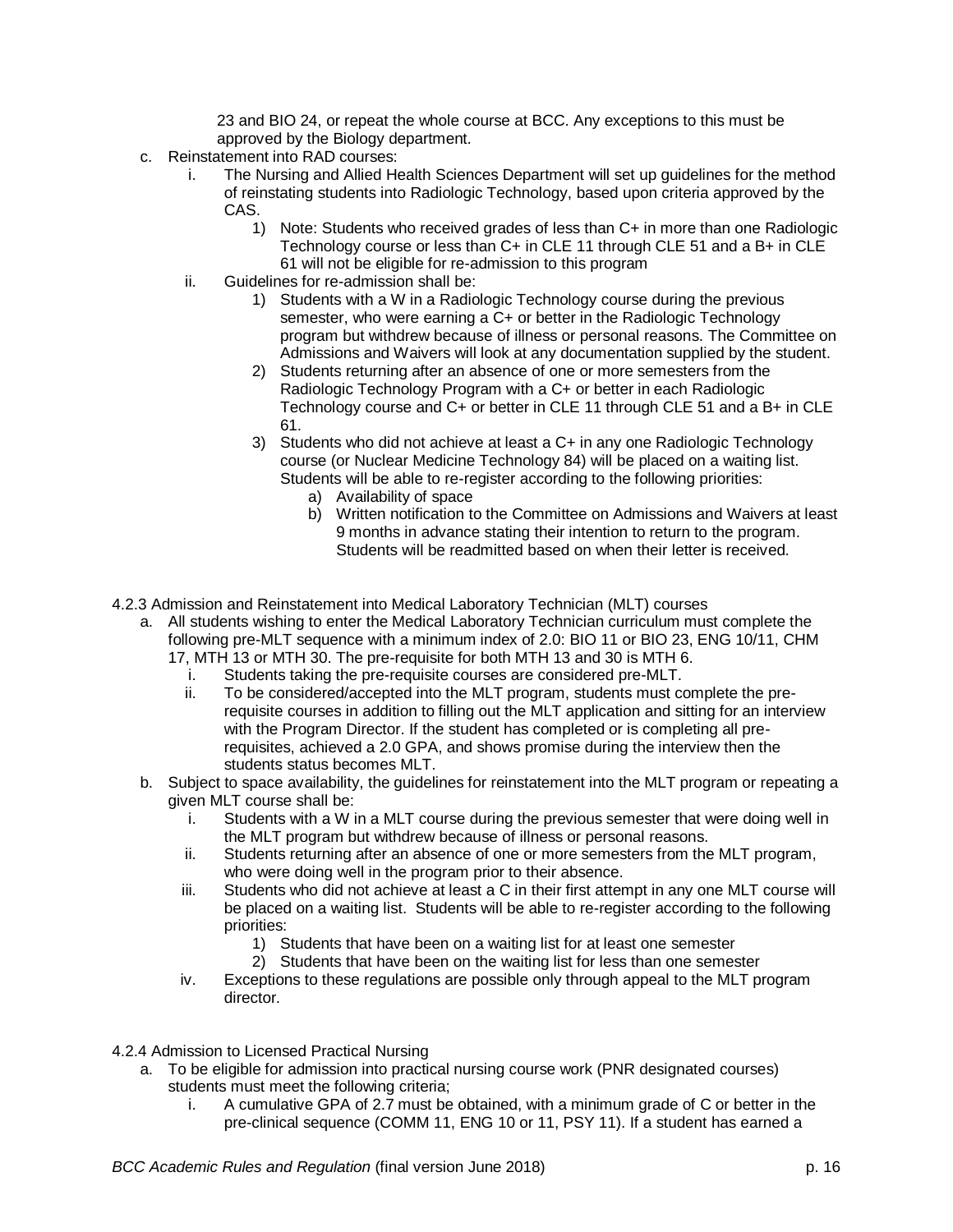passing grade of "C-", "D+", "D","D-" or a failing grade of "F" or "WU" in COMM 11, ENG 10 or 11, or PSY 11, the student will not be eligible for admission into the Licensed Practical Nursing Program (LPNP) even if she/he retakes the course. A "C+" or better is required in BIO 23. BIO 23 may be repeated once to achieve a grade of "C+" or better. This policy also applies to students who transfer into BCC's LPNP from other institutions.

- ii. BCC students sitting out for a year or more will be held to the new standards.
- iii. Transfer students from other institutions must be in good academic standing. Students who are on academic probation, have failed out of a nursing program, or have been dismissed (ethical, integrity or safety issues) from any nursing program at a previous school are not eligible for admission to the BCC Licensed Practical Nursing (LPN) Program.
- <span id="page-16-0"></span>4.2.5 Admission to Nuclear Medicine Technology (NMT)
	- a. To be eligible for admission into Nuclear Medicine Technology, a student must meet the following criteria:
		- i. Have successfully completed all the Math, Biology, Chemistry, Physics, and English prerequisites (ENG 10/11, BIO 23, BIO 24, CHM 17, MTH 30, & PHY 24). Students must also have a minimum grade point average of B- (2.7) after completing the prerequisite courses.
			- 1) NMT 81 is given a semester prior to all other NMT classes given that students completed the pre-NMT sequence. Missing prerequisites may be taken concurrent with NMT 81. If they are not completed with satisfactory grades, the student will not be allowed to continue in the program.
		- ii. Admission to Nuclear Medicine Technology courses (NMT) requires the permission of the Program Director. If there are more eligible students than places, priority will be given to those with the highest GPA. Those students who have been at BCC waiting for admission to the Program will have preference over new transfer students.
		- iii. To participate in the NMT educational program the student should be able to:
			- 1) Meet admission standards
			- 2) Perform cardiopulmonary resuscitation (CPR)
			- 3) Assist in lifting, transferring and moving patients
			- 4) Move heavy, portable equipment throughout the clinical site
			- 5) Communicate with patients, verbally and otherwise
			- 6) Respond to requests from patients, physicians, and other health care workers
			- 7) Read a computer screen
			- 8) Input and retrieve computer data through a keyboard
			- 9) Read charts and monitors
			- 10) Perform documentation procedures
			- 11) Perform duties while under stress
			- 12) Manipulate nuclear medicine equipment
		- iv. Transfer students
			- 1) Transfer students will have their previous academic record evaluated by the Registrar's Office of the College. Advanced standing credits will be awarded based upon this review. Transfer credit will not be awarded for didactic or clinical courses with NMT designations.
	- b. Re-admission policy
		- i. The Physics and Technology Department will set up guidelines for the method of reinstating students into NMT based upon criteria approved by the CAS. Guidelines for re-admission shall be:
			- 1) Students with a W in a Nuclear Medicine Technology course during the previous semester, who were doing well in the Nuclear Medicine Technology program but withdrew because of illness or personal reasons
			- 2) Students returning after an absence of one or more semesters from the Nuclear Medicine Technology Program with a C+ or better in each Nuclear Medicine Technology course and B or better in each Clinical course.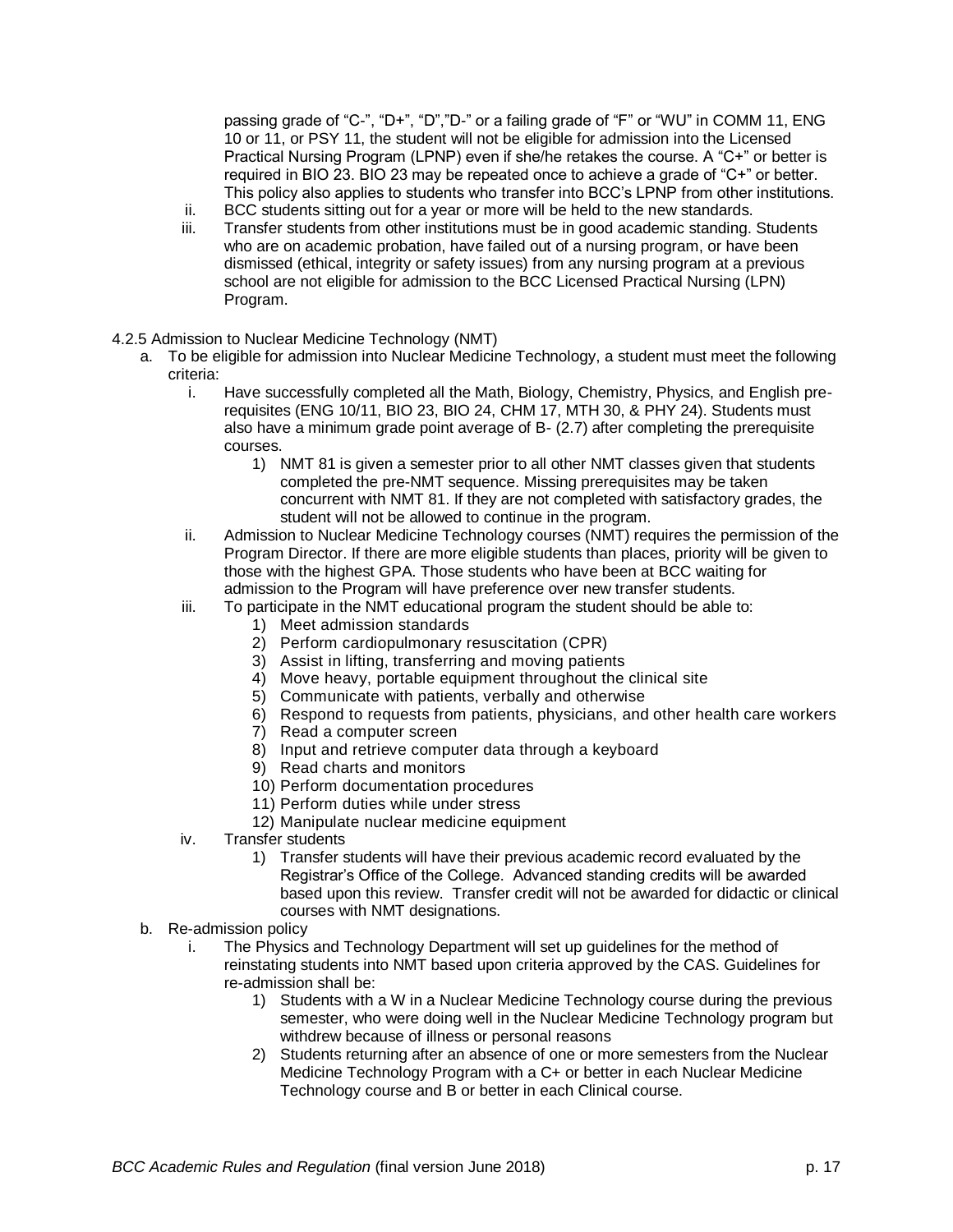- 3) Students who did not achieve at least a C+ in any one (1) Nuclear Medicine Technology course will be placed on a waiting list. Students will be able to reregister according to the following priorities:
	- a) Those who have been on a waiting list for at least one semester
	- b) Those who have been on the waiting list for less than one semester
- ii. Note: Students who received grades of less than C+ in more than one Nuclear Medicine Technology course (including clinical courses) will not be eligible for re-admission to this program.
- iii. A student who is seeking re-admission to the NMT Program after being away for a semester or more must apply in writing to the Program Director. The student's status will then be determined by a committee consisting of the Program Director, Clinical Director, and the Chairperson of the Department of Physics and Technology. The student may appeal an unfavorable decision of the Committee using the procedure detailed in the College catalog.
- <span id="page-17-0"></span>4.2.6 Admission to Animal Care and Management
	- a. To be eligible for admission into Animal Care and Management courses, a student must achieve the following in addition to the listed course prerequisites:
		- i. a minimum grade of "C" or higher in BIO 11 General Biology I prior to attempting BIO 15 Zoology. BIO 11 can be repeated only once to achieve the minimum required "C" grade needed to take BIO 15.
		- ii. a minimum grade of "C+" or higher in BIO 15 prior to attempting ACM 90 Animal Care and Management Internship. BIO 15 can be repeated only once to achieve the minimum required "C+" grade needed to take ACM 90.
		- iii. A grade of "W" will not be counted in a student's two attempts in BIO 11 or BIO 15 to meet the minimum grade requirement. If a student repeats either BIO 11 or BIO 15, the higher of the two grades will determine eligibility. Students are permitted to transfer BIO 11 credits from other institutions that are grades of "C" or better.

# **4.3 Academic Standing**

- <span id="page-17-1"></span>4.3.1 Placement into Academic Standing Category
	- a. Each semester, all continuing students will be classified into one of six academic standing groups:
		- i. good academic standing
		- ii. academic warning standing
		- iii. probation standing: limited to 12-13 credits
		- iv. academic dismissal: limited to 6-7 credits
		- v. return from dismissal
		- vi. permanent academic dismissal
- <span id="page-17-2"></span>4.3.2 Criteria Used for Placement in Academic Standing Categories
	- a. A student who has a GPA of 2.0 or greater will be classified as being in "good academic standing."
	- b. A student whose GPA is less than 2.0 but greater than that listed for probationary standing (see chart below) will be placed in the "academic warning standing" category.
	- c. The index classification chart listed below will be used to place students in the probation and dismissal categories. Credits Taken Probation must be assigned if cumulative index is lower than that listed.

| <b>Credits</b><br><b>Attempted</b> | Probation must be assigned if<br>cumulative index is lower than that<br>listed. | Dismissal if cumulative index is<br>lower than that listed and the<br>student has been on probation (see<br>section 4.5). |
|------------------------------------|---------------------------------------------------------------------------------|---------------------------------------------------------------------------------------------------------------------------|
| $.5 - 12$                          | 1.50                                                                            | 1.50                                                                                                                      |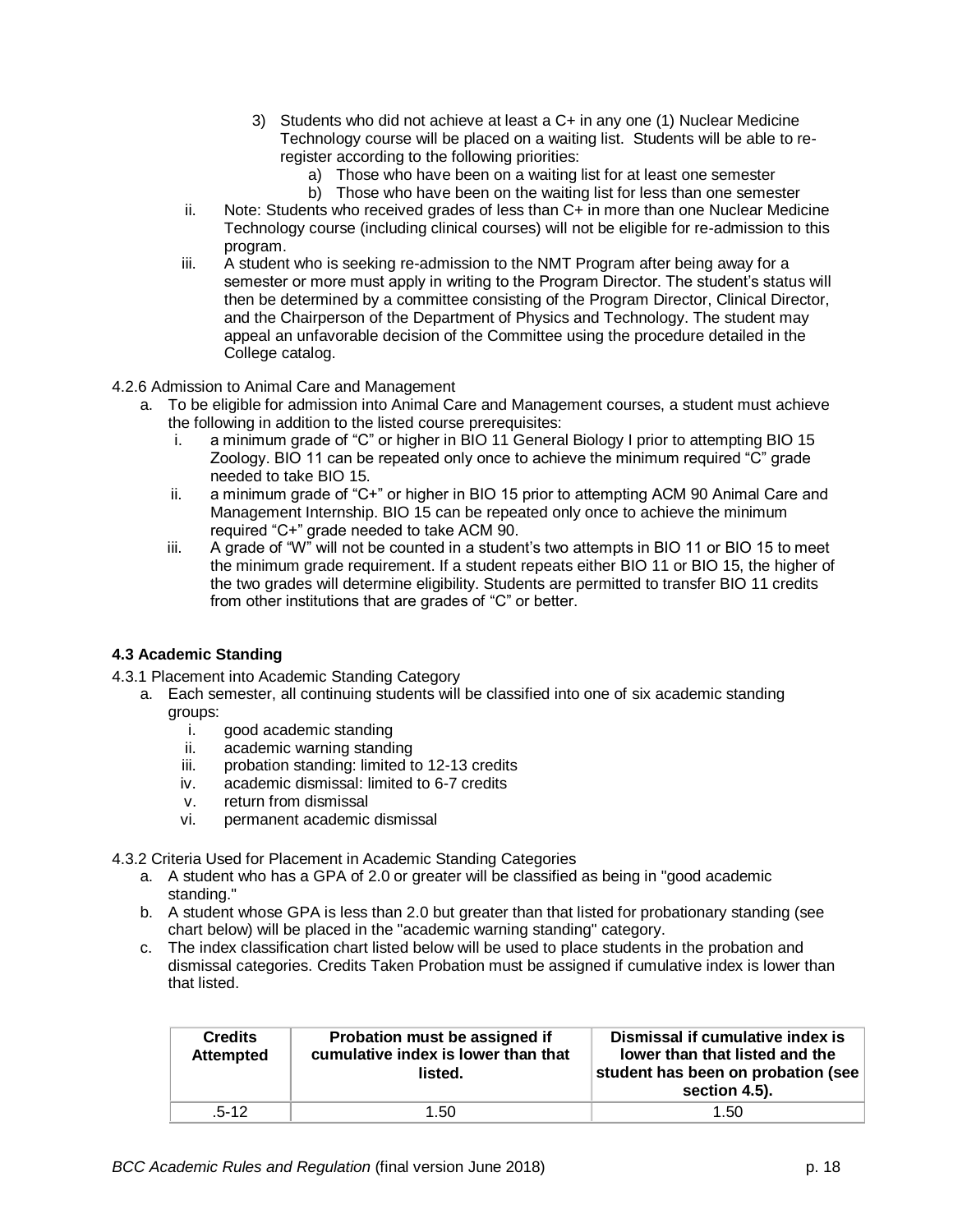|           | $- -$<br>∼<br>. . | --<br>. |
|-----------|-------------------|---------|
| שוג<br>-- |                   |         |

- <span id="page-18-0"></span>4.3.3 Deviations from GPA Chart
	- a. For individual students, no deviation from the Index Classification Chart above is permitted. This chart will be used for all students attending the College. For particular curricula, deviations from the Index Classification Chart may only be permitted by action of the Board of Trustees.
- <span id="page-18-1"></span>4.3.4 Credits Used for Determination of Academic Standing
	- a. The Index Classification for determination of academic standing shall be applied to all attempted credits except W, WN, and WD grades.
- <span id="page-18-2"></span>4.3.5 CUNY Board of Trustee F Grade Policy
	- a. When an undergraduate student earns an academic grade of F or an administrative grade equivalent to an F (WU, WF, FIN, or FAB) and that student subsequently retakes that course and receives a grade of "C" or better, the initial grade will no longer be computed into the Grade Point Average subject to the following provisions:
		- i. The failing grade must have been earned after September 1, 1984.
		- ii. The course must have been repeated after September 1, 1990.
		- iii. The maximum number of failing credits that can be deleted from the Grade Point Average shall be limited to sixteen for the duration of the student's undergraduate enrollment in institutions of the City University of New York.
		- iv. The "F," "WU," "WF," "FIN," or "FAB" grade will remain on the transcript but will not be calculated in the GPA. There will be a notation next to the grade that indicates this.
		- v. For the student who earns a grade of "C" or better in a course taken at BCC, the original failing grade must also have been earned at BCC. The repeated course must also be taken at BCC.
	- b. Partial deletions in the calculation of the cumulative GPA are prohibited. For example, a student who has taken out 14 credits under this policy cannot take out an additional three- credit course even though he/she has 2 credits remaining under this policy.

### <span id="page-18-3"></span>**4.4 Probation**

- <span id="page-18-4"></span>4.4.1 Probationary Standing and Credit Limitation
	- a. The first time a student places into probationary status based on the index classification chart for probationary GPA (see section 4.3.2), that student will be placed on probation for the following semester.
	- b. A student whose standing is probation will not be allowed to register for more than thirteen academic/equated credits. At the conclusion of the probation semester, a student will be reevaluated for compliance with the standards for which he/she has been placed on probation.
	- c. If the student has succeeded in removing himself/herself from probationary standing, the student will be placed in good standing. If that student still has a probationary GPA, that student will be dismissed.
	- d. A student will not be dismissed unless he/she has been in probation for at least one semester.
	- e. A student on probation whose semester average is 2.0 will not be academically dismissed.

### <span id="page-18-5"></span>4.4.2 Notification of Academic Probation

a. Students who are placed on academic probation shall be so informed by the Registrar and by having a notice of such status printed on the official record at the College.

#### <span id="page-18-6"></span>4.4.3 Probation Appeals

- a. Students may appeal their probationary status to the CAS Appeals Agent. There are three general categories for which appeals will be accepted:
	- i. The student has on his/her record WU grades that could be converted to Ws. The CAS Appeals Agent will present these appeals to the CAS Appeals Subcommittee whose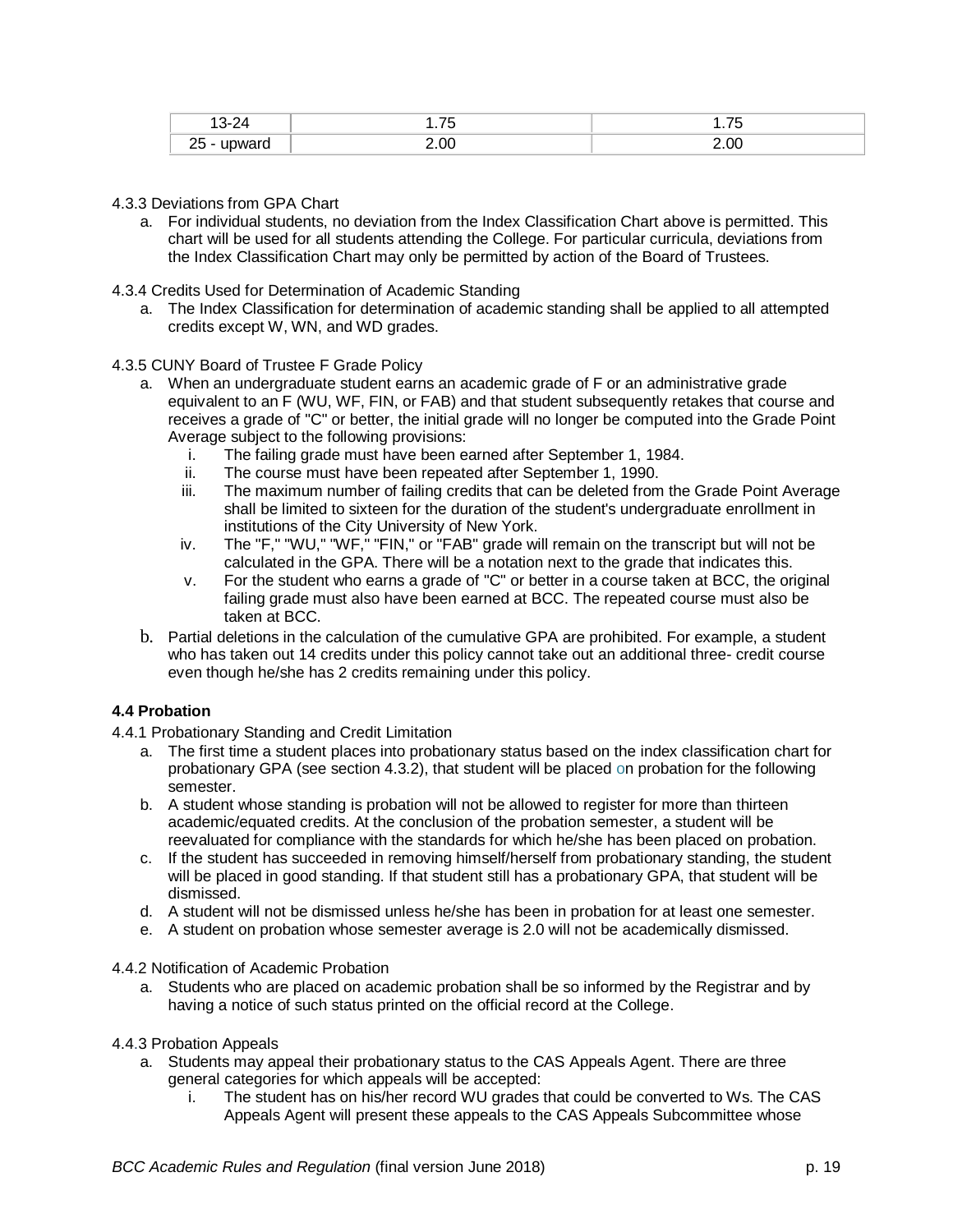recommendation will be voted on by the CAS. A student must present official documentation of his/her total withdrawal from the College or of the reasons that prevented his/her attendance at the College. A student whose WU grades are converted to W grades will have his/her probationary status reevaluated at the time the grades are converted.

- ii. The student has on his/her record FIN and/or FAB grades that could be resolved. A student will be given an extension form by the Appeals Agent and directed to the instructor or Chair of the Department in which the grade was given. If the instructor grants an extension and subsequently changes the grade, the student's probationary status will be reevaluated at the time the grade is changed.
- iii. The third category is for an academic grade that a student believes is in error. For this category, the student will be directed to the instructor and Academic Department where an academic grade appeal process will take place (see section 8.8.3). If an academic grade is changed, then a student's probationary status will be reevaluated at the time the grade is changed.

# <span id="page-19-0"></span>**4.5 Academic Dismissal**

4.5.1 Separation from College due to Academic Dismissal

- a. A BCC student who has been academically dismissed must wait one traditional (fall/spring) semester before being eligible to register for courses at BCC.
- b. A student wishing to transfer to BCC who has been academically dismissed from his/her previous community college must wait one traditional (fall/spring) semester before being eligible for admission to BCC. This policy does not apply to students transferring from a 4-year college or university.

# <span id="page-19-1"></span>4.5.2 Academic Dismissal Rules

a. During the period of academic dismissal, a student may not attend or be enrolled in any creditbearing or equated-credit course.

# <span id="page-19-2"></span>4.5.3. Waiver of Academic Dismissal

- a. A student may appeal to the Academic Appeals Agent or his/her designee for a waiver under the following circumstances:
	- i. The student has on his/her record FIN or FAB grades for which the student has been granted extensions to finish.
	- ii. The student has on his/her record F grades that could be repeated and removed under the F grade policy.

In these cases, the Academic Appeals Agent or designee must determine whether removing or repeating the grades would sufficiently raise the GPA to make the student's graduation possible.

- b. In two additional circumstances, a student may appeal to the Committee on Academic Standing (or the Executive Committee of the CAS if the CAS is not in session) for a waiver of dismissal. The student must communicate his or her appeal through the Academic Appeals Agent.
	- i. The student has on his or her record WU grades that could be changed to  $\overline{W}$  grades, and the conversion of these WU grades to W grades would move the student off dismissal. The student must present legal and/or official documentation to support the appeal.
	- ii. The student provides legal and/or official documentation of extenuating circumstances and has a record that shows it is feasible for that student to move off probation within twelve academic credits.

For each of these circumstances, CAS will vote on the appeal. A student may be given a waiver of academic dismissal by providing supporting documentation.

c. A student readmitted under these circumstances is limited to a program of seven academic and/or equated credits and must maintain a semester GPA of 2.0 or greater.

# <span id="page-19-3"></span>4.5.4. Readmission to the College after Academic Dismissal

a. Application for re-admission following academic dismissal: A student under academic dismissal from the College, and having been separated from the College or University for one semester, shall be entitled to re-admission by applying to the Registrar's Office.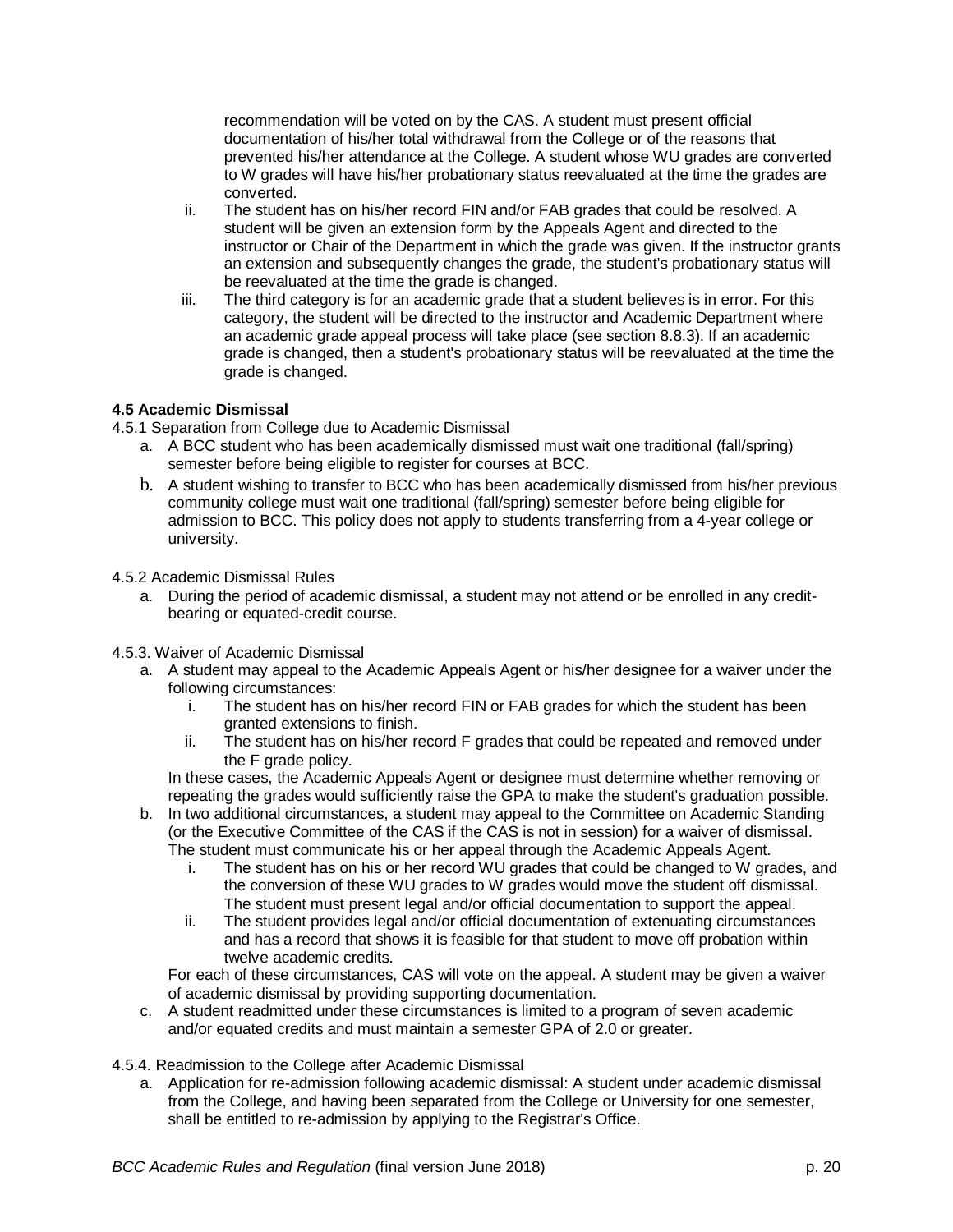- i. Academic standing of students who return after academic dismissal: A-student who returns from academic dismissal is placed on return from dismissal academic standing category and cannot take more than seven academic and/or equated credits.
- ii. Minimum GPA standards for students readmitted after academic dismissal: A student returning from academic dismissal will be given two semesters of enrollment (or twelve credits if the student is taking less than six credits per semester) to move off probationary status. The student can return from dismissal status as long as they make progress (semester GPA of 2.0 or higher) towards their degree. Failure to do so will result in permanent dismissal.

# <span id="page-20-0"></span>**4.6 Permanent Academic Dismissal**

a. A student dismissed from the College for a second time based on the index classification chart for dismissal (see 4.3.2) may appeal to the Committee on Academic Standing for readmission. The student must communicate his/her appeal through the Academic Appeals Agent. The CAS (or the Executive Committee of the CAS if the CAS is not in session) will vote on the appeal. A student whose appeal is approved must comply with the guidelines stated in section 4.5.4 (Readmission to the College after Academic Dismissal). A student whose appeal is denied under this appeals process will be placed in the category of Permanent Academic Dismissal and informed by the Executive Secretary of CAS that he/she has lost his/her right to attend the College.

# <span id="page-20-1"></span>**4.7 Statute of limitations**

- a. A student may appeal to the CAS for the removal, in the computation of the grade point average (GPA), of a grade received in a course taken more than seven years prior to the appeal, provided the student has not been awarded a degree from the College.
- b. Removal of a grade from the computation of GPA shall not be an automatic procedure. The student shall be required to have exhibited significant academic achievement subsequent to the semester in which the grade was received.
- c. Removal of a grade from the computation of the GPA does not constitute removal of the record of the course and grade from the student transcript.
- d. In the event a grade is removed from the computation of the GPA, the student shall be informed by the CAS that should the student transfer to another college, the receiving institution reserves the right to retain the grade in question.
- e. Should the CAS grant the appeal, a notation that the grade is non-credit and non-indexible will be appended to the original grade.
- f. Courses which have been granted the status of "non-credit, non-indexible" cannot be counted toward meeting the requirements for the degree.
- g. The appeal must be entertained by the CAS prior to the graduation meeting of the CAS. It must be initiated no later than the semester in which the student would be eligible to graduate, were the appeal to be granted.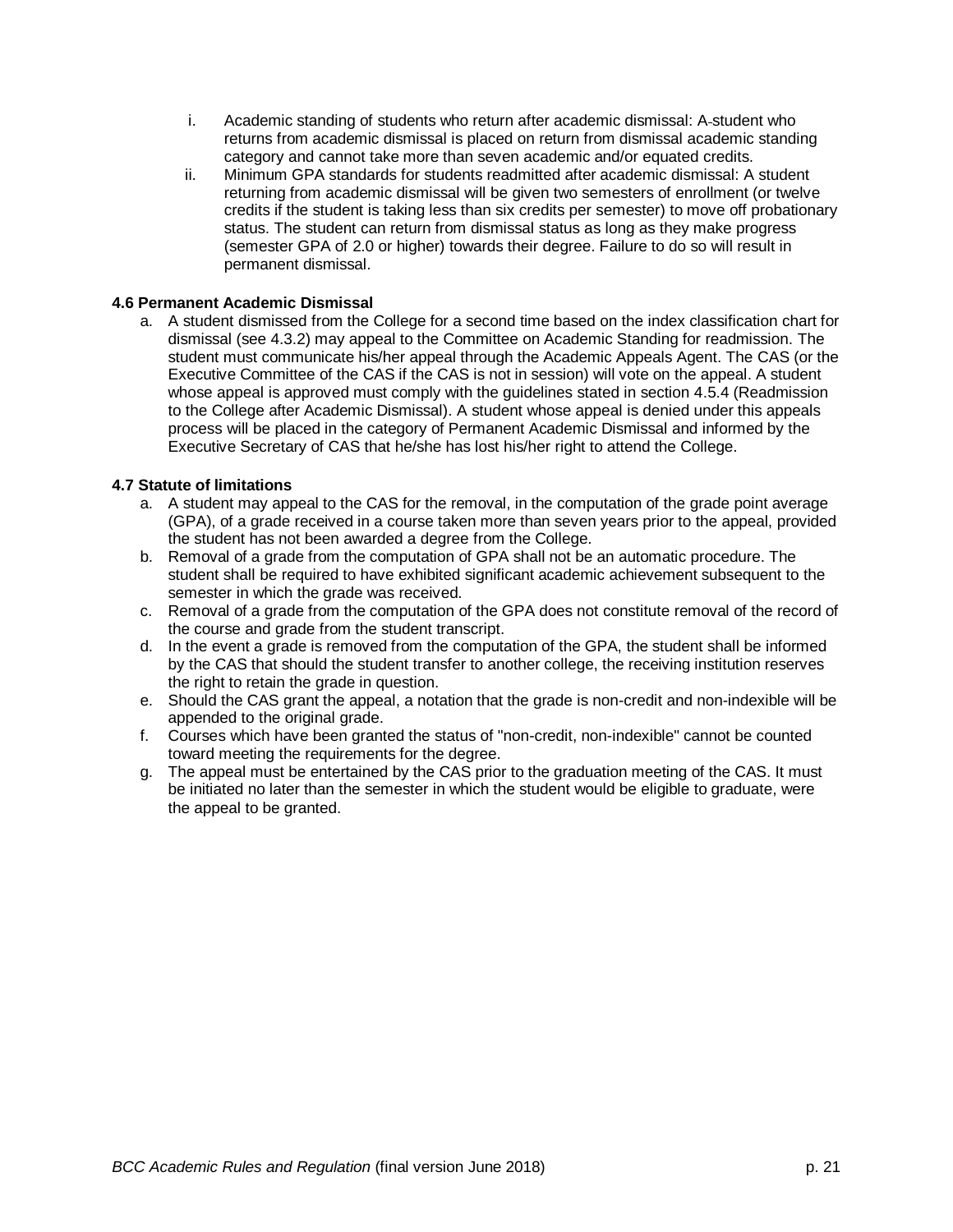# <span id="page-21-0"></span>**Dean's List and President's List**

# <span id="page-21-1"></span>**5.1. Eligibility for Dean's List**

a. Students shall be eligible for inclusion on the Dean's List if they have been assigned academic grades for a minimum of twelve (12) college-level credits in a spring and/or fall semester with an average of 3.3 or higher.

### <span id="page-21-2"></span>**5.2 Evaluation for Dean's List**

a. Students shall be evaluated for the Dean's List upon successful completion of 12 or more college credits in a spring and/or fall semester.

### <span id="page-21-3"></span>**5.3 Limitations governing Dean's List**

- a. No student *may be* included on the Dean's List more than six (6) times during his or her stay at the college.
- b. A student with a grade of F, WU, or FIN shall not be eligible for that band. An INC or PEN grade must be completed before the start of the following spring and/or fall semester for a student to be considered for the Dean's List. A student with a Z grade shall not be considered until the Z grade is resolved.
- c. Transfer credits are not applicable for Dean's List consideration. When a student transfers in courses from another school that student is given the credits for those courses but not the grades that were received.

# <span id="page-21-4"></span>**5.4 Dean's List for Graduation**

a. To be considered for the Dean's List at the time of graduation, a student must have a cumulative grade point average (GPA) of 3.3 or higher, with no PEN or INC grades.

### <span id="page-21-5"></span>**5.5 Eligibility for President's List**

a. Students shall be eligible for inclusion on the President's List if they have been assigned academic grades for a minimum of twelve (12) college-level credits in a spring and/or fall semester with an average of 3.7 or higher.

### <span id="page-21-6"></span>**5.6 Evaluation for President's List**

a. Students shall be evaluated for the President's List upon successful completion of 12 or more college credits in a spring and/or fall semester.

### <span id="page-21-7"></span>**5.7 Limitations Governing President's List**

- a. A student who qualifies for the President's List in a given spring and/or fall semester or at graduation is not eligible to be on the Dean's List at the same time.
- b. No student may be included on the President's List more than six (6) times during his or her stay at the college.
- c. A student with a grade of F or WU shall not be eligible for that semester. An INC or PEN grade must be completed before the start of the following semester for a student to be considered for President's List. A student with a Z grade shall not be considered until the grade is resolved.

### <span id="page-21-8"></span>**5.8 President's List for Graduation**

a. To be considered for the President's List at the time of graduation a student must have a cumulative grade point average (GPA) of 3.7 or higher, with no PEN or INC grades.

### <span id="page-21-9"></span>**5.9 Part-Time Dean's List**

a. Students shall be eligible for inclusion on the Part-time Dean's List if they have been assigned academic grades for a minimum of six (6) and up to eleven (11) college-level credits in a spring and/or fall semester with an average of 3.3 or higher.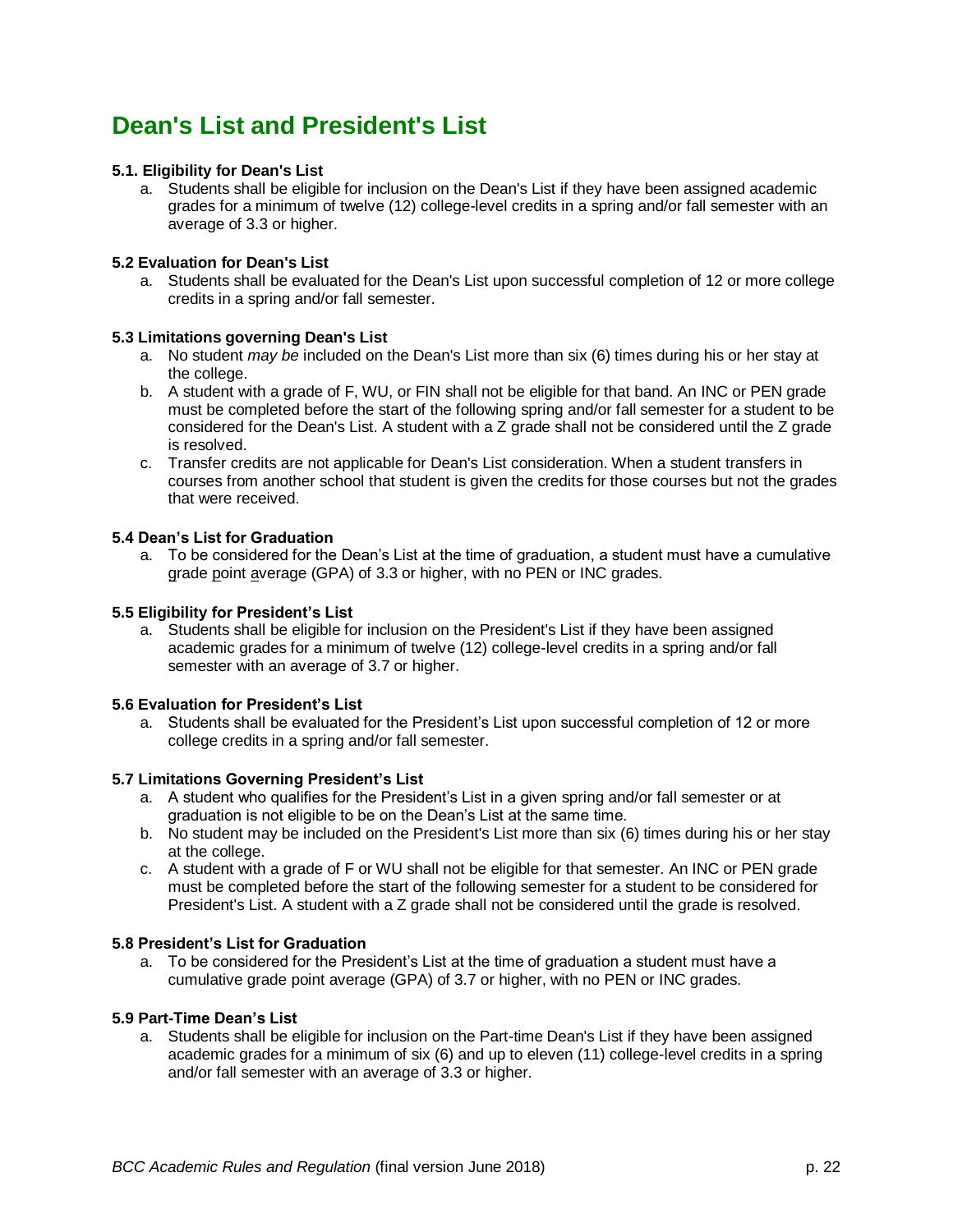# <span id="page-22-0"></span>**5.10 Evaluation for Part-Time Dean's List**

a. Students shall be evaluated for the Part-time Dean's List upon successful completion of 6 to 11 college credits in a spring and/or fall semester.

### <span id="page-22-1"></span>**5.11 Limitations governing Part-Time Student Dean's List**

- a. No student may be included on the Part-time Dean's List more than six (6) times during his or her stay at the college.
- b. A part-time student with a grade of F, WU, or FIN, or WF shall not be eligible. An INC or PEN grade must be completed before the start of the following spring and/or fall semester for a student to be considered for the Part-Time Dean's List. A student with a Z grade shall not be considered until the Z grade is resolved.
- c. Transfer credits are not applicable for the Part-Time Dean's List consideration. When a student transfers in courses from another school that student is given the credits for those courses but not the grades that were received.

# <span id="page-22-2"></span>**5.12 Part-Time President's List**

a. Students shall be eligible for inclusion on the Part-Time President's List if they have been assigned academic grades for a minimum of six (6) and up to eleven (11) college-level credits in a spring and/or fall semester with an average of 3.7 or higher.

# <span id="page-22-3"></span>**5.13 Evaluation for Part-Time Student President's List**

a. Students shall be evaluated for the Part-time President's List upon successful completion of 6 to 11 college credits in a spring and/or fall semester.

### <span id="page-22-4"></span>**5.14 Limitations governing Part-Time Student President's List**

- a. No student may be included on the Part-Time President's List more than six (6) times during his or her stay at the college.
- b. A part-time student with a grade of F, WU, or FIN, or WF shall not be eligible. An INC or PEN grade must be completed before the start of the following semester for a student to be considered for the Part-Time Student President's List. A part-time student with a Z grade shall not be considered until the Z grade is resolved.
- c. Transfer credits are not applicable for the Part-Time President's List consideration. When a student transfers in courses from another school that student is given the credits for those courses but not the grades that were received.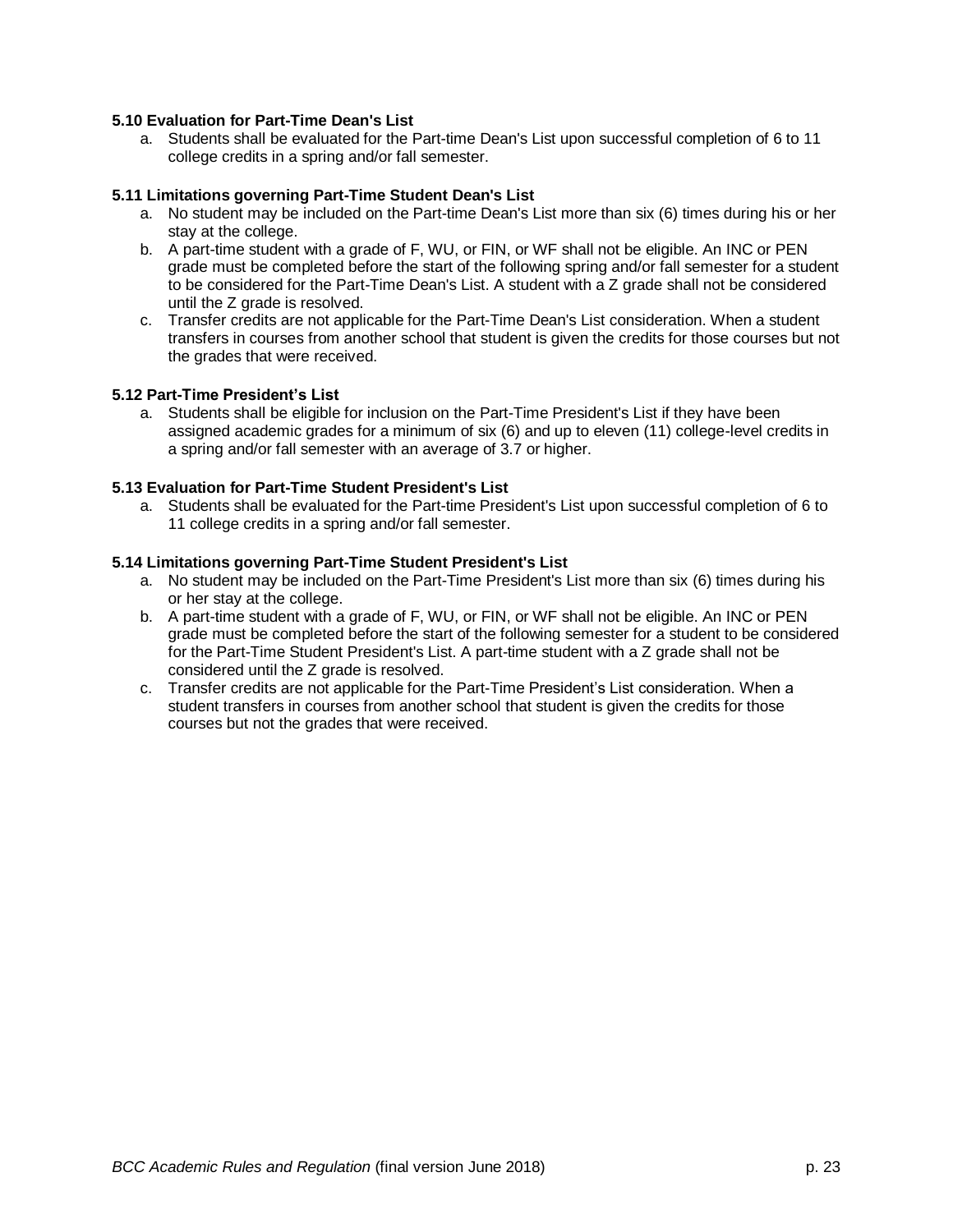# <span id="page-23-0"></span>**Change of Curriculum**

# <span id="page-23-1"></span>**6.1 Regulations Governing Changes of Curriculum**

- <span id="page-23-2"></span>6.1.1 Application Procedure
	- a. For a change of curriculum students must meet the prescribed prerequisites for the new curriculum and must file a Change of Curriculum Form with the Registrar.
- <span id="page-23-3"></span>6.1.2 Credits applied to new curriculum
	- a. Credits taken and earned in a student's former curriculum may or may not be applicable in the new curriculum.
- <span id="page-23-4"></span>6.1.3 Grade Point Average calculation
	- a. All courses taken by the students in the old and new curriculum will be used in the calculation of the grade point average (GPA).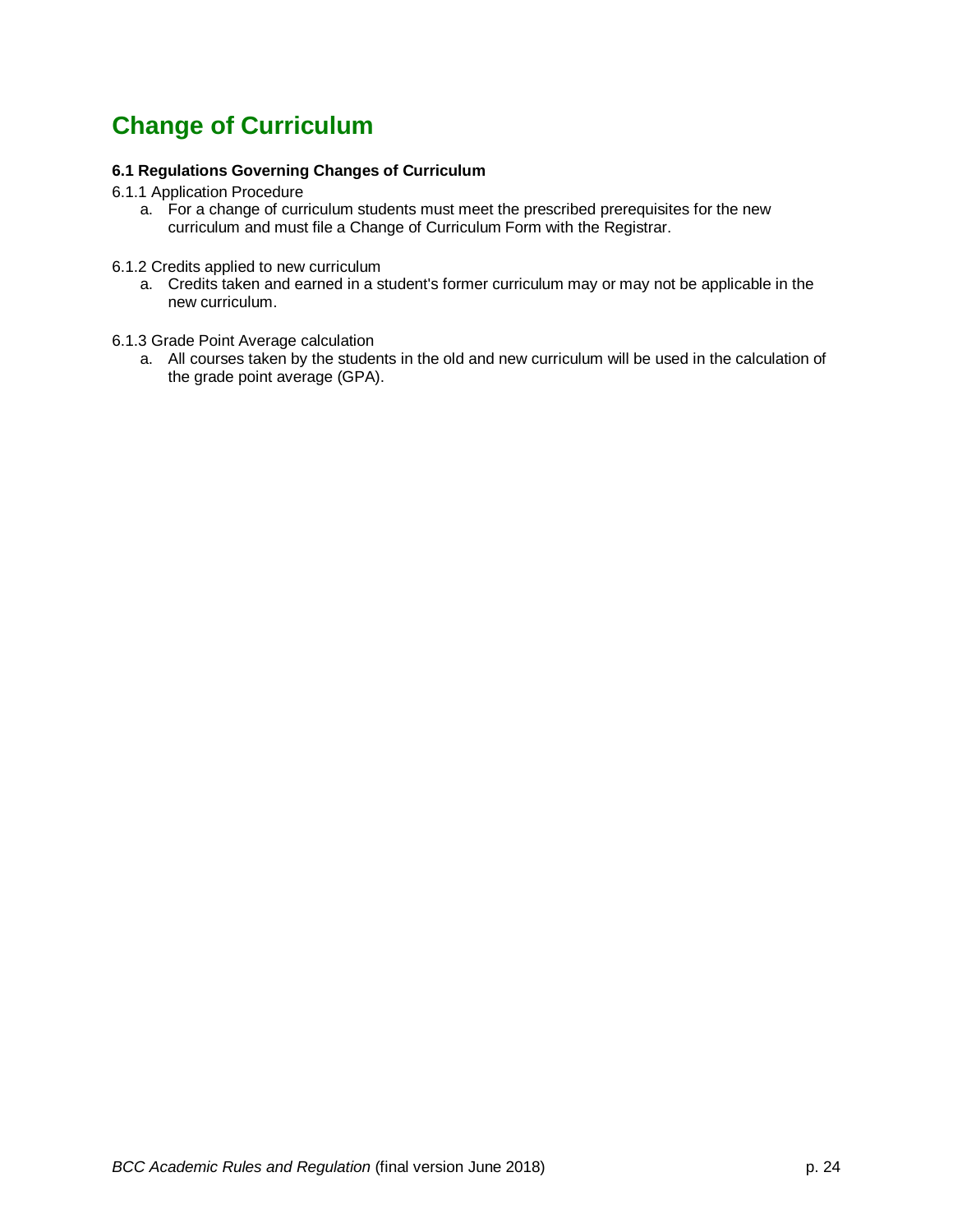# <span id="page-24-0"></span>**Withdrawal and Reinstatement**

# <span id="page-24-1"></span>**7.1 Withdrawal from a course**

- <span id="page-24-2"></span>7.1.1 Time constraints on withdrawals
	- a. Students wishing to withdraw from any course in which they are registered, may do so at any time after the third week and prior to completion of the tenth week of all instruction and evaluative procedures for the course.
- <span id="page-24-3"></span>7.1.2 Procedures for withdrawal
	- a. The student who chooses to withdraw from a course should consult with the instructor, should speak to an academic advisor and should consult with Financial Aid prior to course withdrawal.

# <span id="page-24-4"></span>7.1.3 Withdrawal grades

- a. Grades issued upon initiation of course withdrawal procedures shall be as follows:
	- i. Through the end of the registration period a grade of WD assigned. The date of the end of the registration period is determined by the Registrar's Office.
	- ii. After the end of the registration period (generally after the third week of classes) and through the tenth week of classes, only the grades of W is assigned.

# <span id="page-24-5"></span>**7.2 Course Withdrawals in Specific Curricula**

- <span id="page-24-6"></span>7.2.1 Nursing
	- a. NUR 101 may not be repeated. Students who do not earn a "C+" or better may not continue in the program.
	- b. The following courses must be passed with a grade of "C+" or better: NUR 100, NUR 201, NUR 301, NUR 401, and NUR 402. A student may repeat one of these courses a maximum of one time in order to earn a "C+" or better.

# <span id="page-24-7"></span>**7.3 Reinstatement to a Course**

- <span id="page-24-8"></span>7.3.1 Procedure
	- a. Reinstatement to a course after a student officially withdraws from the course may be instituted by the instructor after deliberation with the student. The procedures for implementing reinstatement shall be established by the Registrar's Office.

# <span id="page-24-9"></span>**7.4 Withdrawal from the College**

- <span id="page-24-10"></span>7.4.1 Procedure prior to end of registration
	- a. Students wishing to withdraw from the College prior to the end of the registration period, must do so through CUNYFirst by dropping all of their classes.

### <span id="page-24-11"></span>7.4.2 Procedure prior to eleventh week of classes

- a. Students wishing to withdraw from College after the end of the registration period, must do so through CUNYFirst by dropping all of their classes. This procedure is effective through and including the tenth (10th) week of classes.
- <span id="page-24-12"></span>7.4.3 Withdrawal Grades
	- a. Students who officially withdraw during the program adjustment or refund period will have no grade including "W" print on their official transcript. Students who officially withdraw after the Financial Aid certification date during the program adjustment or refund period will have the administrative grade "WD" or "WN" recorded in the enrollment record of the dropped course.
	- b. A withdrawal after the financial aid certification date or program adjustment period will be assigned the grade of "WD" (Dropped) or "W" (Withdrew) or "WU" (Withdrew Unofficially, Student attended a minimum of one class) or "WN" (never attended class). Students who have begun attending and officially withdraw after the official refund period, but prior to the end of the designated withdrawal period (before two-thirds of the semester has elapsed) will have a grade of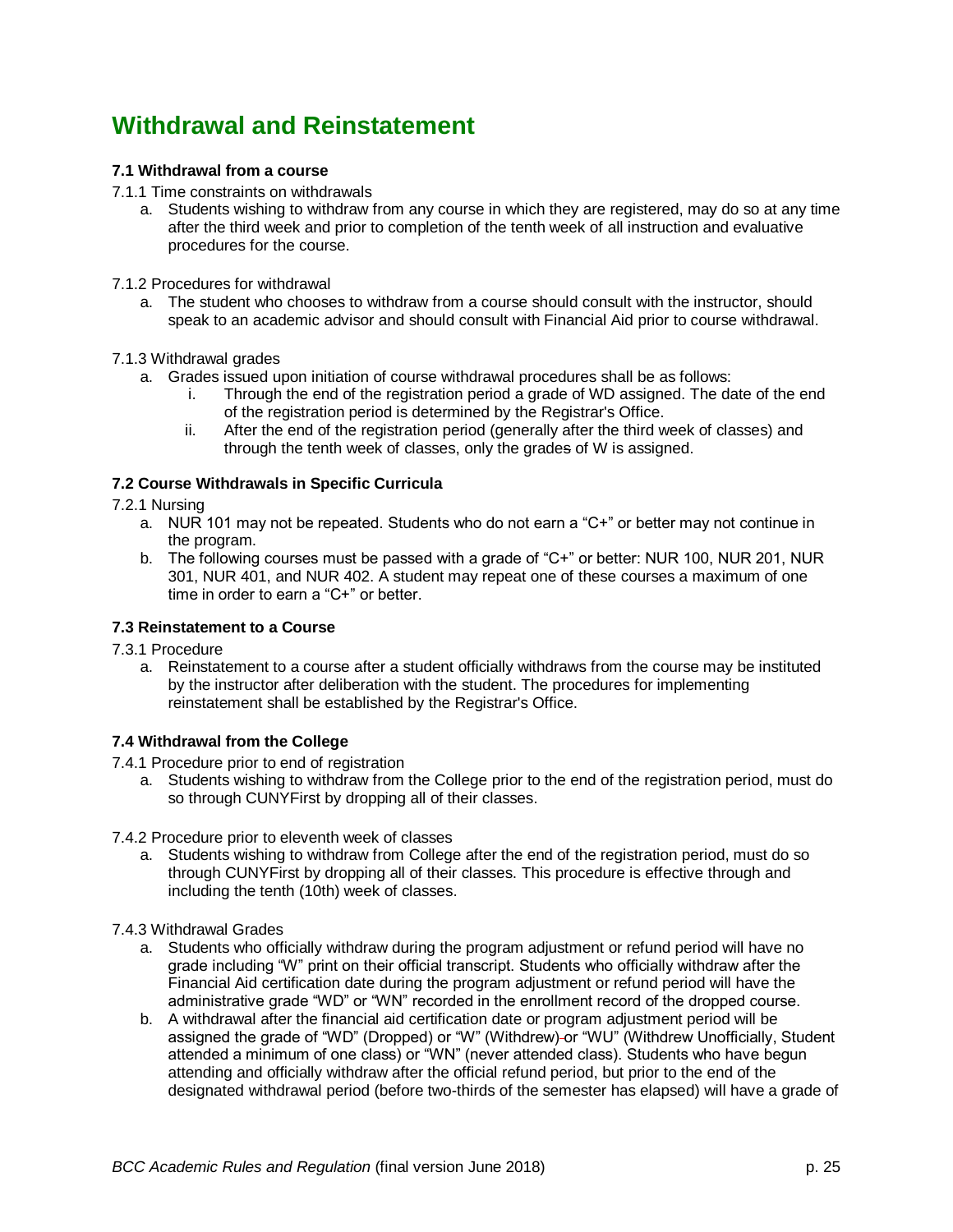"W" (withdrew) recorded. After that period, however, with special permission to withdraw by faculty and/or appropriate college committee, a grade of "W" may be recorded.

- i. A grade of "WD" is assigned to students who officially drop a class after the financial aid certification date and prior to the end of the refund period.
- ii. A grade of "W" is assigned to students who officially drop a class after the refund period and prior to the completion of two-thirds of the semester.
- iii. A grade of "WN" is to be assigned to students who never attended and did not officially withdraw.
- iv. A grade of "WU" is to be assigned to students who attended a minimum of one class, completely stopped attending at any time before final exam week and did not take the final exam.
- c. A total withdrawal from all courses in which the student has registered may face financial aid consequences.
- <span id="page-25-0"></span>7.4.4 Re-admission after Withdrawal
	- a. Students may reenroll after one semester withdrawal by meeting with their advisor and registering for classes. Students who are absent more than one semester will need to apply for re-admission through the Registrar's Office.
- <span id="page-25-1"></span>7.4.5 Requirements for re-admission to Nursing
	- a. Students returning after an absence from the Nursing Program may be re-admitted subject to the criteria found in Section 4.2.1 of this codification.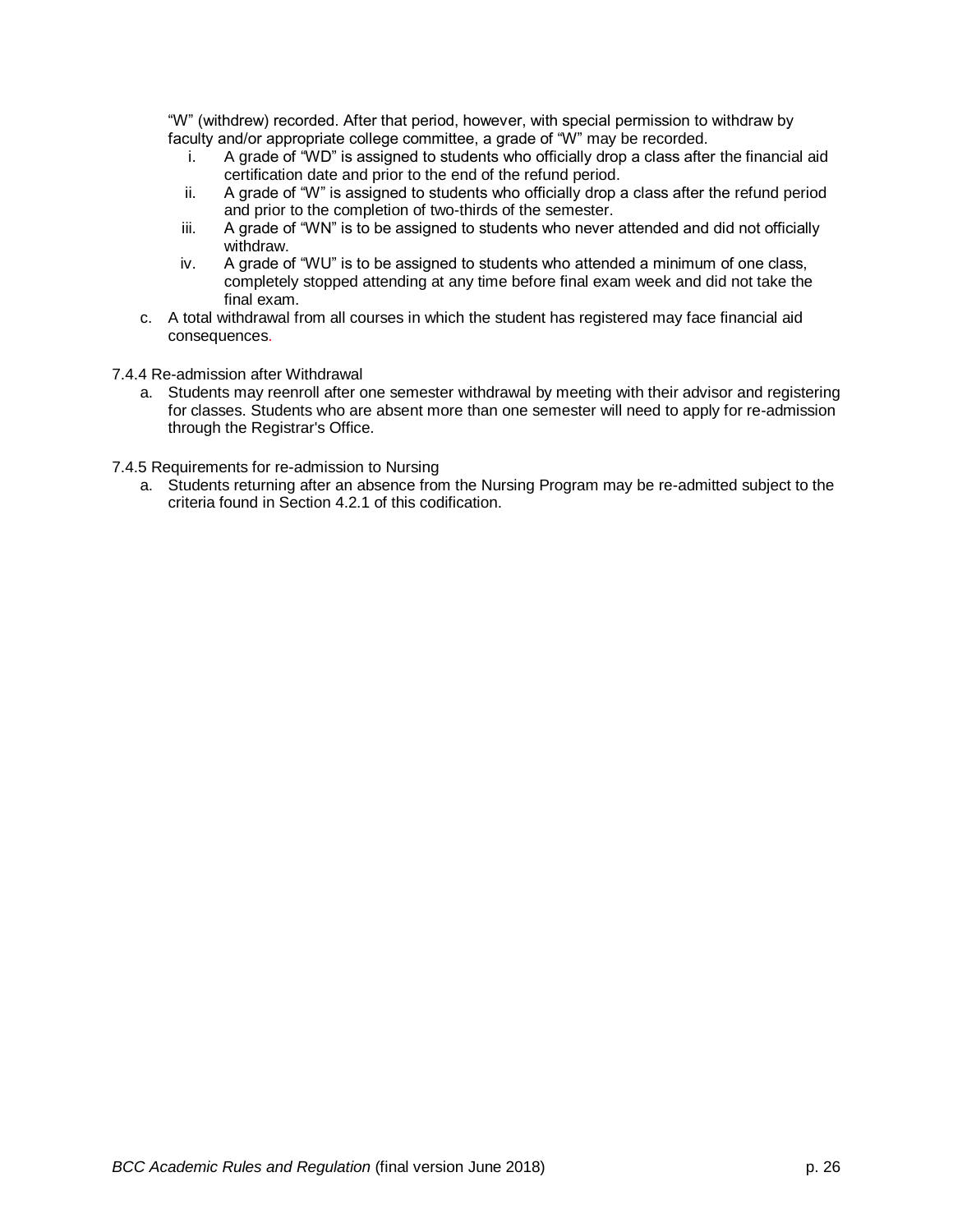# <span id="page-26-0"></span>**Grades**

# <span id="page-26-1"></span>**8.1 Academic Grades.**

- <span id="page-26-2"></span>8.1.1 Basis for academic evaluations.
	- a. As per the Fall 2017 Uniform Grade Symbols CUNY memo: The following glossary of uniform grading symbols shall be employed according to the interpretation provided below. **Grades are assigned based on the definitions contained herein. Individual units of the University need not employ all symbols but must adhere to the following interpretation for those employed and may not use any symbol that is not included in the glossary. Quality points are to be used to calculate the grade point average (GPA) or index.** A dash "–" indicates that the grade does not carry a numerical value and is not to be included in the GPA. Plus ("+") and minus ("-") grades shall be interpreted as equivalent to "+0.3" and "-0.3", except as noted.

| Grade                   | <b>Numerical Average</b> | <b>Description</b>                                  | <b>Quality Points</b> |
|-------------------------|--------------------------|-----------------------------------------------------|-----------------------|
| A+                      | $97 - 100$               | Exceptional                                         | 14                    |
| A                       | $ 93 - 96.9$             | Excellent                                           | 14                    |
| A-                      | $ 90 - 92.9$             |                                                     | 3.7                   |
| $B+$                    | $ 87 - 89.9 $            |                                                     | 3.3                   |
| B                       | $83 - 86.9$              | Good                                                | 3.0                   |
| B-                      | $80 - 82.9$              |                                                     | 2.7                   |
| $ C+$                   | 77 – 79.9                |                                                     | 2.3                   |
| $\overline{\mathsf{C}}$ | 73 – 76.9                | Satisfactory                                        | 2.0                   |
| $\overline{C}$ -        | $70 - 72.9$              |                                                     | 1.7                   |
| $D+$                    | $67 - 69.9$              |                                                     | 1.3                   |
| D                       | $63 - 66.9$              | Passing                                             | 1.0                   |
| $\overline{D}$ -        | $60 - 62.9$              |                                                     | 0.7                   |
| F                       | $0-59.9$                 | Failure/Unsuccessful<br><b>Completion of Course</b> | 0.0                   |
| P                       |                          | Pass                                                |                       |
| <b>NC</b>               |                          | No credit granted                                   |                       |

### <span id="page-26-3"></span>8.1.2 Definition of Academic Grades.

# <span id="page-26-4"></span>8.1.3 Issuance of Academic Grades

a. The academic grades indicated above should only be assigned to students who complete the work in a course.

# <span id="page-26-5"></span>8.1.4 Final examination policy

- a. Each academic department sets its own policy on final examinations.
- <span id="page-26-6"></span>8.1.5 Grade improvement and repetition of courses
	- a. Courses passed with grades of D- or higher may not be repeated for purposes of grade improvement. The only exceptions to this rule are as follows:
		- i. When a student is enrolled in a degree program that requires a minimum grade in a specific course (e.g. see Nursing, Radiologic Technology, etc.). In this case, a student wishing to repeat a passed course may do so pursuant to the published rules of the program.
		- ii. When a student is pursuing admission into a degree program with a minimum grade requirement in a specific course. In this case, a student wishing to repeat a passed course must receive the approval of the department chairperson offering the course. Students may audit courses for increased facility with the subject.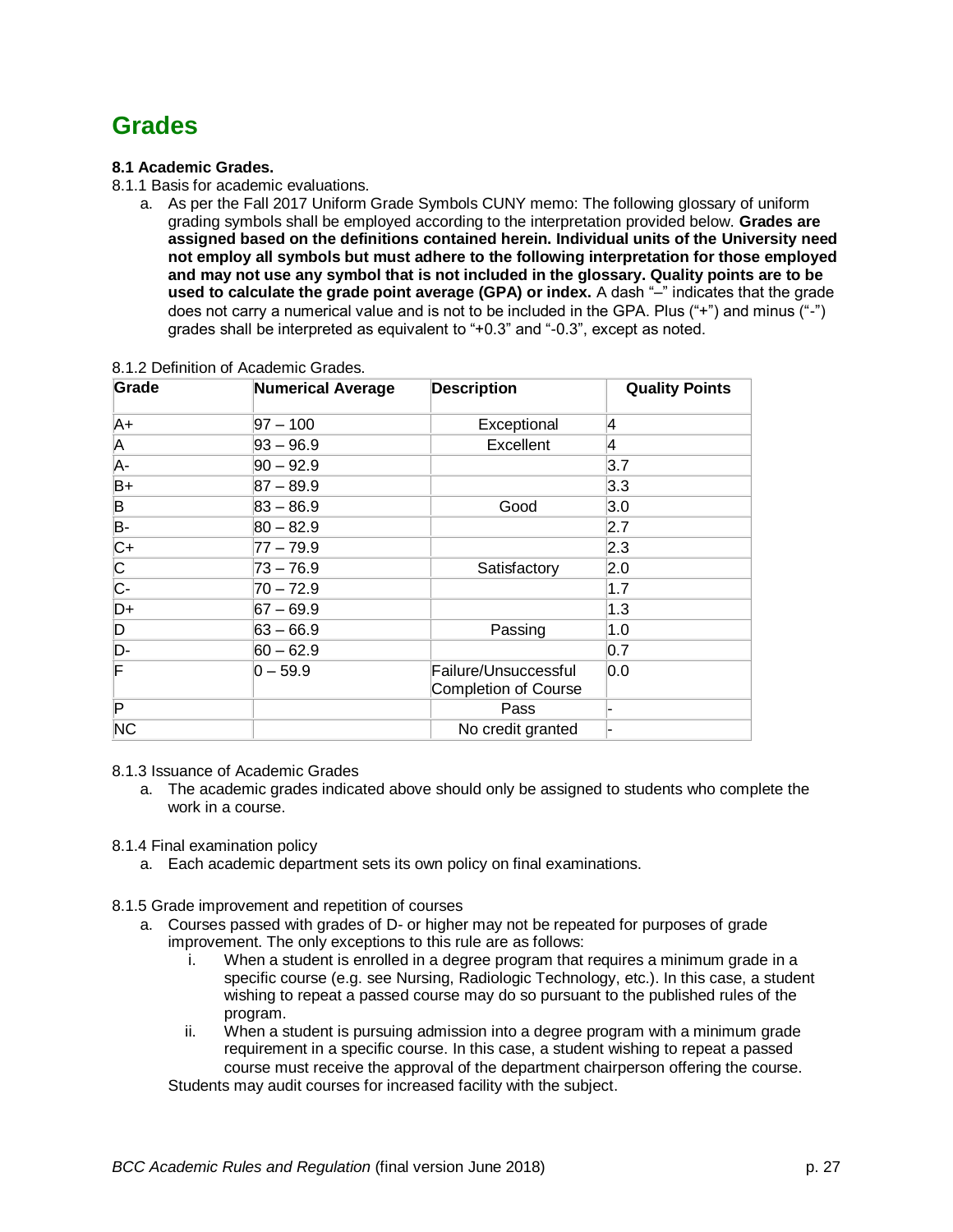### <span id="page-27-0"></span>8.1.6 Pass/No Pass Policy

- a. The grade of "P" or "NC" may be given as part of a 'Pass/No Pass' agreement between a student and instructor. The instructor is not obligated to grant this request. In order to receive this grade, a student needs to continue attending the class, complete all assignments, and take the final exam.
- b. If a passing grade is earned (A+ through D-), the student will receive a grade of 'P' and credit for the course with no impact on GPA. If a failing grade is earned (F), the student will receive a grade of NC which does not affect the GPA. The required form is available from the Office of the Registrar.
	- i. This option must be requested prior to the last day a student can withdraw and receive a grade of "W" via an agreement with the Office of the Registrar.
	- ii. Students must remain in compliance with Federal and State Satisfactory Academic Progress guidelines. A student will be eligible for a maximum of two P/NC grades while attending BCC.
	- iii. P/NC is not an option for courses in a major that require a specific minimum grade and/or have specific requirements due to programmatic accreditation or licensure regulations.

# <span id="page-27-1"></span>**8.2 Grading requirements in Special Curricula**

- <span id="page-27-2"></span>8.2.1 Nursing – minimum acceptable grade
	- a. Progression Requirements
		- i. PHM 10, BIO 23, BIO 24 and BIO 28 must be taken within seven (7) years of the clinical sequence.
		- ii. All nursing (NUR) courses required for graduation must be passed with a grade of "C+" or better within five years of entry into the clinical sequence.
		- iii. Students must obtain a grade of C or better in supporting BIO courses (BIO 24, BIO 28), Students may repeat BIO 24 and BIO 28 once to attain a grade of C or better.
		- iv. NUR 101 may not be repeated. Students who do not earn a "C+" or better may not continue in the program.
		- v. The following courses must be passed with a grade of "C+" or better: NUR 100, NUR 201, NUR 301, NUR 401, and NUR 402. A student may repeat one of these courses a maximum of one time in order to earn a "C+" or better.
		- vi. When a student receives a grade of "C", "C-","D+", "D", "D-", "F", "WU" or "FIN" in NUR 100, NUR 201, NUR 301, NUR 401, or NUR 402 and repeats the course and earns a grade of "C+" or better, the first grade will be converted to an "NC" ("No Credit"). This policy may only be applied once.
		- vii. NOTE: An attempt is defined as having registered in the course for at least 3 weeks, appeared on the roster and received any grade (academic or administrative).

# <span id="page-27-3"></span>8.2.2 Radiologic Technology – minimum acceptable grade

- a. Radiologic Technology RAD courses
	- i. The minimum acceptable grade in the Radiologic Technology didactic courses (RAD designation) each semester shall be the grade of C+. Grades of C or lower must be repeated if the student wishes to receive a degree in Radiologic Technology. Failing grades may be repeated subject to the following conditions:
		- 1) Permission to repeat is subject to the availability of space and at the review of the Committee on Admissions and Waivers.
		- 2) The course must be completed with a C+ or higher grade before the next higher level course may be taken.
		- 3) Both grades received in the same course will be used to calculate the student's cumulative grade point average (GPA).
		- 4) The credit for a repeated course may be applied only once toward graduation.
		- 5) A student may repeat such a course only once.
		- 6) Repetition of courses passed may negatively impact on financial aid eligibility.
- b. Radiologic Technology CLE courses: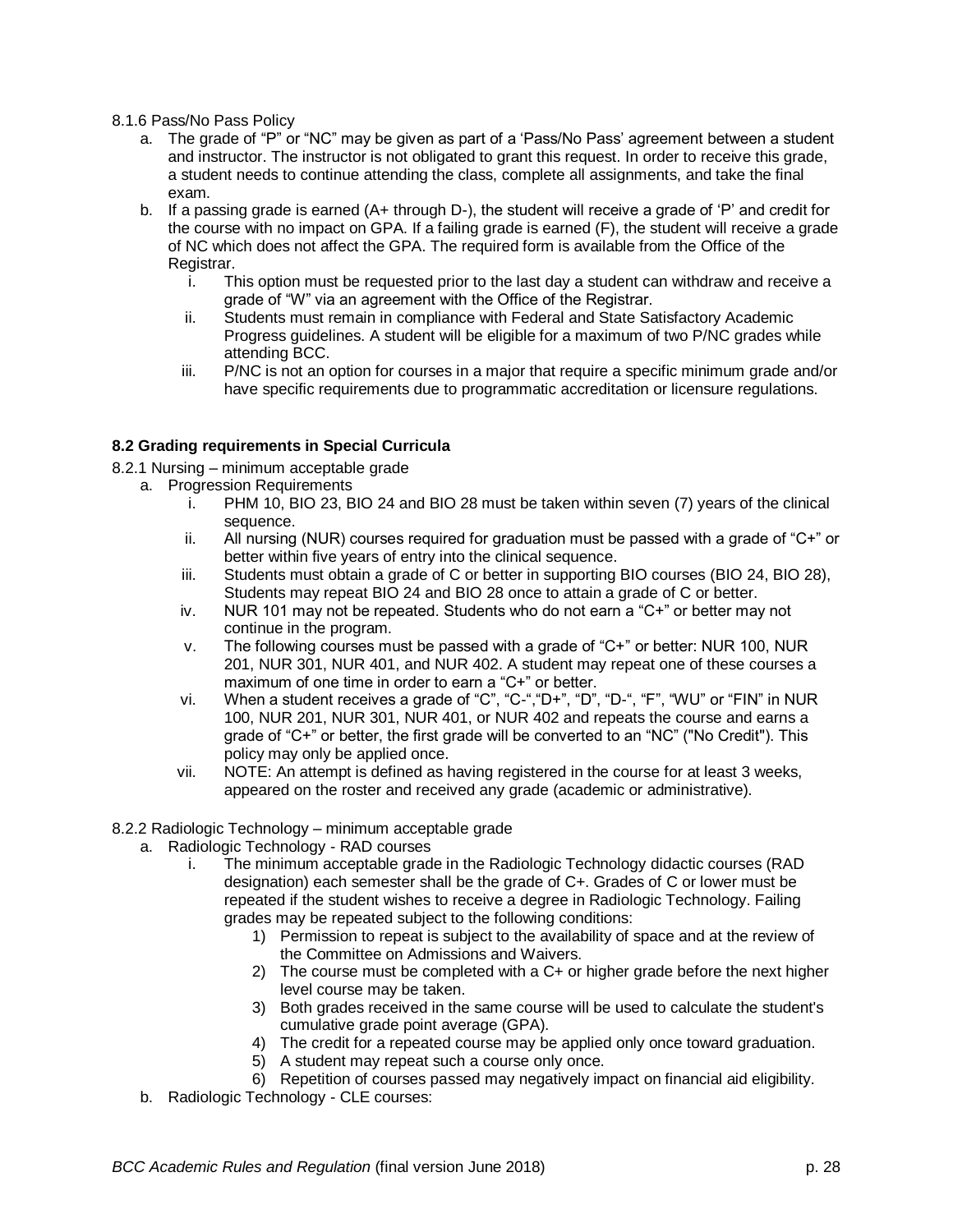- i. The minimum acceptable grade in the Clinical Education courses (CLE designation) in the Radiologic Technology program shall be a grade of C+ or better in CLE 11 through CLE 51 and a B+ in CLE 61. Grades of C or lower in CLE courses must be repeated if the student wishes to receive a degree in Radiologic Technology. Failing grades may be repeated subject to the following conditions:
	- 1) Permission to repeat is subject to the availability of space and at the review of the Committee on Admissions and Waivers.
	- 2) The course must be completed with a C+ in CLE 11 through CLE 51 or higher grade before the next higher level course may be taken.
	- 3) Both grades received in the same course will be used to calculate the student's cumulative grade point average (GPA).
	- 4) The credit for a repeated course may be applied only once toward graduation.
	- 5) A student may repeat such a course only once.
	- 6) Repetition of courses passed may negatively impact on financial aid eligibility.
	- 7) A grade lower than B+ in CLE 61 will result in dismissal from the program.
- c. Time Limitations for Radiologic Technology Courses
	- i. All Radiologic Technology courses required for graduation must be successfully completed within a five-year time span. The implementation of this regulation is effective with the Fall 2006 semester.
- <span id="page-28-0"></span>8.2.3 Medical Laboratory Technician (MLT) – minimum acceptable grade in MLT courses
	- a. The **minimum acceptable grade** in the MLT courses (BIO 28, BIO 44, BIO 81, BIO 82, BIO 83, BIO 85, BIO 86, & BIO 87) each semester shall be the **grade of C** (73-76.9). **Grades of C-** or lower must be repeated if the student wishes to receive a degree in MLT. Grades of C- or lower may be repeated subject to the following conditions:
		- i. Students may attempt a given MLT course only twice. An attempt is defined as having been registered in the course and received any grade, academic or administrative.
			- 1) BIO 81 is a pre-requisite for all MLT courses. BIO 82 is a pre-requisite for BIO 86. BIO 28 is a pre-requisite for BIO 44. All MLT courses are a pre-requisite for BIO 90.
			- 2) BIO 11/12 or BIO 23/24 are pre-requisites for BIO 28. CHM 17/18 or CHM 11/12 are pre-requisites for BIO 83. MTH 6 is a pre-requisite for MTH 13/30. CHM 02 is a pre-requisite for CHM 11/17.
		- ii. The course must be completed with a C or higher grade before the next higher level course may be taken.
		- iii. Permission to repeat is subject to the availability of space and at the review of program faculty (see 4.2.3)
		- iv. Both grades received in the same course will be used to calculate the student's cumulative Grade Point Average (GPA)
		- v. The credit for a repeated course may be applied only once toward graduation.
		- vi. Any two failures (grade below a C) in any of the required MLT courses will result in dismissal from the MLT program.
		- vii. Students must maintain an overall GPA of 2.0 and complete all MLT courses with a C or better to enroll in BIO 90 (Clinical Internship) and to graduate from BCC.
			- 1) The clinical internship (BIO 90) is unpaid and is from 8am-4pm or 9am-5pm M-F excluding holidays for 15 weeks (500 hours) which totals a full semester.
		- viii. Note that repetition of courses passed may negatively impact on financial aid eligibility
- <span id="page-28-1"></span>8.2.4 Licensed Practical Nursing - minimum acceptable grade
	- a. While in the program, students must maintain a grade of "C+" in all PNR courses and a "C" in supporting course work (BIO 24, BIO 28, NTR 11, and PHM 11). Students may repeat each supporting course with a grade of "C-"or less once in order to achieve a "C" grade.
	- b. All PNR courses required for graduation must be taken within three years from the date of admission into the program. Practical Nursing (PN) students may not repeat any first-semester PNR course (PNR 11, PNR 12, PNR 13) in which they have earned less than a grade of "C+". A PN student with a grade of "C-" or less may repeat two different PNR courses.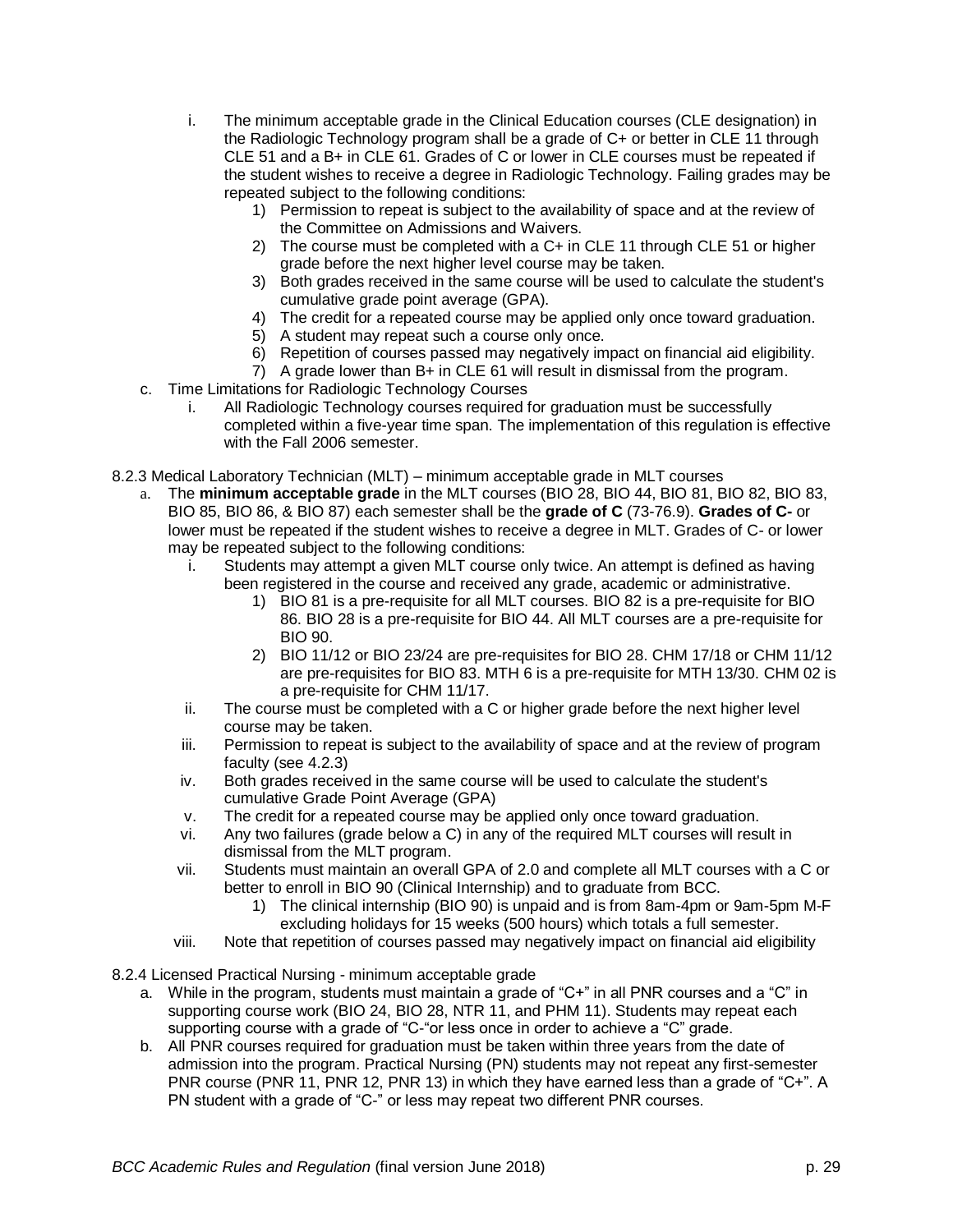### <span id="page-29-0"></span>8.2.5 Nuclear Medicine Technology (NMT) – minimum acceptable grade (*please see the student handbook for additional information)*

- a. Nuclear Medicine Technology Didactic Courses
	- i. The minimum acceptable grade in the Nuclear Medicine Technology didactic courses (NMT 81-85) each semester shall be the grade of C+. Grades of C or lower must be repeated the next time the course is offered if the student wishes to receive a degree in Nuclear Medicine Technology. A C or lower grade in one (1) NMT class may be repeated subject to the following conditions:
		- 1) Permission to repeat is subject to the availability of space and at the review of the program faculty.
		- 2) The course must be completed with a C+ or higher grade.
		- 3) Both grades received in the same course will be used to calculate the student's cumulative grade point average (GPA).
		- 4) The credit for a repeated course may be applied only once toward graduation.
		- 5) A student may repeat such a course only once.
		- 6) Repetition of courses passed may negatively impact on financial aid eligibility.

ii. NOTE: A grade of C or lower in 2 or more classes will result in program dismissal.

- b. Nuclear Medicine Technology Clinical Courses
	- i. The minimum acceptable grade in the Clinical courses (NMT 86-90) in the Nuclear Medicine Technology program each semester shall be a grade of B-. Grades of C+ or lower in the clinical courses must be repeated if the student wishes to receive a degree in Nuclear Medicine Technology. Grades of C+ or lower may be repeated subject to the following conditions:
		- 1) Permission to repeat is subject to the availability of space and at the review of the program faculty.
		- 2) The course must be completed with a B- or higher grade before the next higherlevel course may be taken.
		- 3) Both grades received in the same course will be used to calculate the student's cumulative grade point average (GPA).
		- 4) The credit for a repeated course may be applied only once toward graduation.
		- 5) A student may repeat such a course only once.
		- 6) Repetition of courses passed may negatively impact on financial aid eligibility.
- <span id="page-29-1"></span>8.2.6 Animal Care and Management - minimum acceptable grade
	- a. See 4.2.2.

<span id="page-29-2"></span>8.2.7 Distance Learning Courses

a. Students registering in online (hybrid, blended, or asynchronous) courses must have a minimum GPA of 2.0.

<span id="page-29-3"></span>8.2.8 MTH 1 – minimum grades

a. The academic grades for MTH 1: A+, A, A-, B+, B, B-, C+, C, C-, and R.

# <span id="page-29-4"></span>**8.3 Administrative Grades**

<span id="page-29-5"></span>8.3.1 Definition of Administrative Grades

| Letter | <b>Quality Points</b> | Definition                                                                                                                                                                                 |
|--------|-----------------------|--------------------------------------------------------------------------------------------------------------------------------------------------------------------------------------------|
| W      |                       | Withdrew (Student attended at<br>least one class session).                                                                                                                                 |
| WA     |                       | Administrative Withdrawal non-<br>punitive grade assigned to<br>students who had registered for<br>classes at the beginning of<br>the term but did not provide proof<br>of immunization by |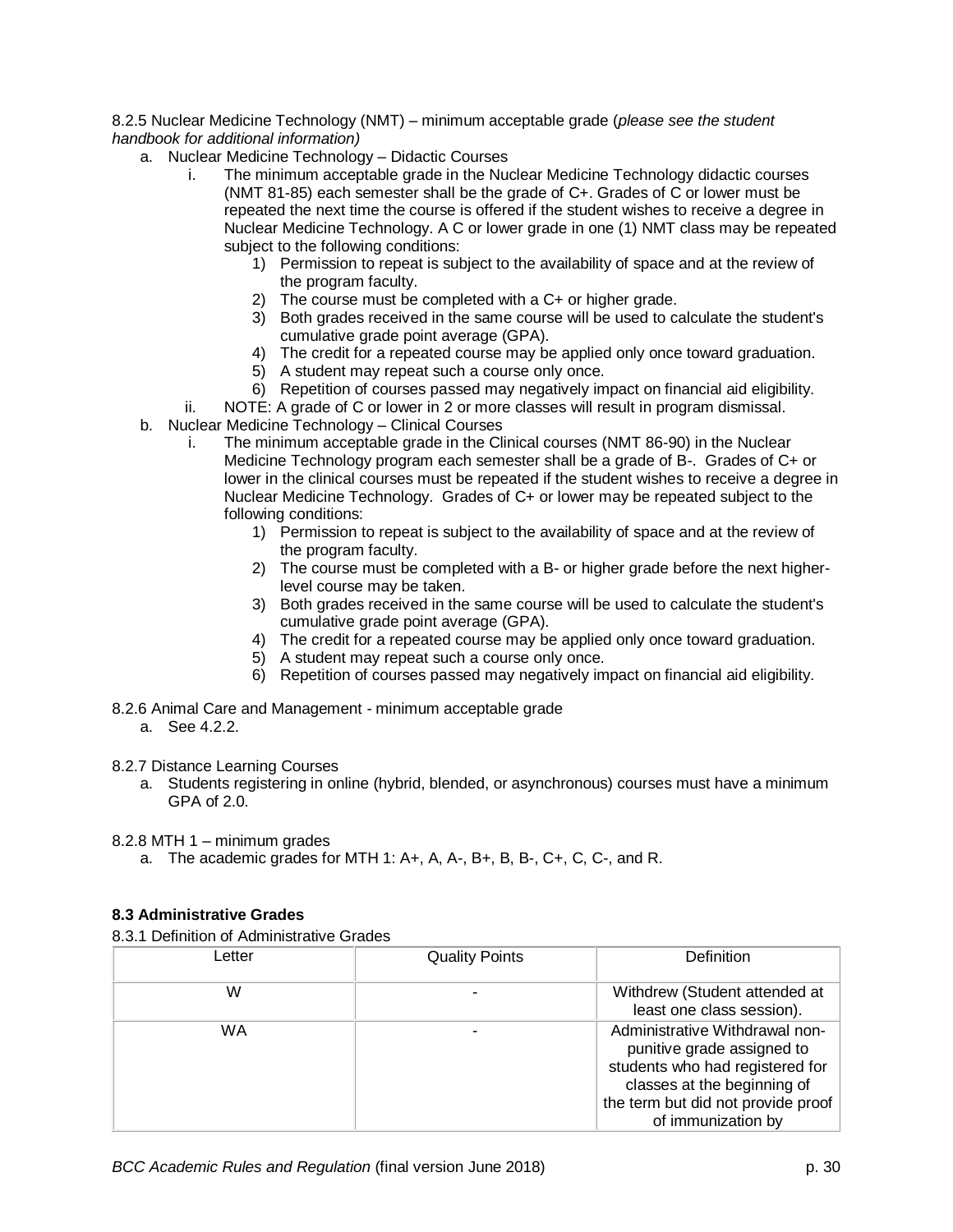|           |     | compliance date. (Student<br>attended at least one class<br>session) (See section 8.3.1a<br>below for additional information)            |
|-----------|-----|------------------------------------------------------------------------------------------------------------------------------------------|
| WF        |     | <b>Withdrew Failing (Student</b><br>attended at least one class<br>session). This grade is not<br>used at BCC.                           |
| WD        |     | Withdrew Drop (Dropped after FA<br>cert date during the program<br>adjustment period. Student<br>attended at least one class<br>session) |
| <b>WN</b> |     | Never Attended                                                                                                                           |
| WU        | 0.0 | <b>Withdrew Unofficially (Student</b><br>attended at least one class<br>session) (See section 8.3.1b)<br>below)                          |

- a. WA Grade Policy
	- The following Policy is adapted from the University Vice-Chancellor for Academic Affairs statement dated May 25, 1995.
		- 1) Students must be informed in writing, that the WA designation will appear on their transcript for every course in which they are registered until the immunization requirement has been satisfied within the same semester. If students remain noncompliant beyond the end of the semester, the WA designation is permanent.
		- 2) The college administration will apply the WA designation to students who have registered for six or more credits who have not submitted the second proof of immunization for measles by the end of the respective grace periods of 30 or 45 days. It should be noted that colleges may impose this policy for all students including those with less than six credits. The University policy statement indicates that students not in compliance with immunization requirements are to be excluded from classes.
		- 3) There are two steps needed to reverse the WA designation, thereby allowing students to return to class and to receive a regular letter grade from the instructor: (1) to satisfy the Health Officer with the proper proof of immunization; (2) to obtain approval to return to class after the 30th or 45th day, respectively. Students may present such proof until the last day of regular classes. The instructor or each class affected will have the discretion to determine whether a student is eligible to return to class or to receive a regular grade. If the instructor approves the return to class, the WA designation would then be reversed. If the instructor determines that the student has not fulfilled the attendance requirements for the course so that the student could not earn a grade for the course, the WA designation would be kept on the transcript. Prior to the non-compliance period and recording of the WA designation, a faculty issued grade of WU/WF will remain on the transcript.
		- 4) The WA designation is not reversible beyond the semester in question. If students satisfy the immunization requirement during the following semester, for example WA designations still remain on the transcript.
		- 5) If students provide satisfactory evidence of immunization, they will be permitted to register for the next semester. WA designations in the prior semester will not be affected, however, and will remain on the transcript.
- b. WU Grade Policy
	- i. As per the Fall 2017 Uniform Grade Symbols CUNY memo: A grade of "WU" is to be assigned to students who attended a minimum of one class, completely stopped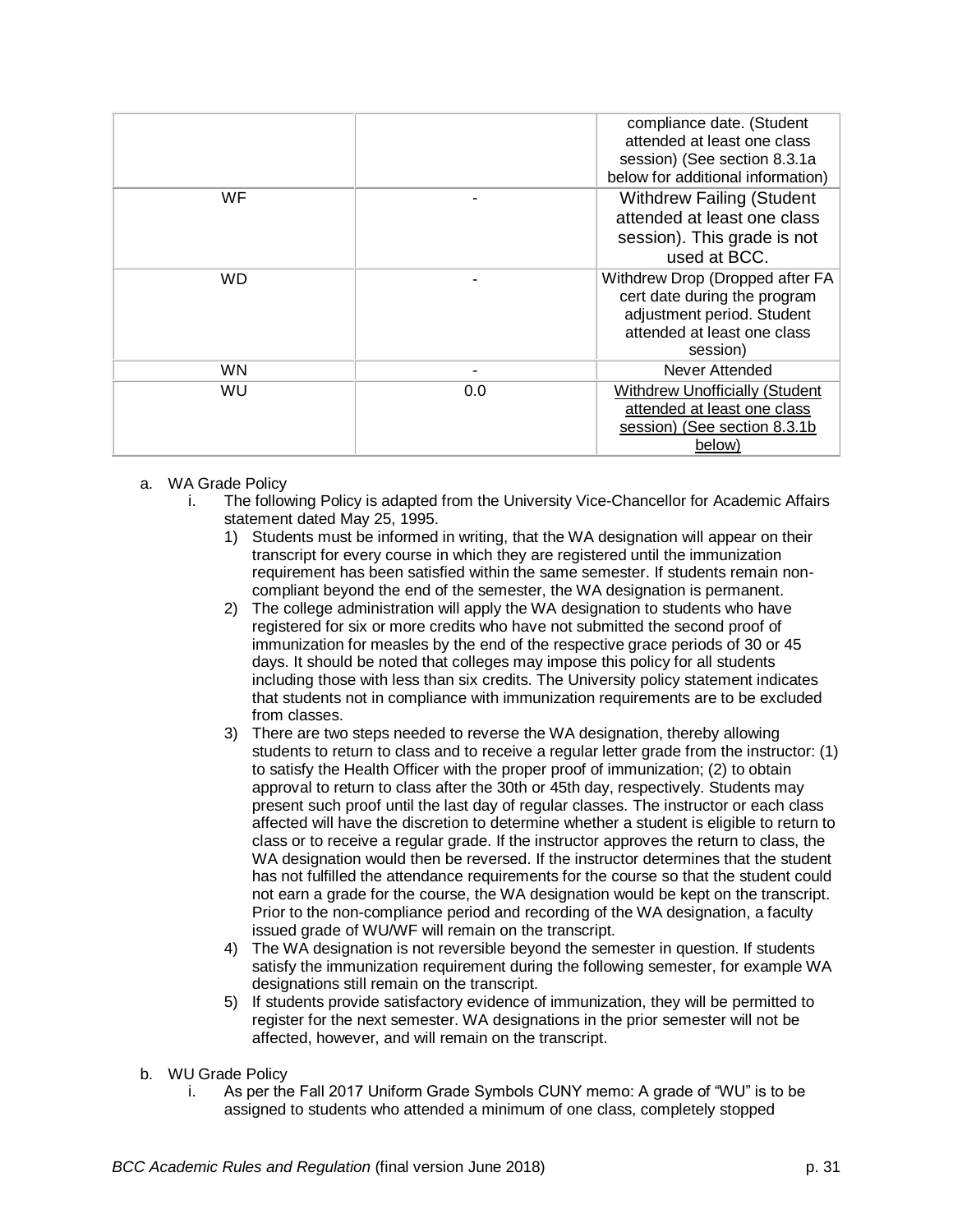attending at any time before final exam week and did not take the final exam.

- <span id="page-31-0"></span>8.3.2 Regulations affecting change of program period
	- a. During the change of program period (usually the first through third week of a semester, or dates as published by the Registrar's Office), students who officially drop a course or section or who withdraw, are considered as having canceled their particular registration and no grade is assigned. Students are subject to the tuition refund policy in effect at that time, as adopted by the Board of Trustees.
- <span id="page-31-1"></span>8.3.3 Precedence of grades
	- a. If the grade of WU is assigned by the instructor prior to the date of official withdrawal from the College by the student, or by the initiation of a leave of absence by the student, then the grade of WU previously assigned will take precedence.

# <span id="page-31-2"></span>**8.4 R Grade for Remediation Courses**

### <span id="page-31-3"></span>8.4.1 R Grade defined

| Letter | <b>Quality Points</b> | Definition                                                                                                                                                      |
|--------|-----------------------|-----------------------------------------------------------------------------------------------------------------------------------------------------------------|
|        | 0.0                   | Course must be repeated;<br>minimum level of proficiency not<br>attained. (Restricted to<br>noncredit, remedial, and to<br>developmental courses) See<br>8.4.1a |

- a. R Grade Policy
	- i. Issued only in remediation courses (equated credit skill improvement course) to designate significant achievement on the part of the student. Achievement level falls short of the satisfactory minimum skill standard considered necessary for performance in degree-creditable courses requiring the particular skill involved.
	- ii. Students receiving the grade of R are required to repeat the course or the department's equivalent in the particular skill development area.
- 8.4.2 Grades issued in error
	- a. In cases where grades of W, WU, or R have been erroneously assigned or entered on a student's record, (e.g. assigned by an instructor for a student who had formally dropped the class during the change of program period), correction of such cases should be directly handled by the Registrar's Office, and the student should not be subjected to the appeals procedures. Such actions should be reported by the Registrar to the CAS.

# <span id="page-31-4"></span>**8.5 Special Grades**

# <span id="page-31-5"></span>8.5.1 Special grades defined

| 0.0.1 Opeudi yraugo uchligu<br>Letter | <b>Quality Points</b> | Definition                                                                                                                                                        |
|---------------------------------------|-----------------------|-------------------------------------------------------------------------------------------------------------------------------------------------------------------|
| <b>AUD</b>                            |                       | Auditor, Listener<br>See 8.5.2                                                                                                                                    |
| NC.                                   |                       | No credit granted. See 8.2.1b for<br>Nursing specific information and<br>8.1.6 for P/NC information.                                                              |
| 7                                     |                       | No grade submitted by the<br>instructor -<br>a temporary grade which is<br>assigned by the registrar<br>pending receipt of the final<br>grade from the instructor |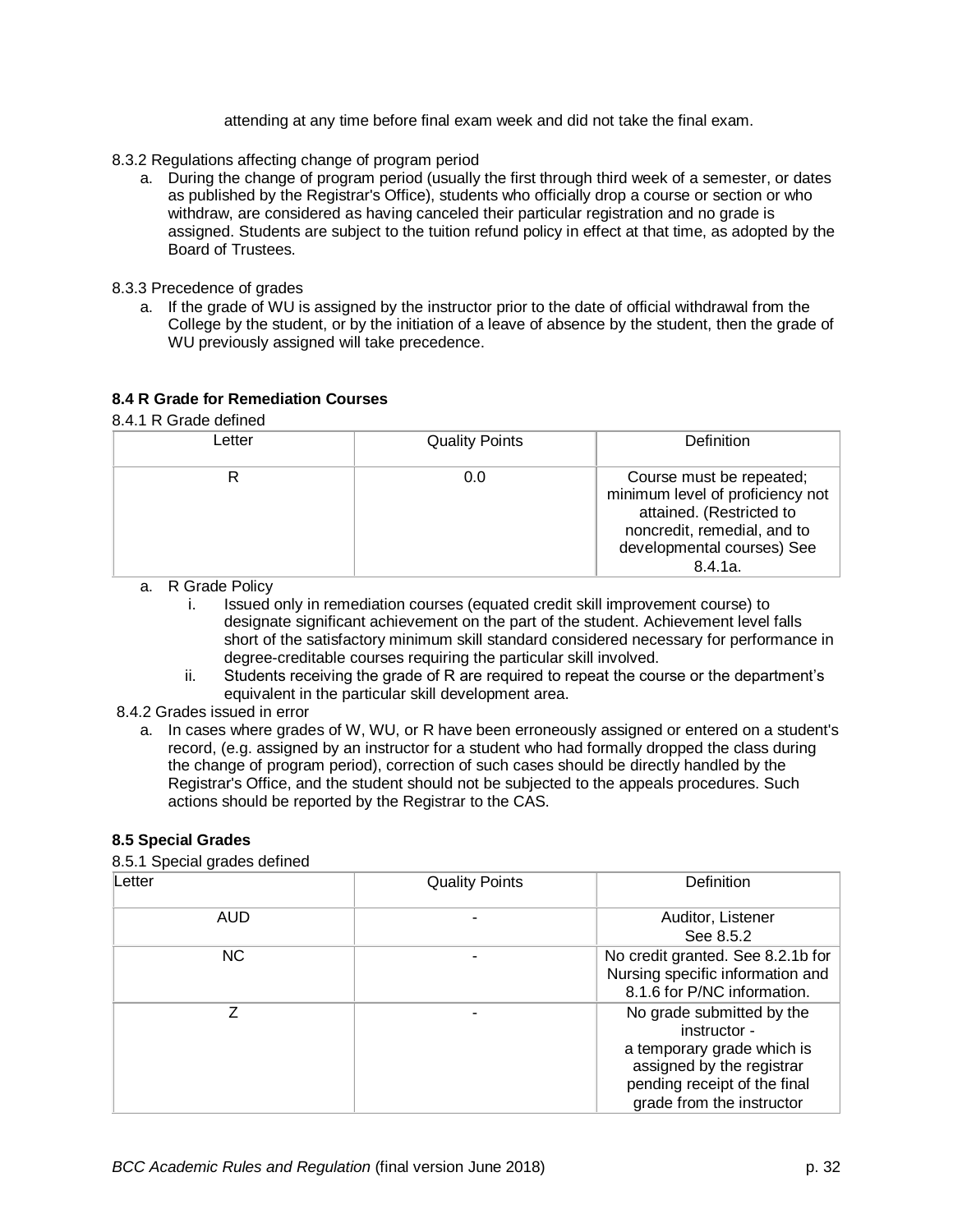| FIN | F from incomplete – to be used    |
|-----|-----------------------------------|
|     | when the INC grade (see $8.6.1$ ) |
|     | lapses to an F grade              |

### <span id="page-32-0"></span>8.5.2 Regulations pertaining to auditing courses

- a. Permission to Audit A student may audit courses only with official approval of the Department Chairperson. Consideration will be given to the student's course load for the semester, before any approval to audit is given. (Applications should be made on the "Application to Audit Form" available in the Registrar's Office)
- b. Registration of Auditors After being granted permission to audit, students must register for these audit classes in the same manner as prescribed for regular classes. Students auditing courses must pay any fee required as if registering for credit in the course. Once registration is completed as an auditor, no credit may be granted for that course during that semester.
- c. Grade Assigned Only the grade of "AUD" may be recorded for a student registered as an auditor.

# **8.6 Temporary Grades**

#### <span id="page-32-1"></span>8.6.1 Temporary grades defined

| Letter     | <b>Quality Points</b> | <b>Definition</b>                                        |
|------------|-----------------------|----------------------------------------------------------|
| <b>INC</b> | 0.O                   | Term's work incomplete – See<br>8.6.2, 8.6.3, and 8.6.4. |
| PEN        |                       | Grade pending                                            |

- <span id="page-32-2"></span>8.6.2 Effect of registration in subsequent-level courses
	- a. Students with temporary grades in any course may not register for courses for which the aforementioned course is a pre-requisite. Exceptions to this rule may be granted with written permission from the Department Chairperson concerned.
- <span id="page-32-3"></span>8.6.3 Effect of temporary grades on academic status
	- a. Temporary grades do not satisfy pre-requisite requirements for registration in higher level courses. They are recorded on student transcripts at the conclusion of the semester in which such grades are assigned without being included in the calculation of the student's credits, quality points, or index. At such time as these grades are resolved, the appropriate calculation and modification of the student's credits, quality points, and index, will be made.

### <span id="page-32-4"></span>8.6.4 Deadline for the resolution of temporary grades

- a. The deadline for a student to resolve a temporary grade by completing coursework shall be the end of the 10th week of the semester immediately following the one in which the grade was given.
- b. If a student cannot comply with the 10th week deadline for submission of required coursework, he/she may file for an extension of the temporary grade only with the approval of the instructor and/or department chair. The instructor and/or the department chair will then specify the period of time by which the coursework must be completed (no later than the 10th week of the semester following the one in which the extension was granted).
- c. These grades will automatically convert from INC to FIN (See 8.5.1) at the end of the 10th week of the semester immediately following the one in which the grade was given unless the student has completed the coursework or has been granted an extension.

<span id="page-32-5"></span>8.6.5 Makeup examination application procedure

a. Students who for unavoidable reasons miss a regularly scheduled final examination in a course, must apply to their instructor for permission to take a make-up examination.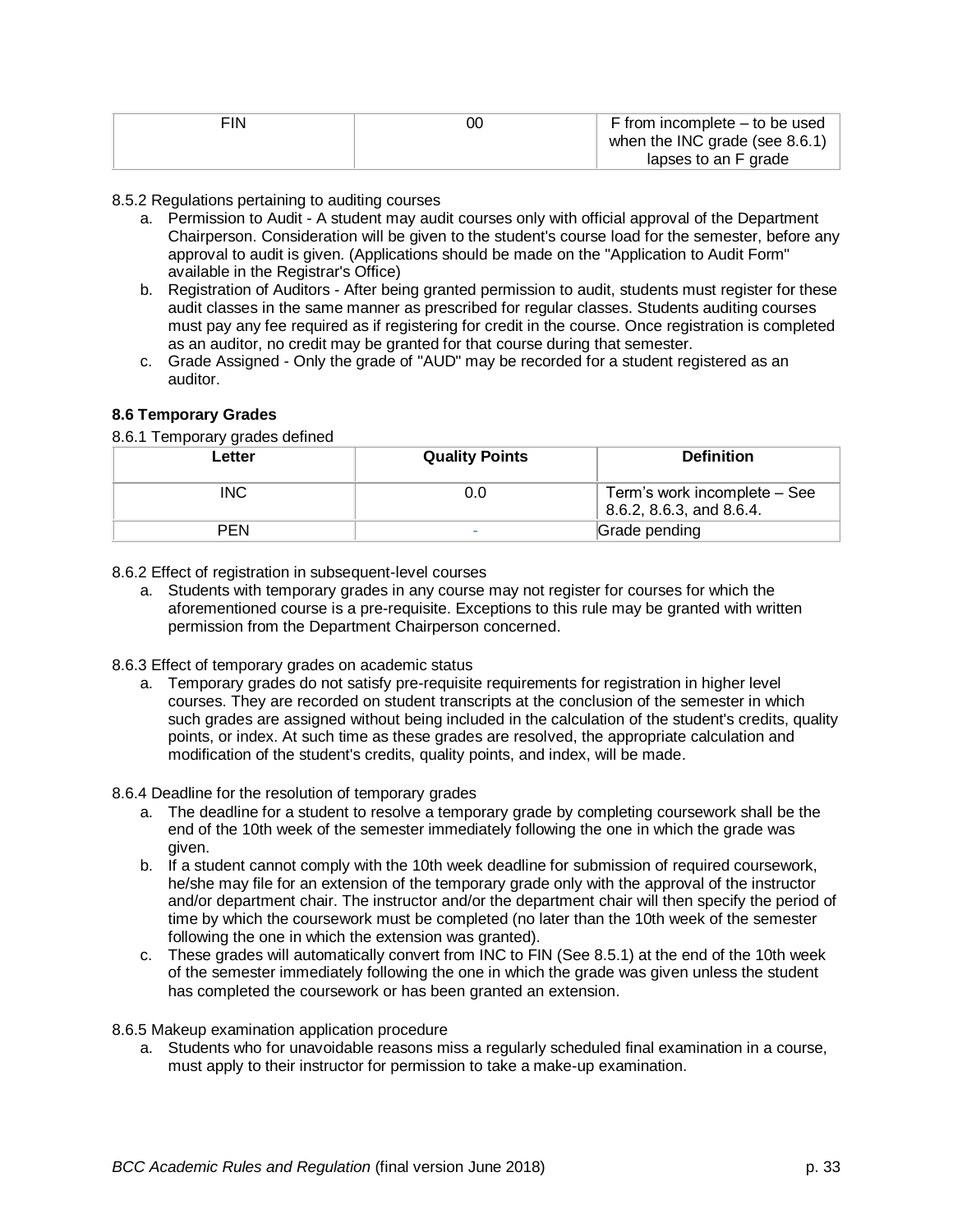- <span id="page-33-0"></span>8.6.6 Departmental responsibility for makeup examinations
	- a. Makeup examinations shall be at the discretion of the department in which the missed examination occurs. The policy regarding the scheduling and proctoring of such examinations shall be solely the prerogative of the department.

# <span id="page-33-1"></span>**8.7 Grade Records**

- <span id="page-33-2"></span>8.7.1 Grade folders
	- a. Grades are recorded by instructors in the Student Information System (SIS) at the conclusion of each semester and become official primary source records of the College.

### <span id="page-33-3"></span>8.7.2 Grades

a. Instructors indicate midterm and final grades on Grade Sheets in accordance with instructions and schedules distributed by the Registrar. Instructors will record "midterm" evaluations during the week of the midterm point designated in the academic calendar. Midterm grades must be communicated to the individual students by their instructors during the period specified in the academic calendar. The method of such notification is left to the discretion of the individual instructor. The instructor may assign only the CUNY standard grades of A+, A, A-, B+, B, B-, C+, C, C-, D+, D, D-, F, WU, P, and R. Copies of Grade Sheets for midterm and final grades are submitted to Department Chairperson.

### <span id="page-33-4"></span>8.7.3 Permanent Records

a. A permanent record for each student is maintained by the Registrar.

# <span id="page-33-5"></span>8.7.4 Change of Grades

- a. Individual instructors are responsible for changing their students' grades. The instructor is to complete and sign the change-of-grade form supplied by the Registrar. As authentication of the instructor's signature, all change of grade forms are to be countersigned by the Chair, or a Deputy Chair, of the department involved. A copy of the change of grade form is to be kept on file in the department for at least two years. The Chair of a department may not veto the grade change made by an instructor.
- b. If an instructor is unable or not available to complete the official change-of-grade form, then the Chair, or Deputy Chair, of the department involved is empowered to change the grade in the name of the instructor.

# **8.8 Grade appeals**

- <span id="page-33-6"></span>8.8.1 Grade appeals adjudicated by the CAS
	- a. The CAS is empowered to adjudicate all questions involving:
		- i. Resolution of grades from an academic to a non-academic grade, where the student has failed to complete the requirements of the course, including the final examination, and therefore an academic grade is inappropriate.
		- ii. Administrative grades such as the grades of W and WU.
- <span id="page-33-7"></span>8.8.2 Grade appeals not adjudicated by the CAS
	- a. The CAS is not empowered to adjudicate:
		- i. Appeals of an academic grade to a non-academic grade where the student has completed all the course requirements including the final examination.
		- ii. Appeals for change of a non-academic grade to an academic grade.
		- iii. Appeals for change of one academic grade to another academic grade.
		- iv. The CAS shall direct such appeals to the appropriate department for action in accordance with the following section. [The student has a limit of two years after the grade was received to file an appeal. Final exams are to be kept on file by the department for a minimum of two years.]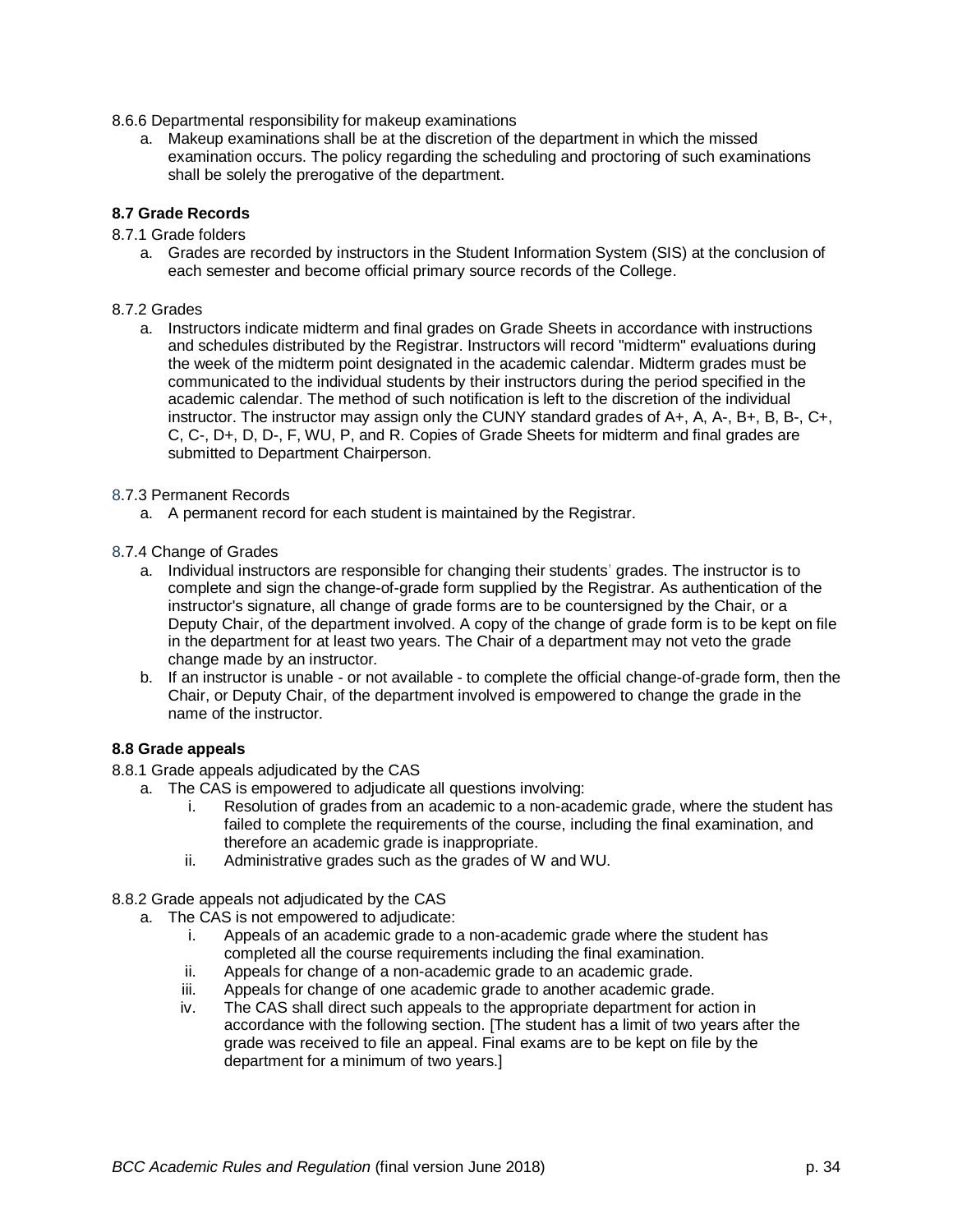- <span id="page-34-0"></span>8.8.3 Grade appeals adjudicated by the department
	- a. Appeals not adjudicated by the CAS are the responsibility of the department in which the grade was issued. The procedure for implementation of those appeals follows.
		- i. A student who appeals for a change in grade is directed to make the appeal in writing through the CAS appeals agent to the Registrar as Executive Secretary of the CAS.
		- ii. The Registrar will then direct the student appeal to the instructor who assigned the grade. In the event an instructor is no longer at the College the appeal shall be forwarded to the Department Chairperson who shall act for the instructor.
		- iii. A student whose appeal is not granted by his/her instructor may request a review of the case by the department chairperson. The departmental chairperson may not change any grade assigned by an instructor still at the College.
		- iv. Student appeals not reconciled by the previous steps are directed back to Registrar who shall request that the department convene a special Ad hoc committee to review and adjudicate the appeal.
		- v. The Ad hoc committee of the department shall consist of three members of the department, chosen in a manner to be determined by that department, but excluding the instructor involved in the appeal.
		- vi. The student and instructor, if still at the College, should be informed in writing by the department that the appeal is to be heard, and a mutually convenient time shall be arranged for the student and instructor to meet separately with the Ad hoc committee. It is the student's responsibility to meet with the Ad hoc committee on the date(s) agreed upon. Failure of the student to appear after two scheduled meeting dates of an Ad hoc committee, forfeits the right of the student to appeal through the Ad hoc committee procedures of the CAS.
		- vii. Within one month (during the academic year) from the Registrar's request to convene an Ad hoc committee the department shall submit to the Registrar the dates for hearing the appeal which have been mutually agreed upon by all parties involved in the appeal.
		- viii. At the appeal meeting(s) the student should submit to the Ad hoc committee all relevant evidence upon which the appeal is based. The instructor, or departmental chair, if acting for an instructor no longer at the College, should submit all relevant evidence upon which the grade is based.
		- ix. The Ad hoc committee should examine all available materials as presented by the student and by the instructor or departmental chair.
		- x. After deliberation the Ad hoc committee will vote on the appeal by secret ballot, and report, in writing, its decision to the Registrar's Office within five days of the vote being taken. The decision report must include the reason(s) for the final decision as well as written indication by the Ad hoc committee that the procedures governing academic grade appeals have been followed.
		- xi. The rendering of a decision should be accomplished by the Ad hoc committee within two months from the Registrar's request to establish the Ad hoc committee.
		- xii. The Registrar as Executive Secretary of the CAS, shall report the decision of the Ad hoc committee to the CAS and to the student. If the decision is to change a grade, the grade change is to be recorded on the student's Permanent Record as having been made by an Ad hoc committee.
		- xiii. Upon written request of either party involved in an Ad hoc committee decision, a specially convened CAS Review subcommittee shall be permitted to review the case and make a determination with respect to whether the procedures of the CAS relating to grade appeals have been followed.
		- xiv. The Review subcommittee must be composed of the Registrar or designee, the Dean of Students or designee, and three CAS members, one of whom is the CAS representative of the department involved. The subcommittee may also include a representative of the Office of the Dean of Academic Affairs, and a member of the department involved. The CAS may request a substitute from the department involved to replace the CAS departmental representative on the review subcommittee. No person involved in the original action may serve on this subcommittee of the CAS.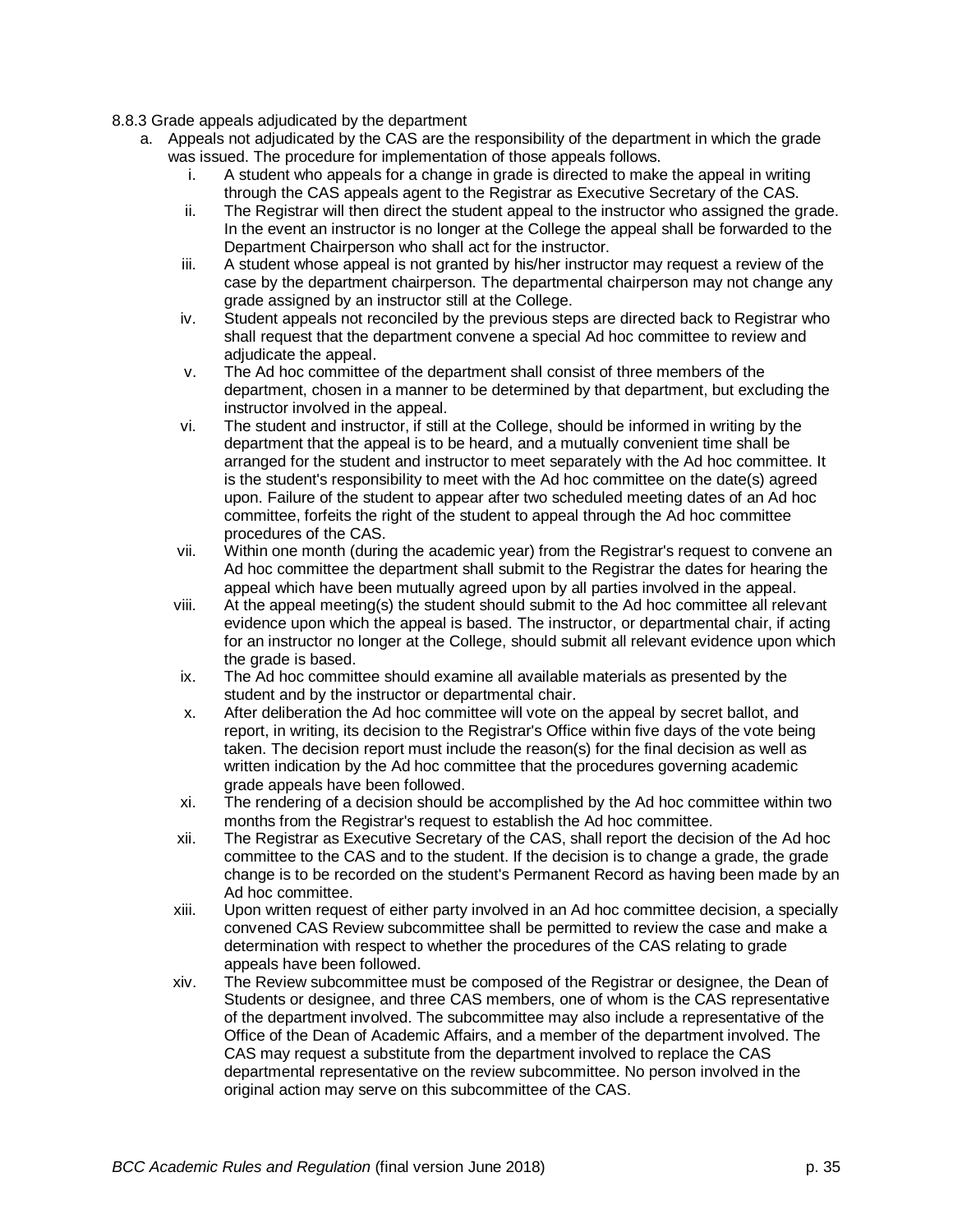xv. Where the CAS Review Subcommittee judges that the procedures of the CAS have not been followed, a report of that fact shall be made to the full CAS. If the full CAS agrees with the Review Subcommittee's recommendation, the matter shall be returned to the department for reconsideration.

<span id="page-35-0"></span>8.8.4 Procedures to Appeal Administrative Grades (WU)

- a. Appeals of administrative grades are referred to the Subcommittee on Student Appeals of the CAS for review and recommendation to the CAS.
- b. Membership of the Subcommittee must always include the Registrar or designee, the Academic Appeals Agent or designee, and at least two faculty members of the CAS.
- c. The Subcommittee is authorized to request the instructor who assigned the grade, the Registrar's Office, and the student, to supply all available evidence it considers necessary in order to make its recommendation.
- d. Decisions are made by the CAS after recommendations of the Subcommittee are received. If the CAS approves the recommendations of the Subcommittee, such changes are noted on the student's permanent record.

<span id="page-35-1"></span>8.8.5 Procedures to Appeal Temporary Grades (INC)

- a. Appeals of temporary grades are referred to the Subcommittee on Student Appeals of the CAS, for investigation and recommendation to the CAS.
- b. Membership of the Subcommittee must always include the Registrar or designee, the Academic Appeals Agent, and at least two members of the teaching faculty other than department chairpersons.
- c. The Subcommittee is authorized to request the instructor who assigned the grade, the Registrar's Office, and the student, to supply all possible available evidence it considers necessary in order to make its recommendation.
- d. The Subcommittee is not authorized to hear appeals which request the change of a temporary grade to an academic grade (A through F). Such actions may only be adjudicated through the departmental appeals procedure.
- e. The Subcommittee is authorized to recommend to the CAS:
	- i. their conversion to other non-academic grades if, in the opinion of the subcommittee, the original grade was issued in error.
- f. Decisions are made by the CAS after recommendations of the Subcommittee are received. If the CAS approves the recommendation of the Subcommittee, such changes are noted on the student's permanent record.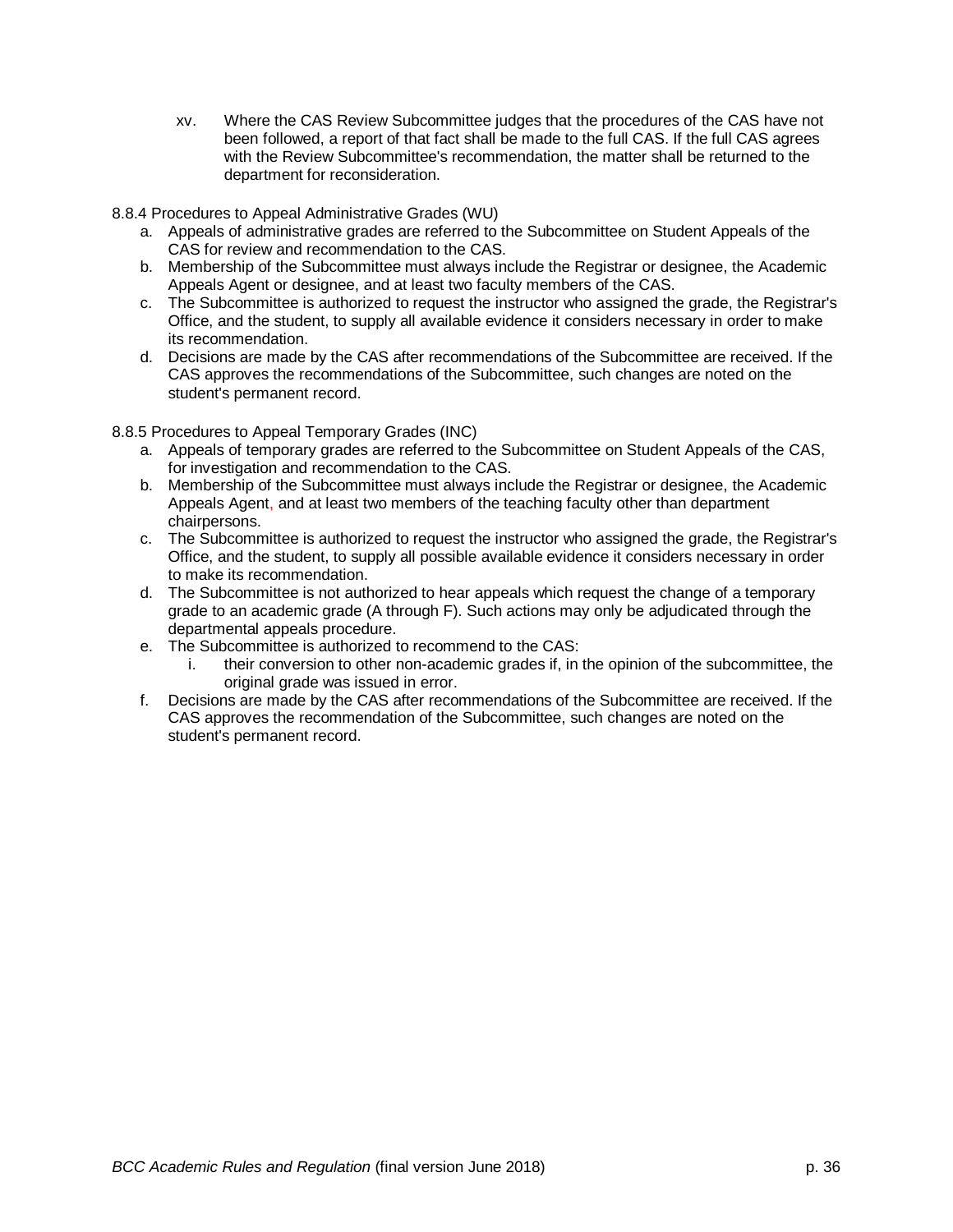# <span id="page-36-0"></span>**Attendance**

# <span id="page-36-1"></span>**9.1 Attendance**

a. Class attendance and participation are significant components of the learning process and play a major role in determining overall student academic achievement. Therefore, students are strongly encouraged to attend and participate in all class sessions of the courses in which they are registered. Faculty members are encouraged to monitor class participation in order to facilitate and support the College's student retention efforts. Course syllabi will specify an instructor's or department's absence and lateness policies and the corresponding academic consequences.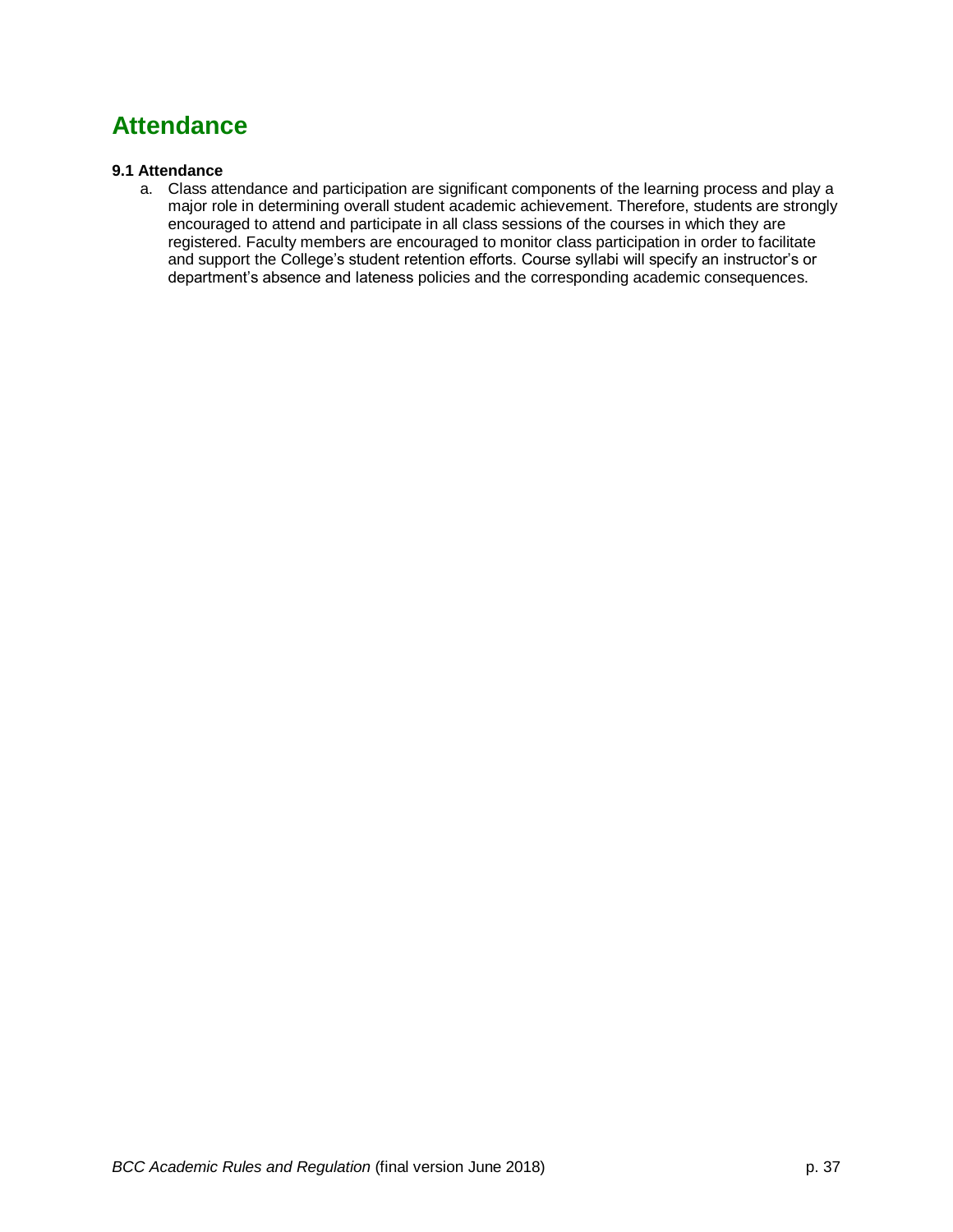# <span id="page-37-0"></span>**Exemption**

# <span id="page-37-1"></span>**10.1 Exemption regulations**

- <span id="page-37-2"></span>10.1.1 Definition of Exemption
	- a. Exemption is an action permitting a student to forgo a required course by taking a substitute or equivalent course.
- <span id="page-37-3"></span>10.1.2 Credit, grade and index value for exemption
	- a. Exemption is granted with credit, but no grade or index value (quality points) is assigned. Assignment of grade and quality points is only granted for courses taken on epermit subsequent to a student's being granted admission to the College or as otherwise noted in section 10.1.
- <span id="page-37-4"></span>10.1.3 Exemption categories
	- a. Transfer Credit (see 10.2)
	- b. Advanced Placement Test
	- c. College Level Examination Program (CLEP) (see 10.4)
	- d. Departmental Examination (see 10.5)
	- e. Prior learning assessment (see 10.6)
- <span id="page-37-5"></span>10.1.4 Maximum credits by exemption
	- a. Credits by exemption are limited to a maximum of 30 credits whether earned at another college or by other acceptable method listed above. They are also subject to the specific limitations applying to their specific category.
- <span id="page-37-6"></span>10.1.5 Terminal transfer limitation
	- a. Students leaving BCC to attend another institution prior to graduating from BCC may apply for a maximum of 15 credits to be applied to their work in their BCC curriculum. These terminal credits are subject to the maximum credits by exemption listed above.
- <span id="page-37-7"></span>10.1.6 Specialization limitations on exemption
	- a. In general, one half of the career specialization (exclusive of General Education courses), must be taken at Bronx Community College. Because of the nature of the curriculum, no such regulation in the Liberal Arts and Sciences Curriculum is recommended. Curricula having limitations include Nursing, Radiologic Technology, Nuclear Medicine Technology. For other specialized programs with limitations, check with those departments.
- <span id="page-37-8"></span>10.1.7 Exemption in Physical Education Courses
	- a. When Physical Education requirements are exempted for reasons of health, the student is required to complete the degree credit requirement for the curriculum. Such exemptions are granted through the Chairperson of the Health, Physical Education and Recreation Department and sent to the Vice President of Student Success for review. Students are requested to renew such exemptions during each semester of attendance unless specifically instructed otherwise.
- <span id="page-37-9"></span>10.1.8 Modern Languages Exemption Policy
	- a. The Modern Language Department will consider exemption requests for students who present appropriate evidence that they have completed full-time study at a college or university outside of the United States in which the language of instruction was other than English. These students will be exempted from a foreign language requirement at Bronx Community College.

### <span id="page-37-10"></span>**10.2 Exemption by transfer credit**

- 10.2.1 Equivalency determination for transfer credit
	- a. The equivalency status of courses offered by institutions other than BCC shall be assigned by the Registrar in consultation with the academic department. Such determination may occur prior or subsequent to completion of the course by the student. This evaluation should occur upon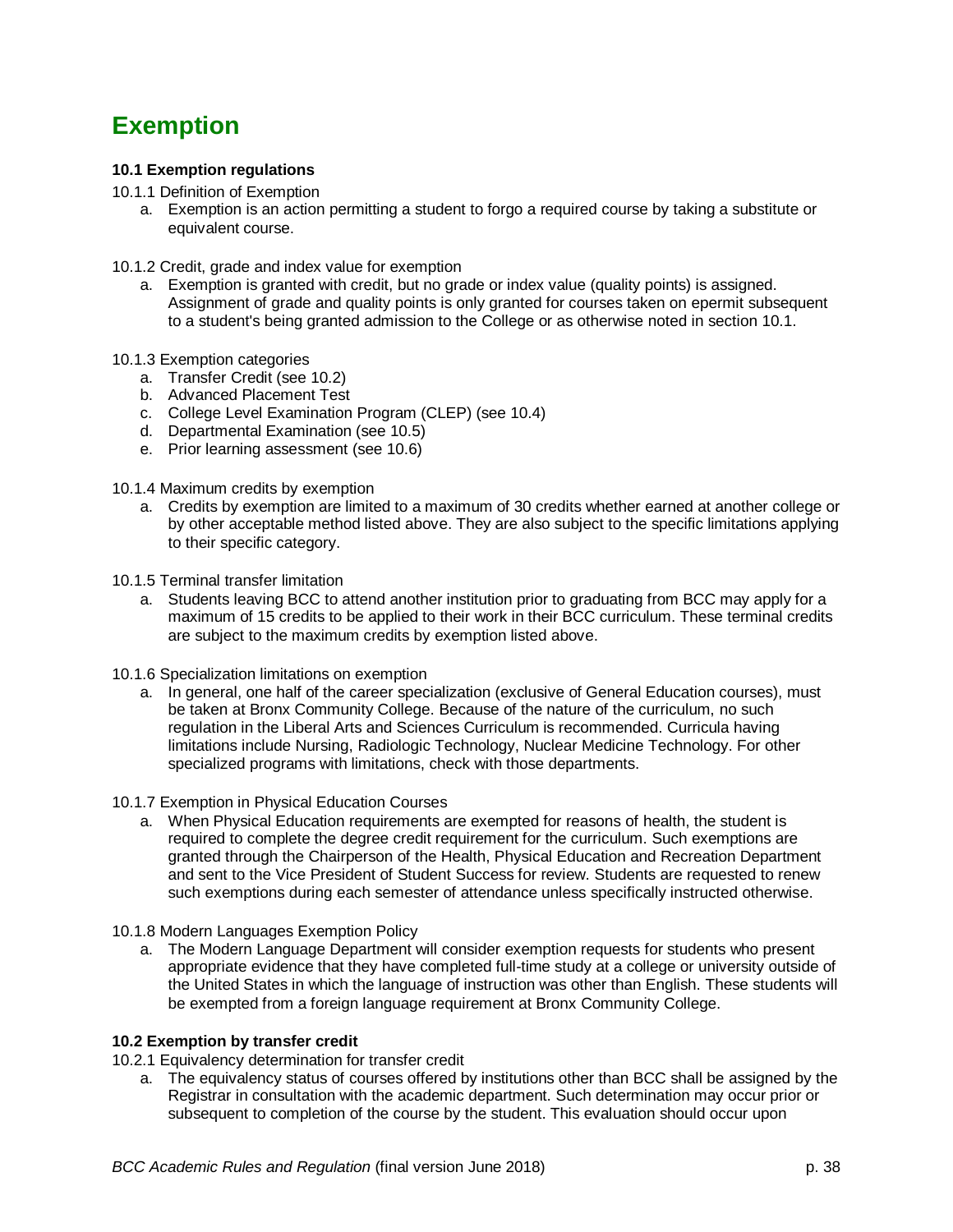admission or readmission to BCC but it can be revised during attendance until graduation, when the record will be sealed.

- <span id="page-38-0"></span>10.2.2 Transfer credit limitations
	- a. Students must complete sufficient credits in residence at BCC to satisfy curriculum requirements. They are also limited by the maximum exemption credit limitation and the terminal transfer limitations discussed in this Section.

# <span id="page-38-1"></span>10.2.3 Permit requirements

a. The College recognizes a student's prerogative to take courses elsewhere during his/her academic career at Bronx Community College. In advance of taking such courses, students should obtain a permit from the Registrar. This permit is a written verification of the equivalency and transferability of the course. Failure to obtain the necessary permit in advance of taking a course may result in the course not being credited if the course is found not to be equivalent to that offered by the College.

# <span id="page-38-2"></span>10.2.4 Grade requirements

- a. Grades in equivalent courses from colleges or universities taken prior to admission to BCC shall be considered as follows:
	- i. From a CUNY school any passing grade Degree credit granted, not calculated in index.
	- ii. From a regionally accredited or New York State Board of Regents accredited non-CUNY school – C or better – Degree credit granted, not calculated in index.
- <span id="page-38-3"></span>10.2.5 Credit values
	- a. Credits from other institutions are calculated at their face value. For example, 2 credits from another college in a course which is 3 credits at BCC, are transferred as 2 credits. Courses will be considered for transferability regardless of credit value, provided the course content is equivalent to that of the BCC courses. In all cases, students must satisfy minimum BCC degree credit requirements.
- <span id="page-38-4"></span>10.2.6 Recording of transfer credit and index
	- a. All courses and grades for which degree credit is granted are entered on the student's permanent academic record. In addition there is to be listed on a student's permanent record the number of credits and quality points in courses taken elsewhere which are equivalent to those required in the student's Bronx Community College curriculum, regardless of whether transfer degree credit is granted for such courses or not.
- <span id="page-38-5"></span>10.2.7 Elective credits
	- a. Elective credits toward the degree for appropriate courses not offered at BCC, and taken on permit or transferred from another institution, may be granted.

# <span id="page-38-6"></span>**10.3 Exemption by Advanced Placement Test**

- <span id="page-38-7"></span>10.3.1 Application procedure
	- a. Advanced Placement courses are college-level courses taken by students while in high school. At the conclusion of the AP course, students take the corresponding AP exam which is administered by the College Entrance Examination Board (www.collegeboard.com). At the time of matriculation, students must arrange with the College Board to have an official copy of their scores sent to the Office of the Registrar. Students must then apply in writing to the Registrar for course credit based on their AP score.

### <span id="page-38-8"></span>10.3.2 Equivalency determination

a. Equivalency of the AP exam is determined by the academic department in which the equivalent course is given.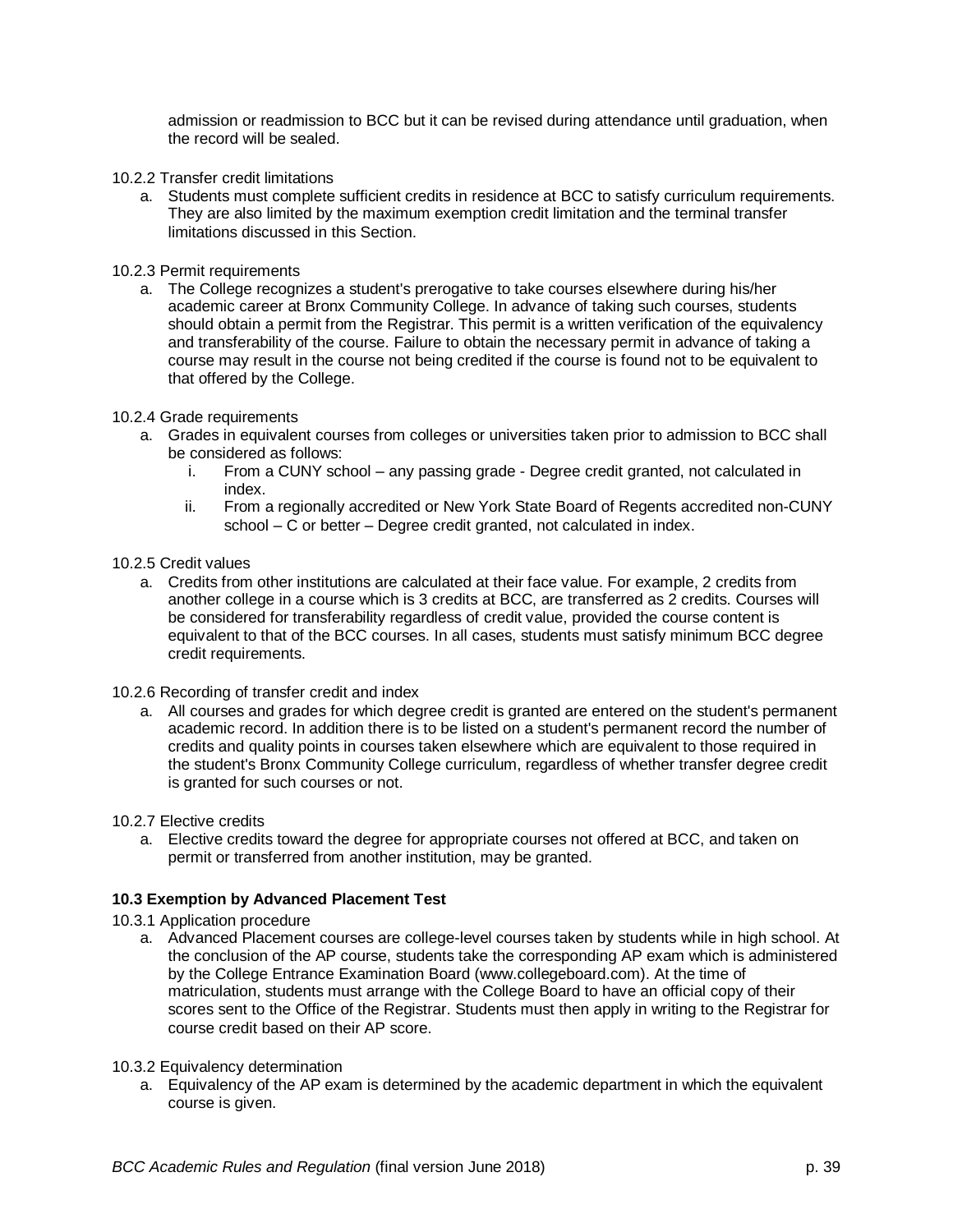### <span id="page-39-0"></span>10.3.3 Grades

a. Academic grades will not be given for courses granted as equivalents on the basis of AP exams.

#### <span id="page-39-1"></span>10.3.4 Credit value

- a. The credit value given to the student will be determined by the equivalent BCC course. Credit may be granted for more than one course where the examination is deemed equivalent in scope to a multi-semester sequence of courses.
- <span id="page-39-2"></span>10.3.5 Elective credit for AP exams
	- a. If the AP course is not deemed equivalent to a course offered at the College, elective credit may be granted toward the elective possibilities in a curriculum.

#### <span id="page-39-3"></span>**10.4 Exemption by College Level Examination Program (CLEP).**

- <span id="page-39-4"></span>10.4.1 Application procedure
	- a. At the time of matriculation, students who want CLEP credit must arrange with CLEP (www.collegeboard.com) to have an official copy of their scores sent to the Office of the Registrar. Students must then apply in writing to the Registrar for course credit based on CLEP. Upon receiving a request for credit by CLEP, the Registrar shall forward the request and a copy of the CLEP scores to the appropriate department for equivalency determination. Students who want to take a CLEP exam after enrolling at BCC must get department approval.

#### <span id="page-39-5"></span>10.4.2 Equivalency determination

a. Equivalency of the CLEP exam is determined by the academic department in which the equivalent course is given. Academic departments have full jurisdiction over the number of course credits awarded. The CLEP score (CLEP scores range from 20-80) that will allow the student exemption from the equivalent BCC course will be determined by the department in which the equivalent course is given. Each department will submit to the Registrar a list of exams accepted for course credit, the equivalent BCC course, and the score needed on each exam in order to be granted credit. Each department may set a maximum number of credits it will accept from CLEP exams. Approval for credit or exemption based on CLEP in laboratory science or technical courses will be granted only after the department concerned has ascertained that the student has adequate laboratory skill and experience in the course. In those subjects where ratings in laboratory work are customarily included in the determination of final grades, the department will determine a composite grade (of CLEP and laboratory evaluation) upon which credit by exemption, or denial of the student's request, is to be based.

#### <span id="page-39-6"></span>10.4.3 Grades

- a. Academic grades are not given for courses granted as equivalents on the basis of CLEP exams.
- <span id="page-39-7"></span>10.4.4 Credit value
	- a. The credit value given to the student will be determined by the equivalent BCC course. Credit may be granted for more than one course where the examination is deemed equivalent in scope to a multi-semester sequence of courses.

#### <span id="page-39-8"></span>10.4.5 Elective credit for CLEP

- a. If the CLEP is not deemed equivalent to a course offered in the College, elective credit may be granted toward the elective possibilities in a curriculum. The amount of credit granted in such cases is subject to determination by the department in which the subject has relevance.
- <span id="page-39-9"></span>10.4.6 Permanent record
	- a. When a student is granted CLEP credit, the department Chairperson shall submit an official letter to the Registrar's Office designating the BCC course for which CLEP credit is being granted, as well as the number of credit hours to be applied. Upon receipt of this letter, the Registrar will post credit to the student's BCC permanent record and clearly mark it "by College Level Examination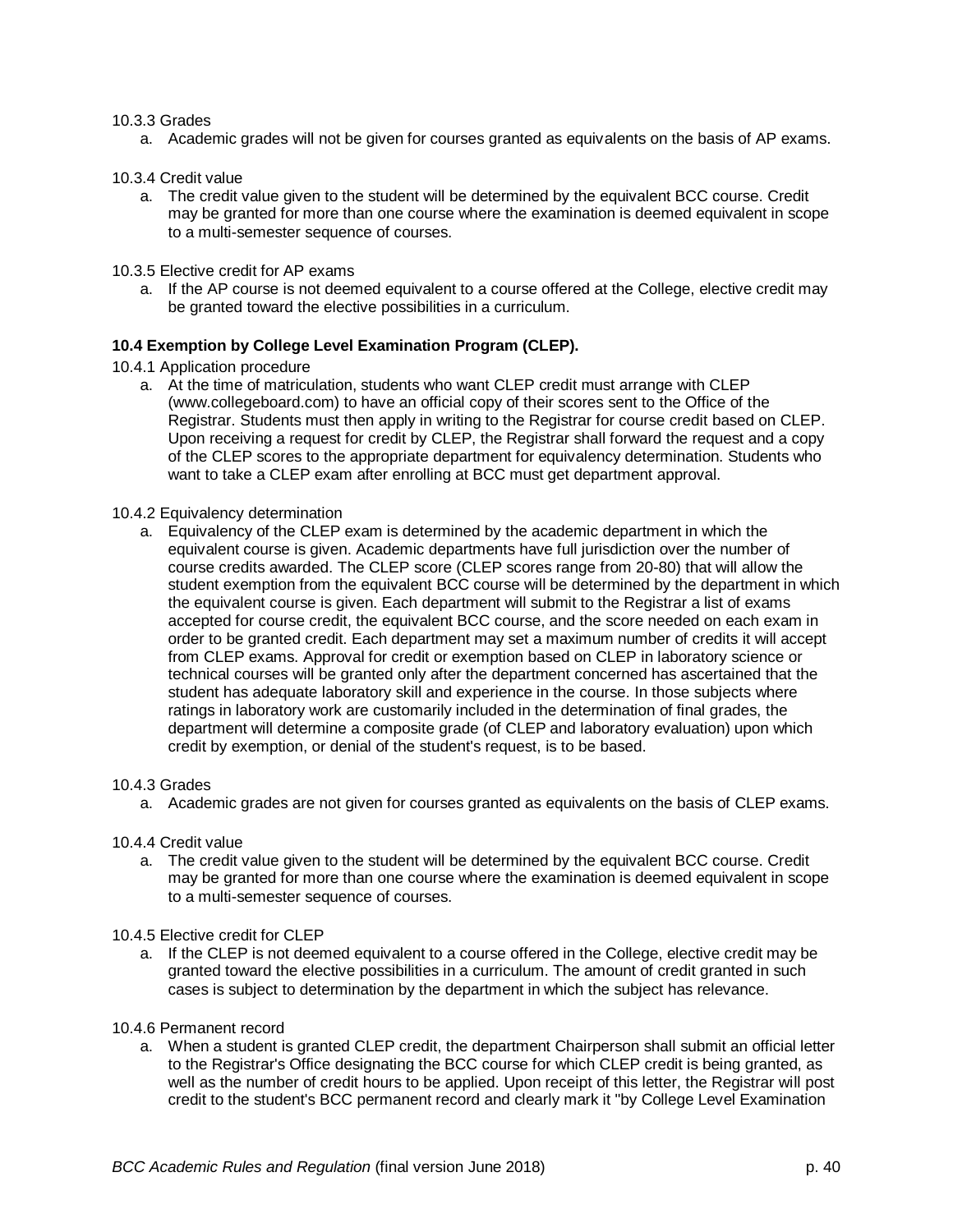Program." The student will receive confirmation that credit has been posted to his/her transcript within four weeks.

# <span id="page-40-0"></span>**10.5 Exemptions by prior learning assessment**

a. Academic departments may choose to offer an opportunity for students to earn credit via prior learning assessment of learning of an academic nature that has taken place outside the traditional college classroom. This learning may have occurred in any variety of venues, including but not limited to the following: work or training experience (e.g., police academy, military), coursework completed at post-secondary institutions from which BCC does not accept transfer credit, and independent study. An academic department may evaluate this learning for possible college credit and course equivalency through an appropriate method, including but not limited to the following: syllabi/documentation review, industry certification review, departmental challenge exam, or portfolio review.

### <span id="page-40-1"></span>10.5.1 Application procedure

a. Requests for exemption under this category are made by the student in writing to the appropriate curriculum coordinator. These requests must be made prior to the meeting in which the CAS considers the student's candidacy for graduation.

# <span id="page-40-2"></span>10.5.2 Exemptions by equivalent course or substitute course

- a. Exemptions made under this policy are those permitting a student to forgo a required course in his or her curriculum by reason of exceptional circumstances. Students receiving such exemptions shall by responsible for completing the credits that are exempted. These credits are replaced by taking either an equivalent course or a substitute course.
- b. An equivalent course is one that is substantially equal to the required course in terms of depth, difficulty, content and contact hours. For equivalent courses at Bronx Community College, a list of such courses shall be compiled by each department and forwarded to the College Curriculum Committee. Curriculum coordinators may approve the use of equivalent courses without the necessity of other approvals since such courses have been previously approved by the College Curriculum Committee. Since these courses have been approved by the College Curriculum Committee as being equivalent to the required courses both credit and index value (quality points) will be awarded in these cases.
- c. A substitute course is a course to be taken in place of a required course within a curriculum and needs approval of the Chair of the Department in which the required course is given. The curriculum coordinator who receives a request for a substitution shall ask the Department Chair of the required course for approval to substitute a course. The Department Chair acts on individual requests of students, and the Department Chair's action is not to be considered as setting a precedent upon which decisions concerning future requests are based. It is recognized that these substitutions should be granted only for exceptional and unusual situations. The Chair of the Department in which the required course is given must give his/her approval for the substitution in writing to the Registrar prior to the CAS graduation meeting.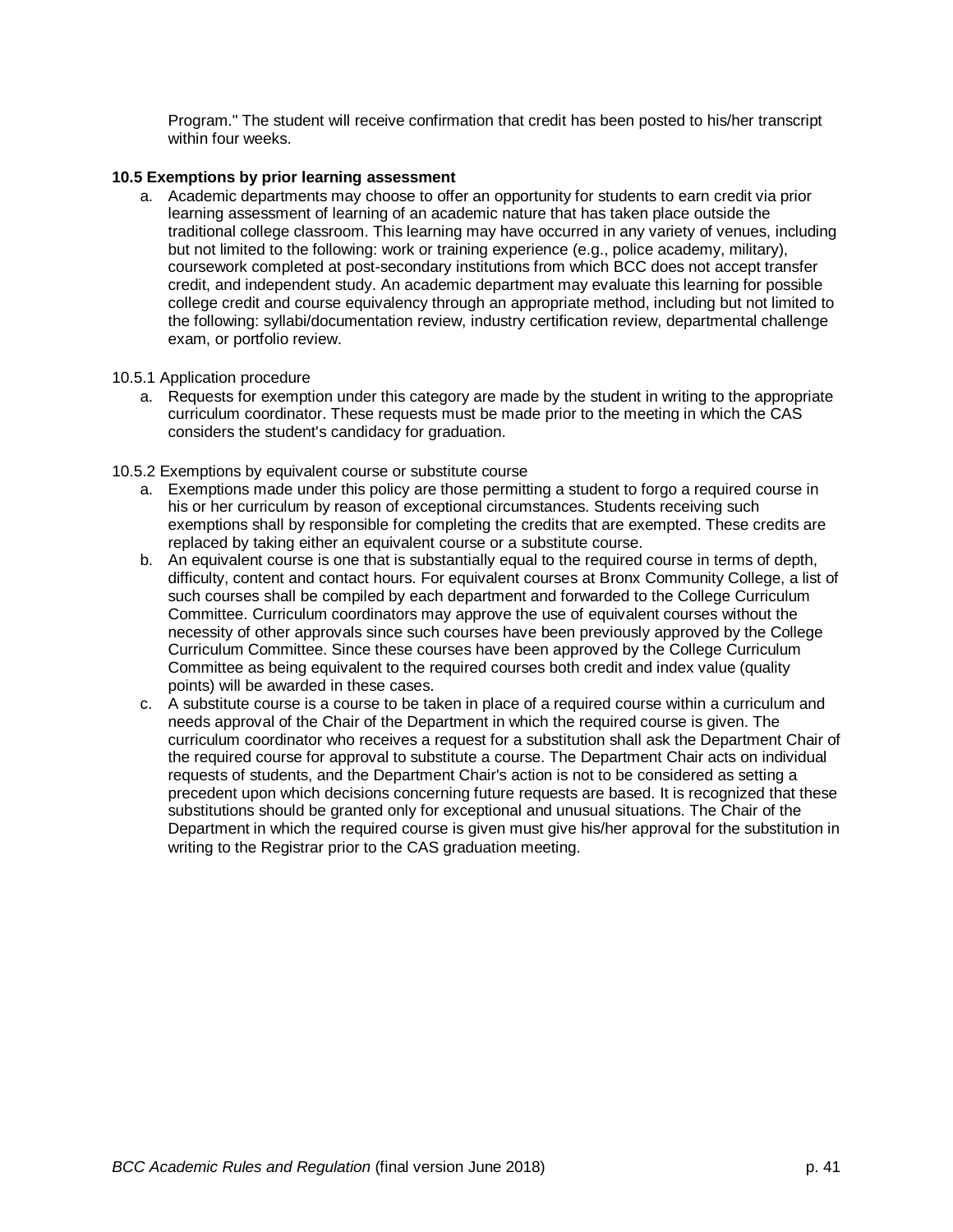# <span id="page-41-0"></span>**Degree Requirements**

# <span id="page-41-1"></span>**11.1 Course Requirements**

a. Course requirements for the degree for all students are those in effect at the time the student first attains matriculated status at BCC. Students are responsible for completing these course requirements. If the course requirements for the degree are changed, the matriculated student who aspires to a curriculum must secure in writing from his/her Curriculum Coordinator an approved means of satisfying the curriculum course requirements. Any request for waiver, substitution, exemption, or equivalency of a course required for a degree must be made by the student in writing, to his/her Curriculum Coordinator in ample time for graduation. The Curriculum Coordinator shall report the decision concerning these requests to the CAS.

# <span id="page-41-2"></span>**11.2 Credit requirements**

- <span id="page-41-3"></span>11.2.1 Minimum credits required for degree
	- a. Students shall be considered for a degree when all course and grade point average requirements for their curriculum have been met. The minimum number of degree credits required for a degree shall be the number stated in the College Catalog for his/her curriculum at the time the student entered the College.
- <span id="page-41-4"></span>11.2.2 Status of non-credit courses
	- a. Non-credit courses taken to remove preparatory deficiencies, are not creditable toward the degree and are not considered in calculating the minimum and maximum credits required for the degree
- <span id="page-41-5"></span>11.2.3 Maximum credits permitted for degree
	- a. Students who are permitted a Clause A extension must have the additional course(s) approved by the student's Curriculum Coordinator. A record of the Curriculum Coordinator's approval should be sent to the Registrar.
- <span id="page-41-6"></span>11.2.4 Clause A and B motions by CAS
	- a. These motions are appropriate for students who have completed all degree course credit requirements and filed a Candidate for Degree Application but whose cumulative index makes them ineligible for a degree. The CAS may apply one of the clauses to such students. The decision of whether to apply Clause A or B is usually based on a combination of factors including among others, the number of credits taken and the number of credits earned by the student.
- <span id="page-41-7"></span>11.2.5 Time limitations for degree credits
	- a. There is to be no limitation on the time that a course counts toward graduation. (see exception for NUR courses in 11.2.6 and 8.2.1a)
- <span id="page-41-8"></span>11.2.6 Time limitations for Nursing Courses
	- a. All Nursing courses required for graduation, must be successfully completed within a five-year time span.

# <span id="page-41-9"></span>**11.3 Index Requirements**

- <span id="page-41-10"></span>11.3.1 Minimum index
	- a. An index of at least 2.00 in College Level courses is required for a degree. Every course for degree credit taken at BCC is included in the calculation of a student's scholastic grade point average (GPA).

### <span id="page-41-11"></span>11.3.2 F grade Policy - Board of regulation

- a. See 4.3.5
- b. Note: A maximum of 16 credits may be excluded during the student's entire stay at any branch of the City University. This 16 credit bank may be used only once during the student's career at the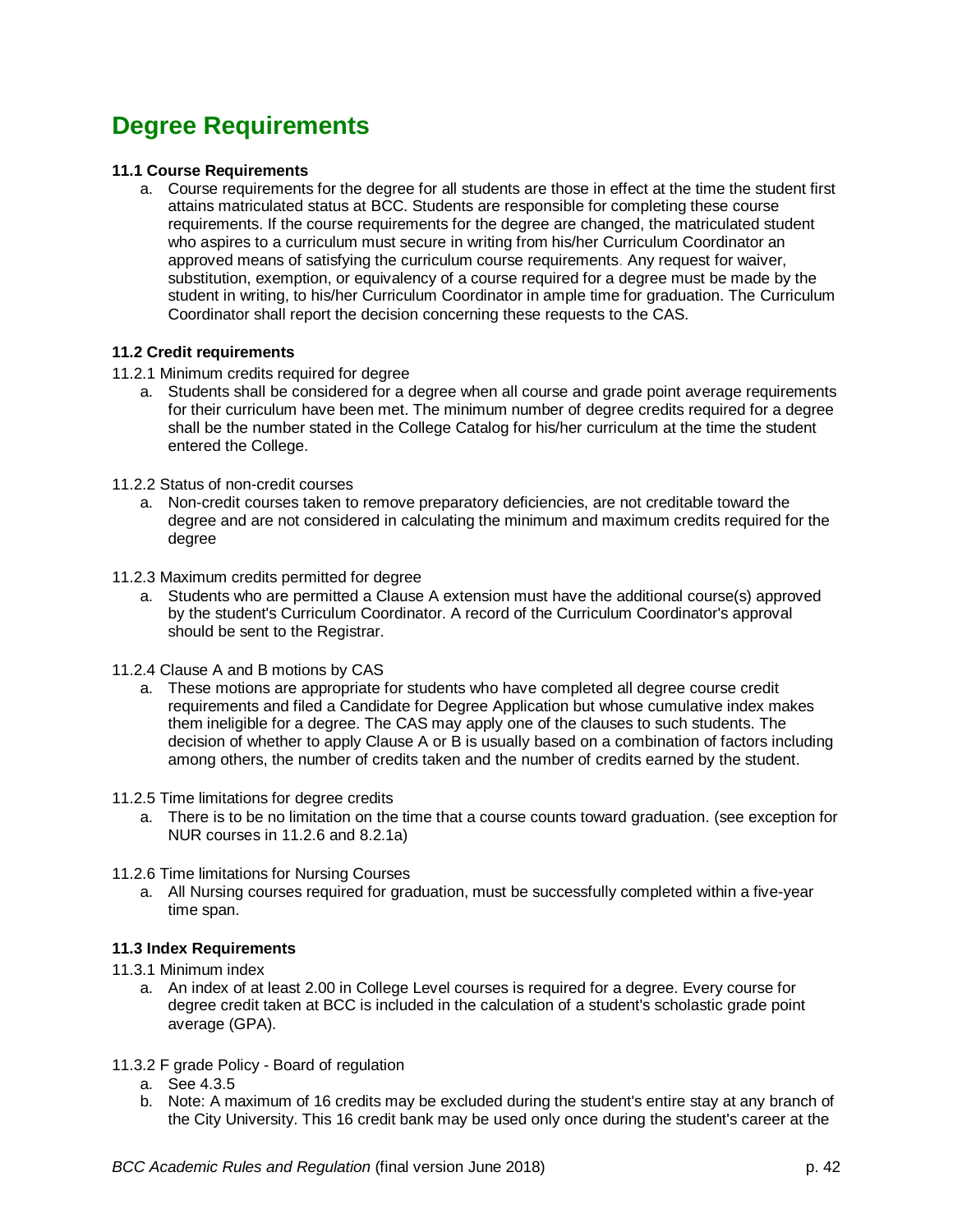university. All 16 credits may be used at the Associate degree level but once used are unavailable at the senior CUNY college level. The F replacement policy is applied at the end of each semester/session by the Registrar. Students should be advised of the desirability of holding some or all of this credit bank for later studies at the senior college level.

# <span id="page-42-0"></span>**11.4 Graduation**

### <span id="page-42-1"></span>11.4.1 Candidates for graduation

a. All students who file a Candidate for degree application to the Registrar and who have completed all the requirements for their respective degree with a cumulative grade point average of 2.00 or higher, shall be granted their respective degrees.

# <span id="page-42-2"></span>**11.5 Graduation meeting motions**

# <span id="page-42-3"></span>11.5.1 Awarding degrees/certificates

- a. Motions to award the appropriate degree (AA, AS, AAS) or certificate to all students meeting all the requirements of their respective curricula or certificate program.
- b. Motions to permit the Registrar to approve, in the name of the CAS, the award of degrees to those students whose records are not complete at the time of the CAS graduation meeting as a result of registration at other colleges from which official transcripts have not been received to date, or who are missing grades. Such approval is to be granted upon receipt of official transcripts, or grades, assuming all other requirements for the degree have been met.

# <span id="page-42-4"></span>**11.6 Multiple Degrees**.

- <span id="page-42-5"></span>11.6.1 Requirements for multiple degrees.
	- a. A student may earn only one Associate in Arts (AA) degree. However, a student may earn multiple Associate in Science (AS) degrees, or multiple Associate in Applied Science (AAS) degrees, or an AA degree and multiple AS degrees in areas in which the degrees are distinct and different. Course requirements for the second degree are those curriculum requirements in effect when application for the second degree is approved.
- <span id="page-42-6"></span>11.6.2 Application for an additional degree
	- a. A student must obtain an application for a second degree from the Registrar's office. The application must then be approved by the curriculum coordinator of the new curriculum who will document which courses from the first degree will be applied to the second degree and which courses still need to be taken for the second degree. A student may not apply for a second degree until the first degree has been awarded.
- <span id="page-42-7"></span>11.6.3 Course credits for additional degrees
	- a. Credits that may be counted twice (i.e. both curricula) are courses in the Core Requirements and in the Required Areas of Study. Grades for all of the courses a student has taken at Bronx Community College for credit will be computed in the grade point average (GPA) for the second degree. In addition, no grade used for the first degree will be changed under the Statute of Limitations or F Grade policy. Only the additional courses that have been listed by the Curriculum Coordinator can be changed using these policies.
- <span id="page-42-8"></span>11.6.4 Minimum credit requirements for additional degrees
	- a. An applicant for a second degree must complete a minimum of fifteen (15) additional credits for the second degree. At least fifteen (15) of the additional credits must be taken at BCC, except in those curricula in which all specialization courses are required to be completed at BCC. The 15 additional credits required by the second degree can be completed either before or after the awarding of the first degree.
- <span id="page-42-9"></span>11.6.5 Advance standing limitations on multiple degrees
	- a. A student may receive a maximum of thirty (30) advance standing/exemption credits for a particular degree during his/her tenure at BCC. If a student is required to take more than 15 credits to complete a multiple degree, then that student may transfer in additional credits as long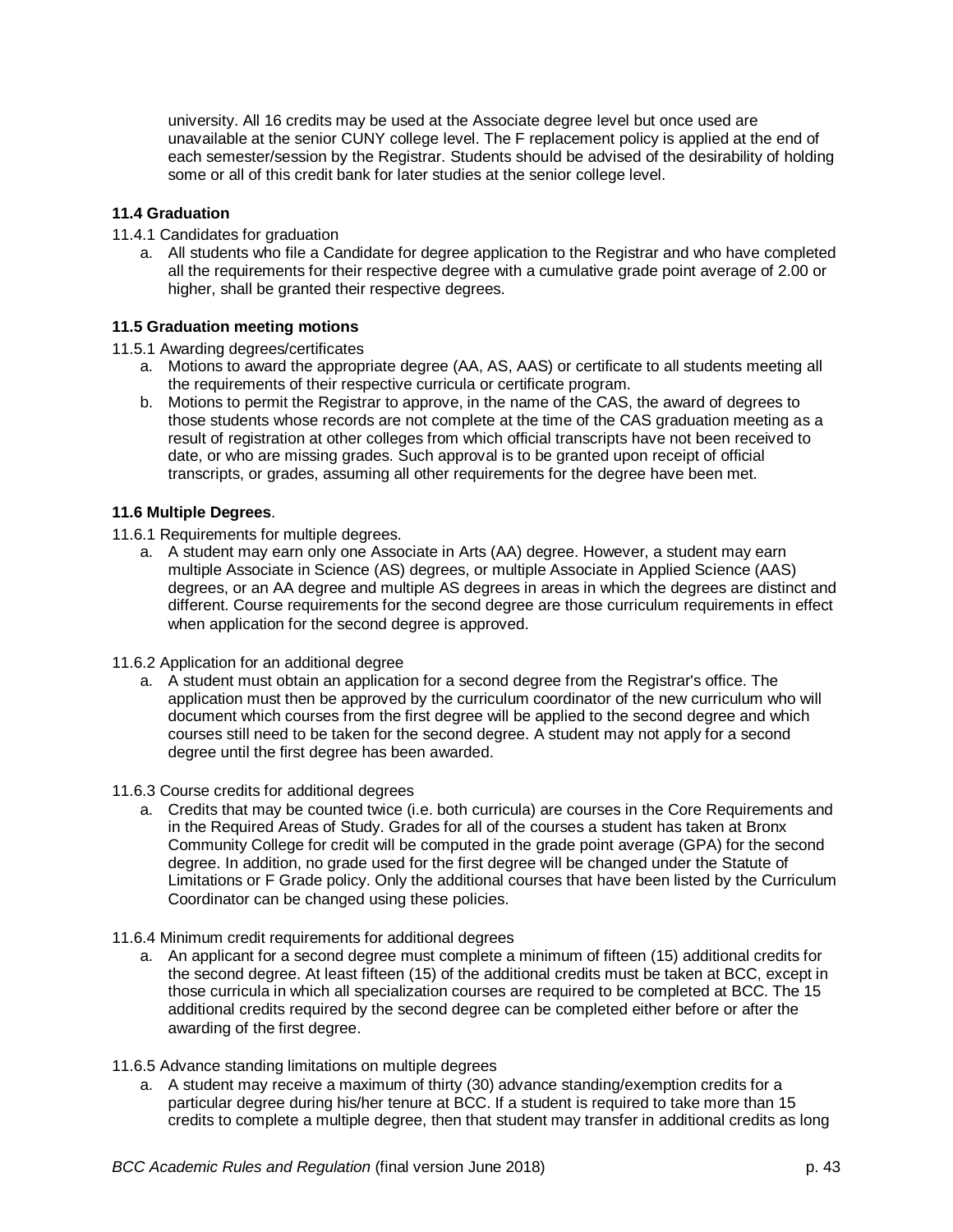as the total number of advanced standing credits counted toward the second degree does not exceed thirty (30) credits.

- <span id="page-43-0"></span>11.6.6 Matriculation status for students attempting multiple degrees
	- a. A student who has been awarded a degree by the College may continue to attend under nondegree regulations.
	- b. After the application for a second degree has been approved, the Registrar will determine the matriculation status based on the student's GPA.
- <span id="page-43-1"></span>11.6.7 Awarding of certificates after completing associate degree
	- a. A student may apply for the awarding of a certificate either enroute to or after the awarding of an associate degree.

# <span id="page-43-2"></span>**11.7 Graduation Honors**

- a. It is generally recognized that the academic honor of valedictorian or salutatorian is reserved to students who have accomplished the highest academic achievements in their graduating class. The college commencement committee (which is open to both faculty and staff) shall be responsible for the selection of the valedictorian and salutatorian. Recommendations to the commencement committee regarding the selection of the valedictorian and salutatorian shall be made by a subcommittee, to be comprised of members of the commencement committee as well as the CAS chair or designee.
- b. In making their selections the committee shall follow the following criteria and process:
	- i. The valedictorian and salutatorian shall be those students having the highest and next highest academic index among those graduating.
	- ii. Calculation of the academic index for such determination shall include grades for courses transferred, if any.
	- iii. Calculation of the academic index for June graduates shall include all courses taken exclusive of those currently being taken during their terminal Spring semester.
	- iv. Mid-term grades shall not be used to calculate the cumulative index for the purpose of selecting the valedictorian or salutatorian.
	- v. In those cases where the foregoing procedures do not result in a clear difference among competing individuals, the commencement committee shall consider the following additional factors to distinguish the scholarship performance of candidates\*
		- a) number of credits with grade of A+
		- b) GPA after recalculation that includes all grades earned at all colleges, including F grades (or other grades) that may have been forgiven by institutional policies
		- c) fewest number of transfer credits
		- d) number of credits with honors designation

\*(Note that the above four items—a, b, c, d—are sequential and exclusive. That is, 5a shall be considered before 5b. If 5a distinguishes the candidates, no consideration of 5b is permissible, etc.)

- vi. In those cases where the foregoing procedures do not result in a clear difference among competing individuals, the commencement committee will name co-valedictorians and no salutatorian.
- c. Note: In the above paragraphs the term "shall" is construed to be mandatory while the term "may" is construed to be permissive.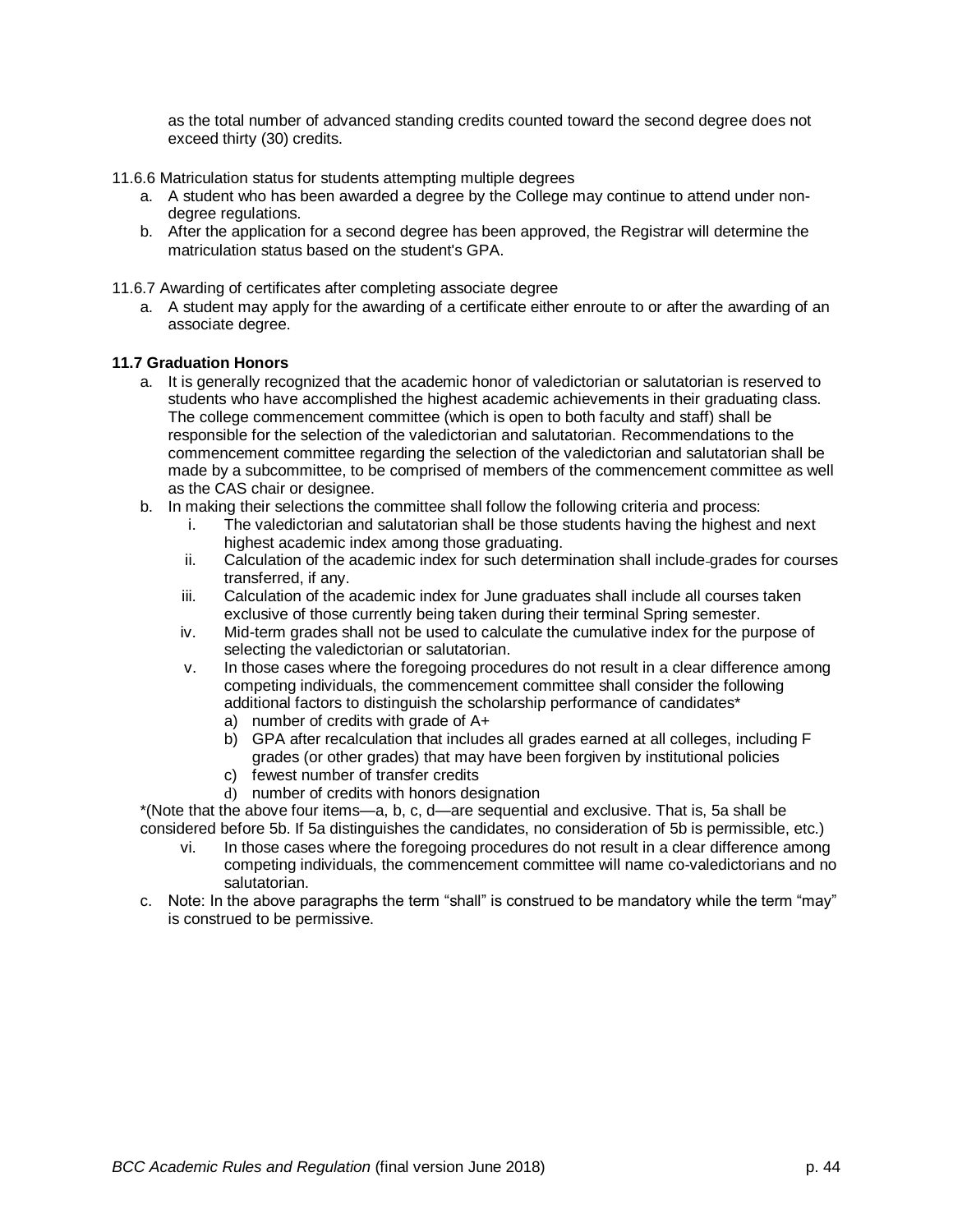# <span id="page-44-0"></span>**Military Service**

- <span id="page-44-1"></span>12.1.1 Military, Peace Corps, or Vista leaves of absence
	- a. Students who enlist, are inducted, or recalled into service, must present and leave on file in the Registrar's Office a copy of the official or military notice indicating the exact date on which they must report for service. The Veterans and Military Office also keeps a copy of the notices for veteran students recalled into military service or active duty. The following regulations shall apply only if the above evidence is on file.
- <span id="page-44-2"></span>12.1.2 Minimum time of attendance for course credit
	- a. In order to obtain a grade and full academic credit for a course interrupted by such a leave of absence, a student must attend approximately thirteen weeks (five weeks for Summer Session).
- <span id="page-44-3"></span>12.1.3 Refund of tuition and fees
	- a. Refund of tuition and all other fees except for Application Fee, will be made in accordance with the established policy of the Board of Trustees. Refunds shall be made to students who enter the above services but who do not attend a sufficient time to qualify for a grade. To qualify for this refund they must continue in attendance to within two weeks (four days for Summer Session) of induction. No refund will be made to a student who has been assigned an earned grade, regardless of whether the grade is passing or failing.
	- b. Draft: In instances where students who are drafted into the Military or are recalled to active duty do not attend for a sufficient time to qualify for a grade, there shall be a 100% refund of tuition and all other fees except application fees.
	- c. Enlisted: In instances where students who have enlisted in the Military, the Peace Corps, or VISTA do not attend for a sufficient time to qualify for a grade but continue in attendance to within 2 weeks of induction, refund of tuition and all other fees except application fees will be made in accordance with the following principles:
		- i. Withdrawals before beginning of the 5th calendar week (3rd calendar week for Summer Session) after scheduled opening date of session 100%
		- ii. Withdrawals thereafter 50%
- <span id="page-44-4"></span>12.1.4 Tuition Liability and Financial Aid
	- a. If a tuition liability exists, a student may be eligible for a State TAP award. Please refer to the Office of Student Financial Assistance's TAP Policy and Procedures Manual as to the treatment of these students for TAP eligibility. For Federal financial aid programs, eligible students may be entitled to some financial aid based upon attendance at the institution. The Financial Aid Office will determine the amount of the award and any amount to be refunded. If financial aid is provided, either grades of "W" must be shown on the student's transcript or attendance must be documented in order to substantiate the awarding of such aid. If financial aid is not provided, then the student's registration can be voided and no transcript record will exist.
- <span id="page-44-5"></span>12.1.5 Readmission Fees
	- a. Upon return from military service, a student will not be charged a Readmission Fee to register at the same college.
- 12.1.6 Grades Assigned for students
	- a. If the student who has to withdraw due to Military Service, Peace Corp, or VISTA service has attended for the necessary time period, the decision to grant a grade rests with the faculty member. If the faculty member feels that he/she does not have enough information to warrant the granting of a grade, the student will be given a "W" grade. If the faculty member feels that there is enough information to grant a grade, that grade will be assigned on the final grade roster. The student has the right to change the assigned grade to a "W." He or she must make this request in writing to the Registrar's Office.